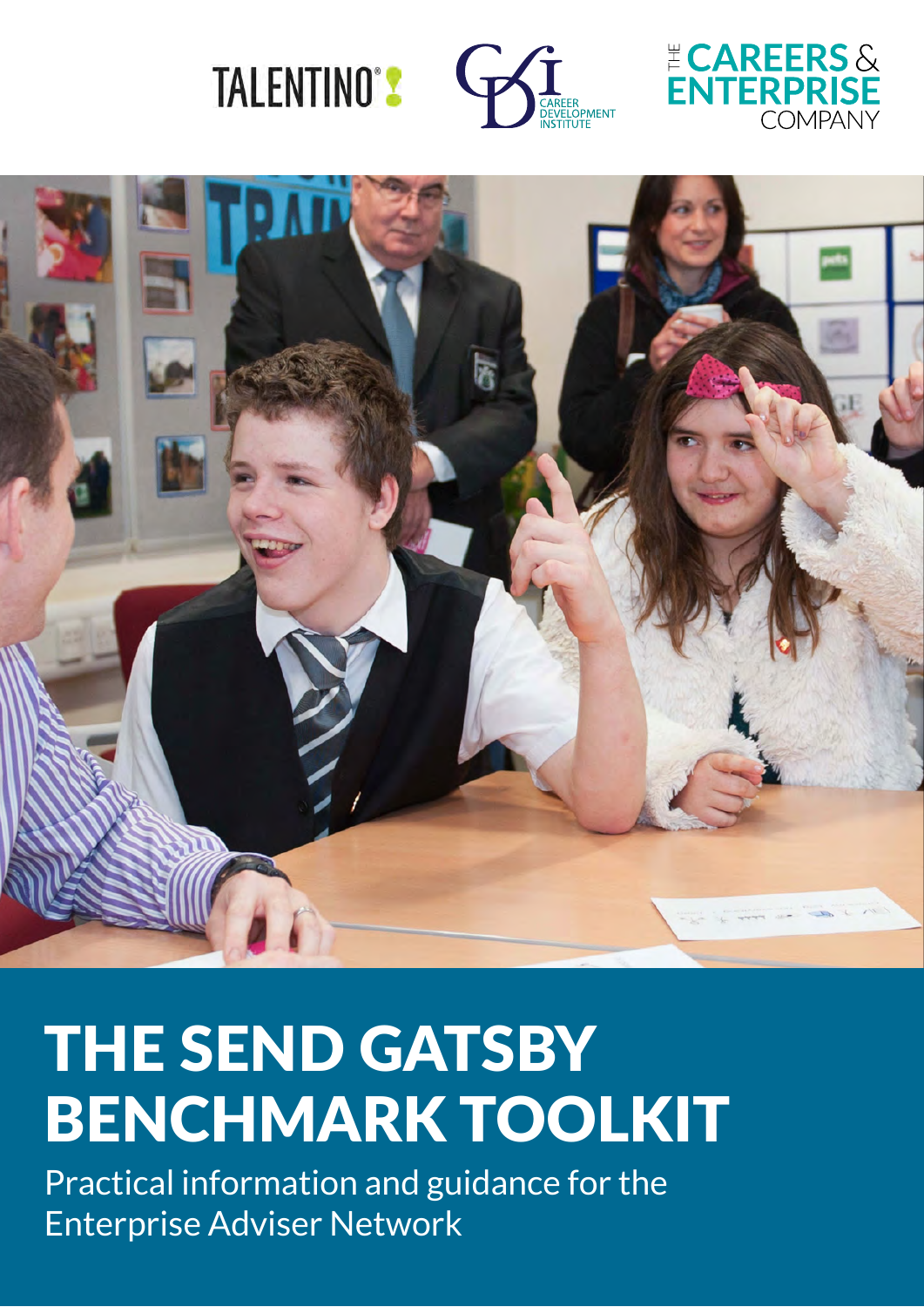### FOREWORD

### CLAUDIA HARRIS, CEO, The Careers & Enterprise Company

At the Careers & Enterprise Company, we want every young person to feel inspired and prepared for the world of work.

We know that all young people face challenges in finding employment, but for the 14% of young people with special educational needs and disabilities, finding a job is even more complicated. Many of them face unique challenges in progressing from school to further learning and the workplace.

The work of Sir John Holman and The Gatsby Charitable Foundation provides a blueprint of what good careers provision looks like. Our practical guide complements this important work and provides clear advice on how all schools can help young people with special educational needs and disabilities move into the fast-changing world of work.

amplais

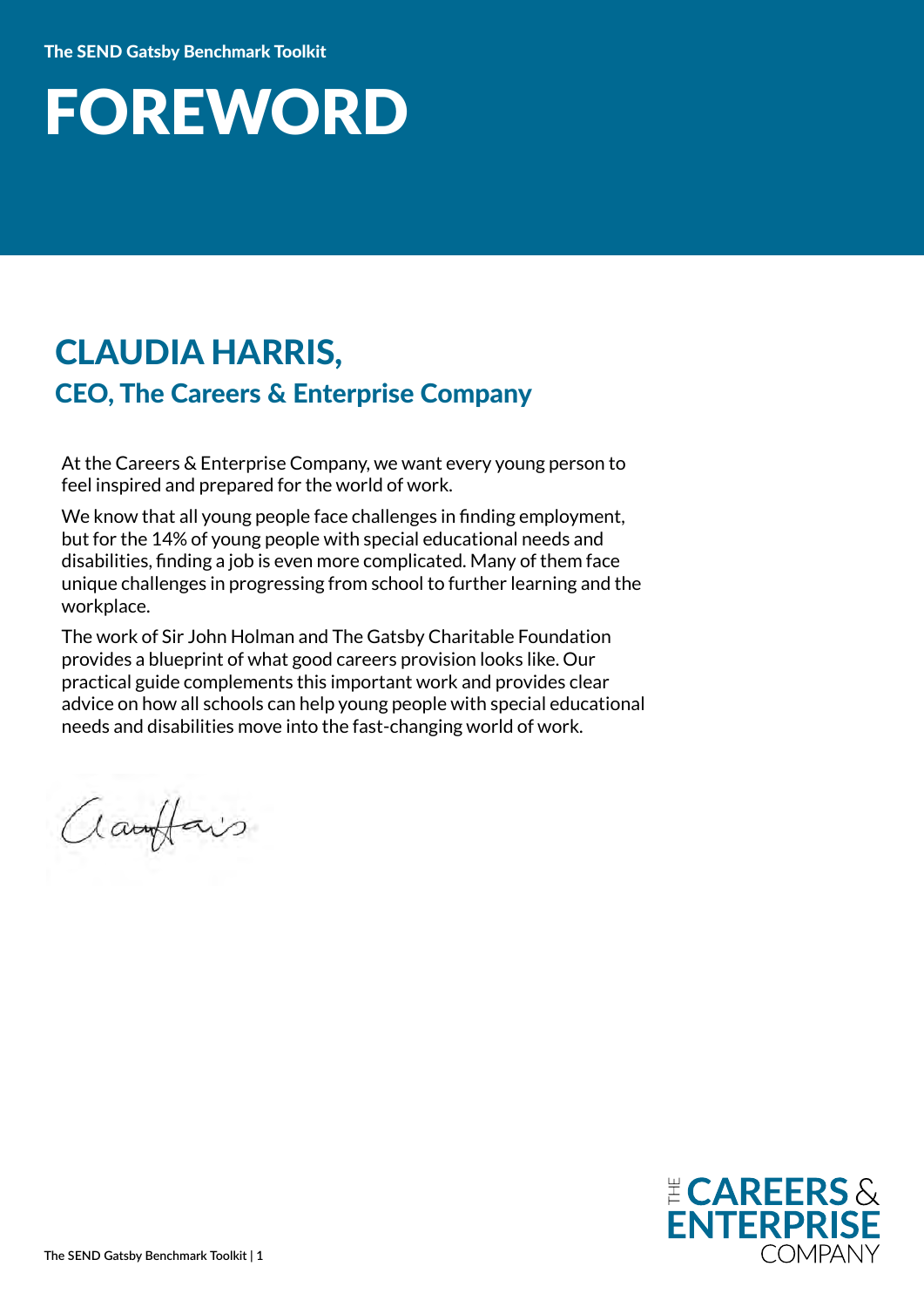## INTRODUCTION

Practical signposting tools for the Enterprise Adviser Network

This toolkit was created so that Enterprise Coordinators and Enterprise Advisers can better understand the career landscape for young people with special educational needs and disabilities (SEND). We worked with experts who support young people with SEND to explore what positive outcomes for young people with SEND look like, and what can be achieved by working in partnership and drawing on best practice from around the country.

 $\leq$   $\leq$ 

*We are so pleased The Careers & Enterprise Company has shared this practical guide of good practice, useful tips and resources to better explain the career landscape for young people with special educational needs and disabilities (SEND). At Gatsby, we believe that every young person needs high quality career guidance to make informed decisions about their future, whatever their needs, and this guide ensures that good practice for pupils with SEND is shared through the Enterprise Adviser Network. Following the launch of the ambitious new Careers Strategy from the Department for Education, we look forward to working closely with The Careers & Enterprise Company to set out further good practice in supporting young people with SEND.*

#### *Sir John Holman, Senior Adviser, The Gatsby Foundation*

The Department for Education SEND Code of Practice 2015 says it is important that young people start to think about their aspirations as early as possible and that from year 9 at the latest, there is help to start planning for a successful transition to adulthood. This includes setting stretching and ambitious outcomes, exploring further education or training that will enable young people to secure paid work and other opportunities for a positive adult life. For students with more complex needs, a coordinated assessment process or education, health and care plan (EHCP), which can continue up to the age of 25, can help set out goals and support needs in relation to:

- moving into paid employment and higher education
- independent living
- having friends and relationships and being part of the community
- being as healthy as possible

#### THE CAREERS & ENTERPRISE COMPANY FOCUS

The Careers & Enterprise Company inspires and prepares young people for the fast-changing world of work. We are the national network that connects schools and colleges, employers and career programme providers to create high-impact careers opportunities for young people. As an employer-led organisation, we seek to ensure the resources and support that is provided by employers has maximum impact to fuel young people's futures.

Our focus is to address the gap between education and employment by bringing together employers, schools, colleges, and careers programme providers to:

- give young people multiple opportunities to get to know the world of work, understand what work is, explore their options and build real confidence about their future
- use the Enterprise Adviser Network to bring the right people together to create strong connections between employers, careers programme providers and schools and colleges in ways that put young people's futures first

The evidence is compelling: a young person who has 4 or more high-quality encounters with an employer is 86% less likely to be unemployed or not in education or training. The Careers & Enterprise Company has set up a SEND working group to look more deeply at what effective employer engagement looks like for young people with SEND. This includes:

- considering young people's developmental ages when preparing appropriate careers activities in schools
- involving parents and carers in transitions between education and employment
- ensuring more employers are aware of the business benefits of offering aspirational work experience, supported internships and apprenticeships for young people with SEND

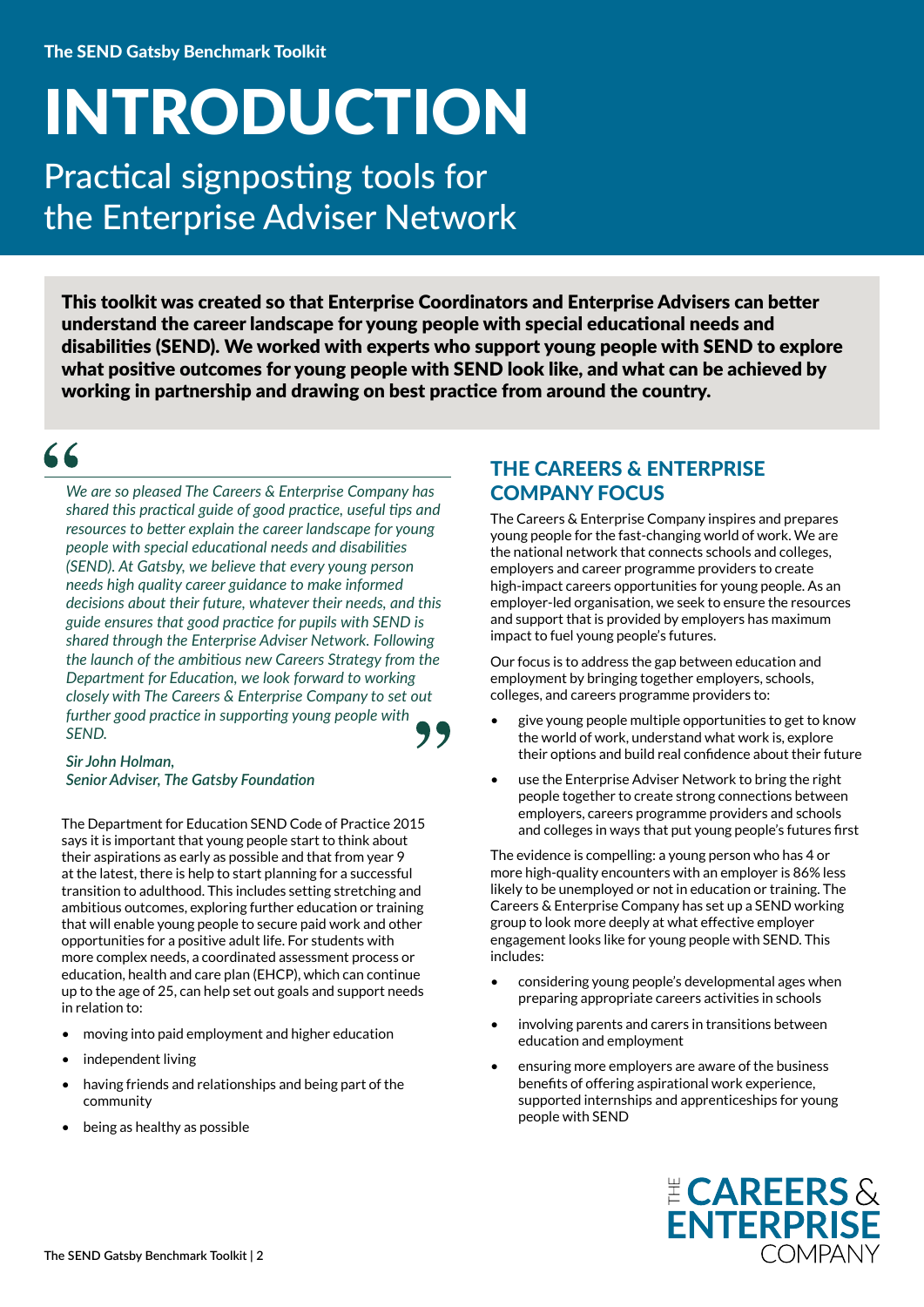## INTRODUCTION

Practical signposting tools for the Enterprise Adviser Network

#### THE GATSBY BENCHMARKS

This toolkit illustrates what good looks like across the 8 Gatsby benchmarks identified in 2014 by the Gatsby Charitable Foundation in the report 'Good Career Guidance'.

The 8 Gatsby benchmarks help schools deliver high quality careers and enterprise provision:

- 1. A stable careers programme
- 2. Learning from career and labour market information
- 3. Addressing the needs of each pupil
- 4. Linking curriculum learning to careers
- 5. Encounters with employers and employees
- 6. Experiences of workplaces
- 7. Encounters with further and higher education
- 8. Personal guidance

'Good Career Guidance' and further resources can be downloaded from the [Gatsby website](http://www.gatsby.org.uk/education/focus-areas/good-career-guidance).

#### **Why the Gatsby benchmarks are important**

The Gatsby benchmarks have a key role in:

- ensuring young people can benefit from and contribute to the success of the government's proposed new Industrial Strategy for the UK
- underpinning the Department for Education guidance to schools and colleges on meeting their statutory responsibility for careers guidance
- raising young people's aspirations and promoting access to all career pathways
- enabling all young people to develop the skills and outlook they need to achieve career wellbeing, including adaptability and resilience

The implementation of these benchmarks has been tested over a two-year period in a pilot with 16 schools and colleges in the north-east of England with very successful results. Input from the Gatsby SEND working group has been integrated into this toolkit.

#### THE COMPASS, TRACKER AND PROVIDER DIRECTORY TOOLS

To help schools meet the Gatsby benchmarks, we have developed the [Compass evaluation tool.](https://www.careersandenterprise.co.uk/schools-colleges/about-compass) Compass is a fundamental building block of a stable careers programme which helps schools to:

- evaluate their careers activity in around 30 minutes
- compare their school to the 8 Gatsby benchmarks for good careers guidance
- identify strengths and areas for improvement
- access relevant online resources to help them improve on their score
- share their results easily with their Enterprise Coordinator and Adviser, along with other colleagues and key stakeholders

Once a school has completed a Compass evaluation they can use [Tracker](https://www.careersandenterprise.co.uk/schools-colleges/about-tracker), an online planning tool designed to help:

- build and manage their annual development plan to improve benchmark scores
- record events, classes and all careers activities in one place
- evaluate completed careers activities
- access, download and share the careers plan in Word or Excel with their Enterprise Coordinator, Enterprise Adviser, colleagues, leadership team, Ofsted and other stakeholders

To help schools find relevant career programme providers, and meet the Gatsby benchmarks, we have developed the [Provider Directory.](https://www.careersandenterprise.co.uk/find-activity-provider) It has been designed so they can quickly and easily search by location and then filter by activity or Gatsby Benchmark.

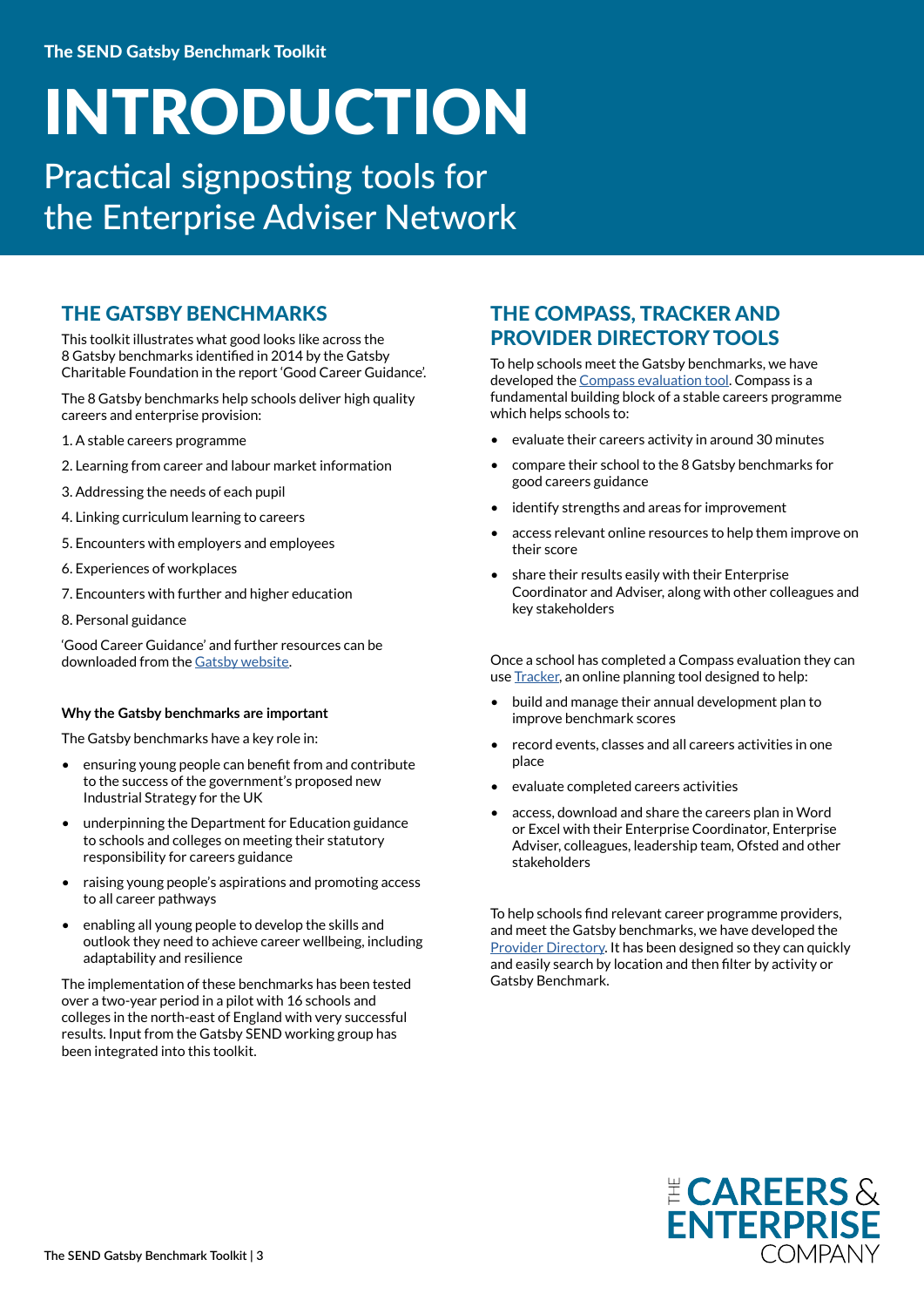## INTRODUCTION

Practical signposting tools for the Enterprise Adviser Network

#### UNDERSTANDING SEND IN MORE DEPTH

The Department for Education SEND Code of Practice 2015 defines special educational needs (SEN) as:

66

*A child or young person has SEN if they have a learning difficulty or disability which calls for special educational provision to be made for him or her. A child of compulsory school age or a young person has a learning difficulty or disability if he or she has a significantly greater difficulty in learning than the majority of others of the same age, or has a disability which prevents or hinders him or her from making use of educational facilities of a kind generally provided for others of the same age in mainstream schools or mainstream post-16 institutions*

Many children and young people who have SEND may have a disability under the Equality Act 2010, which is defined as "a physical or mental impairment which has a long-term and substantial adverse effect on their ability to carry out normal day-to-day activities."

Many young people with SEND face multiple challenges and barriers throughout their education experience. Broad SEND groupings can be defined as:

- communication and interaction: speech, language and communication needs, autistic spectrum disorder
- cognition and learning: specific learning difficulty, moderate or severe learning difficulty or profound and multiple learning difficulty
- social, emotional and mental health (SEMH) difficulties: behaviour sensory and/or physical needs including visual impairment (VI), hearing impairment (HI), multi-sensory impairment and physical disability (PD)

There are 1.5 million young people with special needs in England; 1.3 million in mainstream schools and over 100,000 young people aged 13-18 in special schools.

The narrative is more complex for young people with SEND. According to a Mencap study from 2017:

- just 6% of people with learning disabilities are in employment, despite 60% wanting to and being able to be in work
- a job is an opportunity for independence and to forge friendships

#### ACADEMIC AND CAREER OUTCOMES FOR YOUNG PEOPLE WITH SEND

Young people with SEND are less likely to take exams that employers recognise, such as GCSEs. They also have higher rates of unemployment than other students.

Many young people with SEND would benefit from additional career support such as supported internships, apprenticeships and employment, extended workplace interviews, and supported enterprise activities and volunteering. With the right support and encouragement, many of these students can access the broad range of career outcomes available to their peers including apprenticeships, employer training schemes, university or employment.

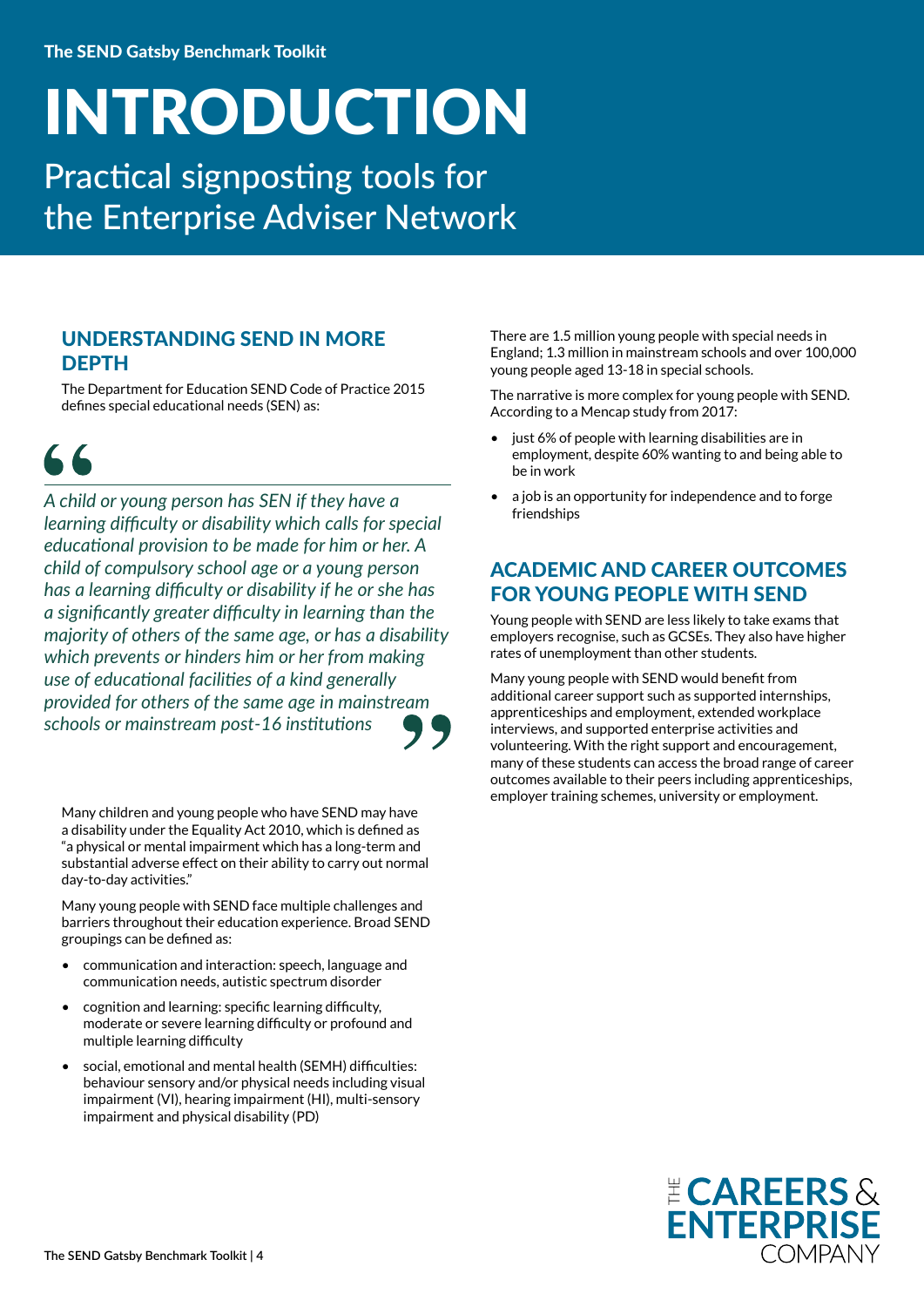### A stable careers programme

#### WHAT GOOD LOOKS LIKE

- Every school and college should have an embedded programme of careers education and guidance that is known and understood by students, parents, teachers, governors and employers.
- Every school should have a stable, structured careers programme that has the explicit backing of the senior management team and an appropriately trained person responsible for it.
- The careers programme should be published on the school's website so students, parents, teachers and employers can access and understand it.
- The programme should be regularly evaluated with feedback from students, parents, teachers and employers as part of the evaluation process.

#### WHAT THIS MEANS IN PRACTICE

- The aims of careers provision are the same for all young people: independent living and working, choice, hope and optimism, adaptability and resilience, access to and engagement in decent work in all its forms (personal, gift and paid work), opportunities to learn and make progress, and the pursuit of wellbeing and happiness. Where the differences lie for young people with SEND is in how they need to learn, their priorities within that learning, how far they can get, at what rate they can progress and the willingness of the businesses and people around them to accommodate their needs.
- A whole-school careers programme typically involves an overarching strategy with details of how activities can help students make better decisions about their futures. An effective programme includes:
	- opportunities across the curriculum to develop transferable life and social skills that support careers, employability and enterprise
	- the development of students' self-advocacy, negotiation, decision-making and transition skills
	- purposeful interactions with a range of trusted and familiar adults including school staff and visitors
	- partnership with parents and carers
	- recognition of the learner voice and the active involvement of young people in decisions that affect their future, both individually and collectively
	- information, advice and guidance
- The curriculum and the way it is delivered need to be flexibly tailored for each student.
- The process of developing and implementing a careers strategy and programme is the same for all schools and is of value to all young people. Special schools need to develop a programme that is relevant to their students whilst mainstream schools should ensure that their programmes are suitable for all of their learners including those with SEND.
- In order to comply with the SEND Code of Practice 2015, a school's SEND information report must include information about "arrangements for supporting children and young people in moving between phases of education and in preparing for adulthood. As young people prepare for adulthood outcomes should reflect their ambitions, which could include higher education, employment, independent living and participation in society."
- Research shows that schools can create more positive career outcomes by starting career development early and continuing throughout school and further education. Key elements of this include facilitating family involvement and providing support for young people's transitions to the workplace. In some cases, it may be helpful to continue support following the transition to the workplace.
- Schools and colleges should seek to help young people with SEND to aspire to a wide range of destinations and to realise these aspirations. Providing students with taster opportunities, work experience, mentoring, enterprise education, access to role models and inspiring speakers can all help to achieve this.

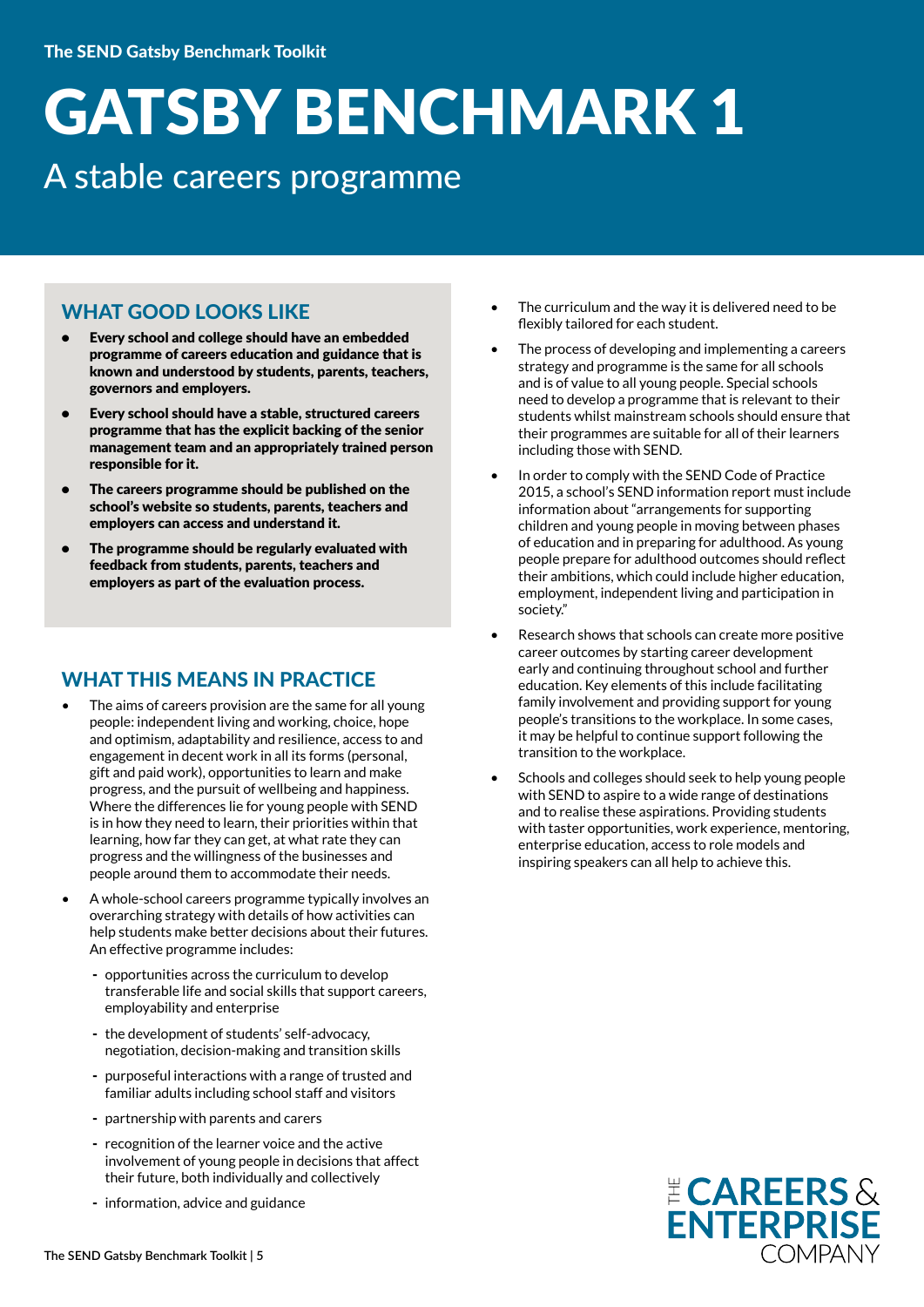### A stable careers programme

#### WHY THIS MATTERS

- Nearly 15% of the population has learning difficulties or disabilities. 236,805 pupils have a statement of special educational needs or EHCP and 991,980 pupils are on SEND support.
- Careers for all is a social justice issue. A stable careers programme for all young people, including those with SEND, will help to close the gap.
- A longitudinal study of US students with SEND who participated in a careers programme found they had significantly higher earnings 5 years on, and were significantly more likely to be employed or on a training programme than those who had not participated.
- The government aims to get 30% more disabled people into work by 2020.
- The charity Scope identified in April 2015 that if one million more disabled people were working by 2030, the UK economy would benefit by £45 million.
- 70% of the public think more highly of companies that employ a diverse workforce.

#### EXAMPLES OF A STABLE CAREERS PROGRAMME

#### CASE STUDY: CATCOTE ACADEMY

Catcote Academy is a special school in Hartlepool in an area with high levels of unemployment. It caters for young people with mild, severe, profound and complex learning difficulties and disabilities. The school has developed a stable careers programme which is rooted in:

- the vision and ethos of the school which has enabled the senior leadership team, with the support of governors, businesses, local authorities, parents and carers to create a strategic approach to young people's career development
- the school's 4 curriculum pathways which are tailored to students' needs and focus on delivering core and foundation learning and relating students' learning to everyday life and living
- a thriving business and enterprise programme which includes a set of enterprise principles, such as problem solving, initiative and communication, and events and activities such as Young Enterprise
- a wide range of enrichment and extension activities including the [Thrive Approach](https://www.thriveapproach.com/the-thrive-approach/) which trained staff embed across the school's pastoral and personal, social and health education (PSHCE) provision
- the role of the school's own careers adviser who engages with all stakeholders

Students from key stage 4 benefit from classroom-based career coaching using learning materials. The school organises work experience for all students who can access it, or internal work experience for those who can't. Through this programme students gain sustained work experience in an in-school café, hair and beauty salon and reprographics business. The school's external business partners include a café in the local art gallery and a shop in the town's largest shopping centre. As well as setting up their own supported internship provision, the school has a 19-25 facility and lifelong learning provision for over 25s.

For more information visit the school's [website](http://www.catcoteacademy.co.uk) and [Facebook](https://www.facebook.com/CatcoteAcademy/) page.

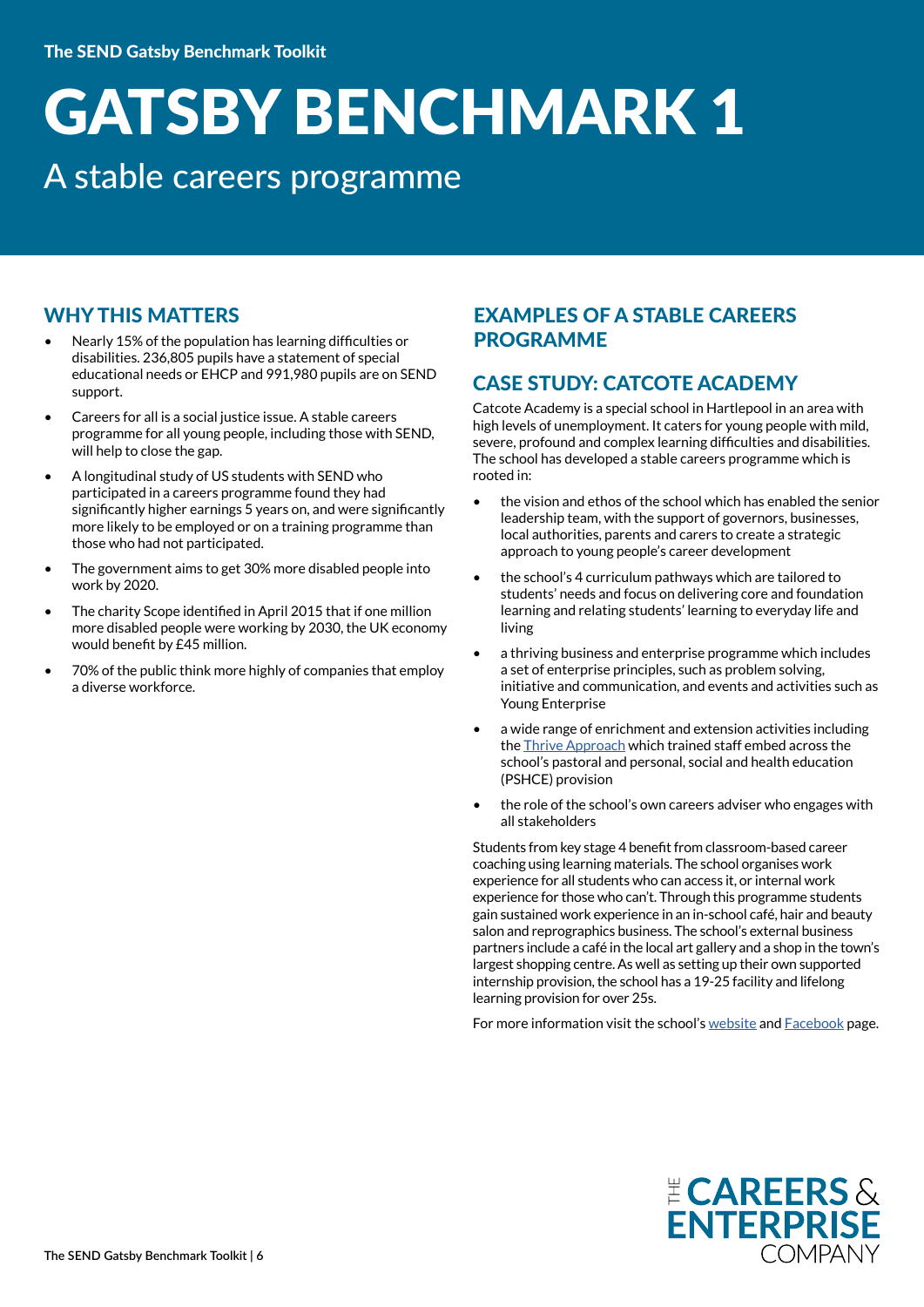### GATSBY BENCHMARK 1 A stable careers programme

#### CASE STUDY: GLEBE SCHOOL

Careers education and student support is a well-established part of the curriculum at Glebe School in Bromley. The school is a foundation 11-19 special school for students with complex needs including autistic spectrum disorders, visual impairment, speech and language difficulties and physical difficulties. "We believe we can" is the school motto and a planned and progressive programme of personal, social, health and citizenship education with careers modules ensures students develop aspirational goals and have structured and incremental support to achieve them. The school maps its careers provision to the Career Development Institute's 'Framework for careers, employability and enterprise education 7-19' and is made up of 5 elements:

- careers education within the curriculum
- planning and recording of achievement and work-related activities
- work experience
- access to individual and impartial guidance and support
- access to careers information including all routes and pathways

The school's careers policy sets out the role and contribution of staff and partners including the governing body. There is strong teamwork within the school - the head of PSHCE works closely with the transition coordinator to plan, provide and evaluate careers and work-related learning including volunteering opportunities, work experience and links with community organisations. The transition coordinator holds a postgraduate Qualification in Careers Guidance. Around the school, there are visual displays of the careers entitlement and what this means for individual students. The school involves and empowers parents whenever it can, and ensures EHCPs align with careers support, with outcomes focusing on 4 pathways:

- education and learning
- friendship and community
- independent living and housing
- preparing for and finding employment

The school has recently been reassessed against the Quality in Careers Standard. The assistant head commented on the framework's rigour, praising its focus on students' future steps and transition, and noting how it had helped to strengthen links between curriculum areas involving work-related learning and employability skills.

The whole process has led to improvements in the planning, delivery, management and evaluation of careers, education, information, advice and guidance (CEIAG) at the school. Summing up Keith Seed, the headteacher, said "The standard puts student support and guidance at the heart of the school at a time when progress and attainment can dominate. It empowers staff to work collaboratively and to reflect on why we do certain things and what impact they have…For me, the Quality in Careers Standard is the gentle pulling together of the threads of the web we call student support."

#### **RESOURCES**

- The government's [careers guidance](https://www.gov.uk/government/publications/careers-guidance-provision-for-young-people-in-schools) and access for education training providers.
- [Compass and Tracker](http://schoolshub.careersandenterprise.co.uk/login) from The Careers & Enterprise Company are tools for benchmarking and planning a wholeschool careers programme.
- [The SEND Review Guide](http://www.thesendreview.com) from the London Leadership Strategy is a school visit/self-evaluation template that includes career outcomes for students as one of its themes.
- [Career Companion SEND](http://www.prospectseducationresources.co.uk/products/9786000024208.html) (annual subscription payable) is an online careers resources manager with some pre-loaded content including 50 On the Spot careers leaflets.
- [Same and Different i](http://www.talentinocareers.co.uk/talentino/The%20Same%20and%20Different%20-%20Paper%20from%20Talentino.pdf)s a paper from Talentino on early career development programmes for young people with SEND which makes the case for a stable careers programme supported by a national strategy for careers.
- Guidance on the government's **[SEND Code of Practice 2](http://www.gov.uk/government/publications/send-code-of-practice-0-to-25)015.**

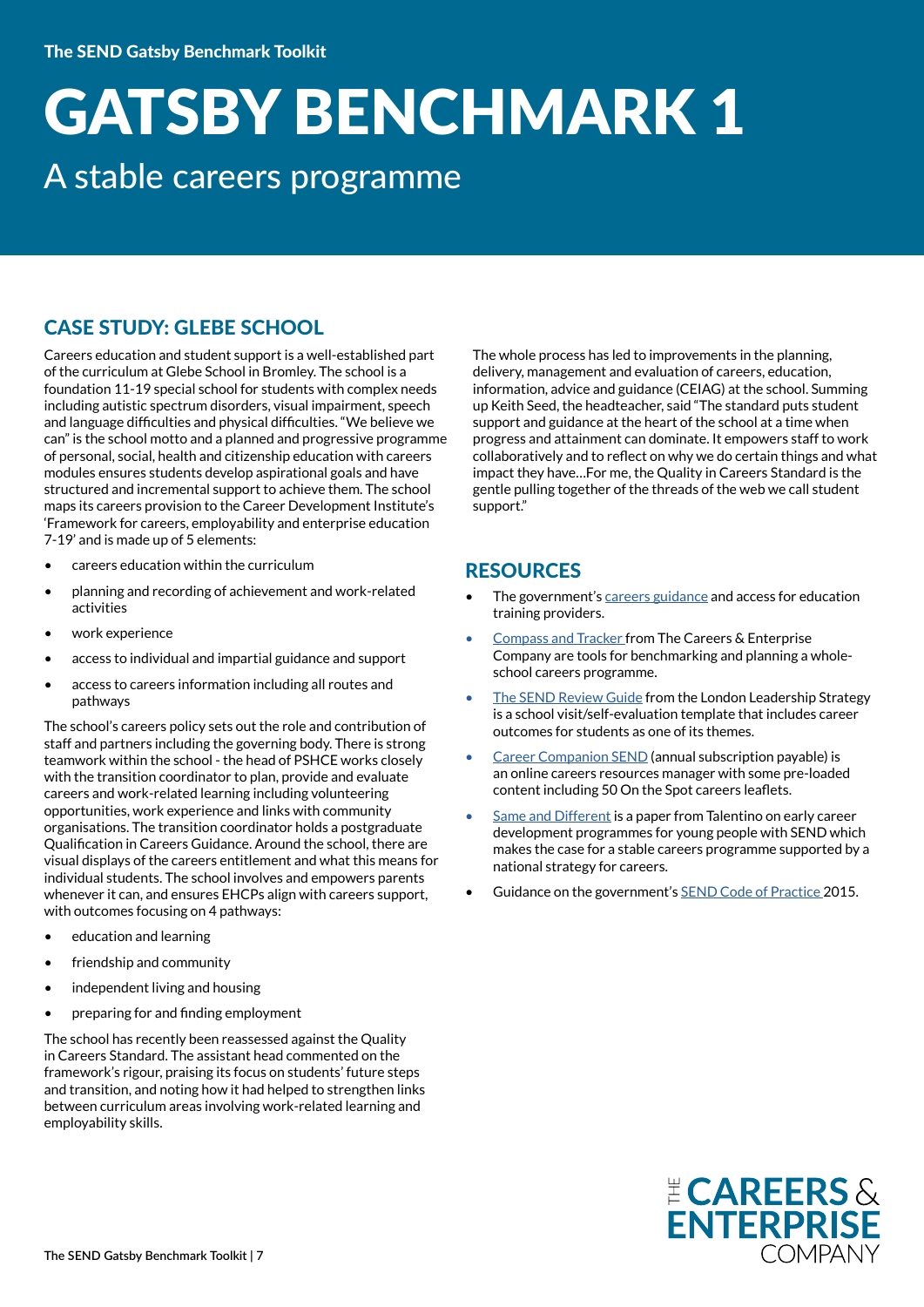### A stable careers programme

#### TOP TIPS FOR EMPLOYERS

- 1. Ask the school or college for their careers programme to see where your experience will count most and what support students may need to get the most from engagement with your business.
- 2. Consider becoming an Enterprise Adviser and help the school maintain and develop its careers programme.
- 3. Be a critical friend challenge and support the school to develop a stable careers programme.
- 4. Make sure your staff are briefed before taking part in activities, including explaining any additional needs students may have.
- 5. Use your networks to encourage other businesses to engage with the school's careers programme and help them access a diverse talent pipeline.
- 6. Access the government's free [Disability Confident](http://www.gov.uk/government/collections/disability-confident-campaign) training and resources for your employees.



#### TOP TIPS FOR SCHOOLS AND **COLLEGES**

- 1. Write a careers plan, publish it on your website and commit to making all stakeholders aware of it including parents, carers and agencies. Keep it up-to-date.
- 2. Look at the connectivity between the activities you currently offer and bring them together to create a cohesive careers plan. Activities could include careers learning, employer engagement activities and internal and external careers advisers and leaders. As well as work-related learning, work experience, enterprise, independent living skills, travel training, PSHCE, transition reviews, parent and family workshops and parent and teacher association activities.
- 3. Create a vision of what you want to achieve and identify where your careers provision could be developed further, with support from the Enterprise Adviser Network. This vision should be based on best potential careers outcomes for your students and how they will be achieved.
- 4. Communicate regularly about careers and employment opportunities with parents and carers, staff, pupils and employers through an e-newsletter, news on the website or Facebook page.
- 5. Appoint a careers lead or coordinator with sufficient status and expertise to manage and maintain a stable career programme.

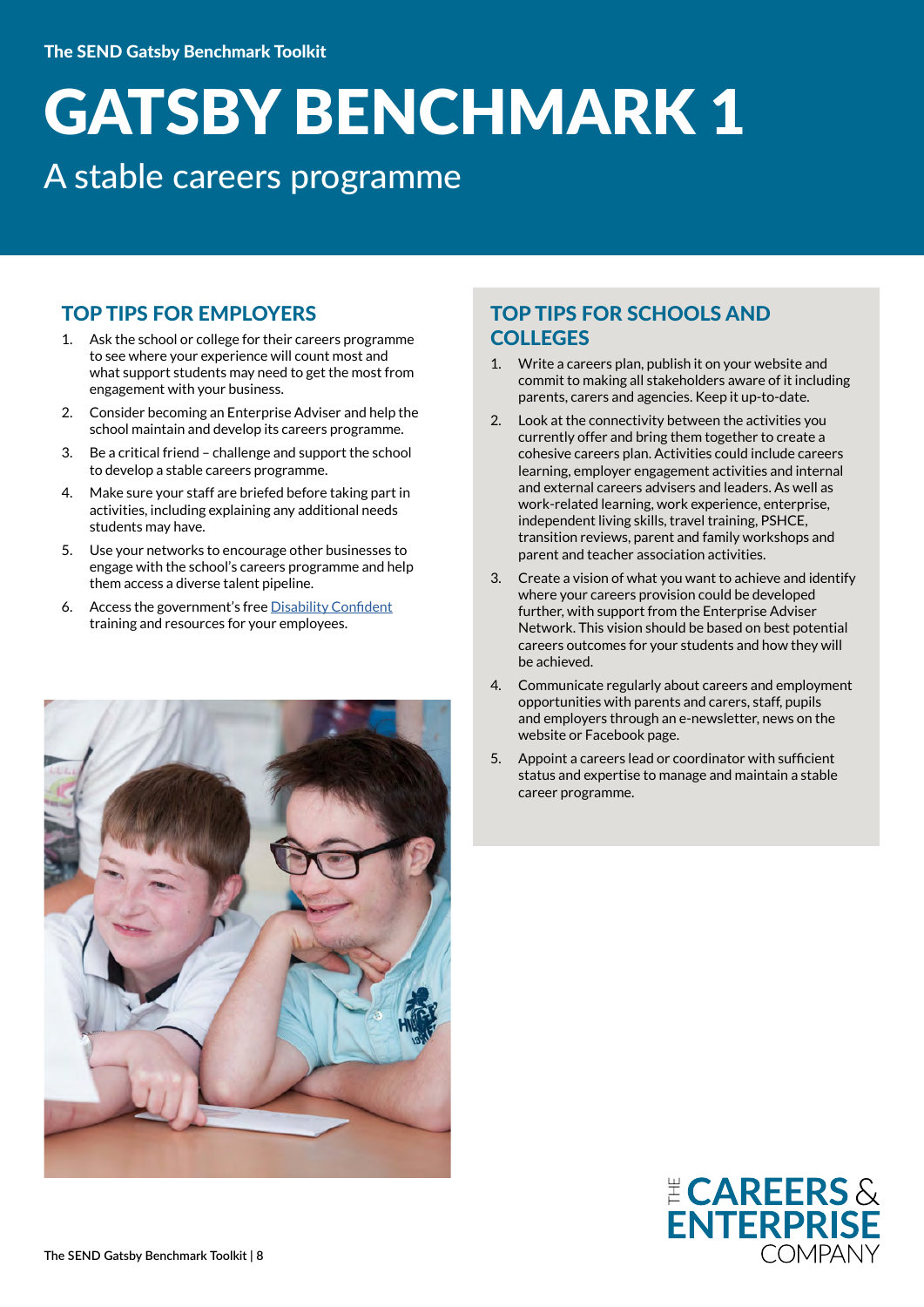Learning from career and labour market information

#### WHAT GOOD LOOKS LIKE

Every student and their parents should have access to good quality information about future study options and labour market opportunities. They will need the support of an informed adviser to make best use of available information.

- By the age of 14, all students should have accessed and used information about career paths and the labour market to inform their own decisions on study options.
- Parents should be encouraged to access and use information about labour markets and future study options to inform their support to their children.

Career and labour market information (LMI) includes information on:

- career pathways and progression routes
- applications and interviews
- educational institutions, courses, qualifications, entry requirements and costs
- skills and occupations
- professional bodies
- employment sectors, employers, jobs, salaries and employment trends
- job programmes, training and apprenticeships
- iob demands and working life
- financial planning

#### WHAT THIS MEANS IN PRACTICE

- Young people have access to high quality and relevant LMI which is available in accessible formats tailored to students' needs. Suitable formats include braille, symbol language, British Sign Language (BSL), Makaton, videos and audio formats. Not all career and LMI has to be provided as a series of statistics.
- It is important to help young people start thinking early on about transition and future careers. Young people with SEND may develop socially, emotionally, cognitively or physically at different rates and careful consideration needs to be given to help them process information. The SEND Code of Practice stresses

the importance of high aspirations for successful transitioning with long-term goal planning starting well before year 9. Goal planning should consider transition into post-16 education including further or higher education, apprenticeships, training, employment or self-employment.

- High aspirations about education and employment should also be developed through the curriculum and extra-curricular provision. The SEND Code of Practice says "Schools should seek partnerships with employment services, businesses, housing agencies, disability organisations and arts and sports groups, to help children understand what is available to them as they get older, and what it is possible for them to achieve."
- Young people with SEND and their families need specific information about which support mechanisms are available to help them enter the workplace including disability rights, assistive technology and available benefit packages.
- Young people with SEND and their families benefit from hearing about other young people's achievements and what employers are offering regionally. They can do this through connections to their Local Enterprise Partnership (LEP) or through career talks via the school's alumni network. According to the SEND Code of Practice "It can be powerful to meet disabled adults who are successful in their work or who have made a significant contribution to their community."
- Careers information for a young person with SEND should focus on raising aspirations, building awareness and understanding personal possibilities as well as providing access to opportunities for developing workbased skills. Every student should have ready access to good quality information about future study options and career opportunities. The information needs to be engaging, with careful thought given to layout and content in a way that is appropriate for that young person.
- Parents' evenings or EHCP annual review meetings are a good way to involve families in labour market and pathway discussions. Involving a young person's family is key to successful transition and is well established as best practice.
- Appropriately trained staff should be on hand to offer

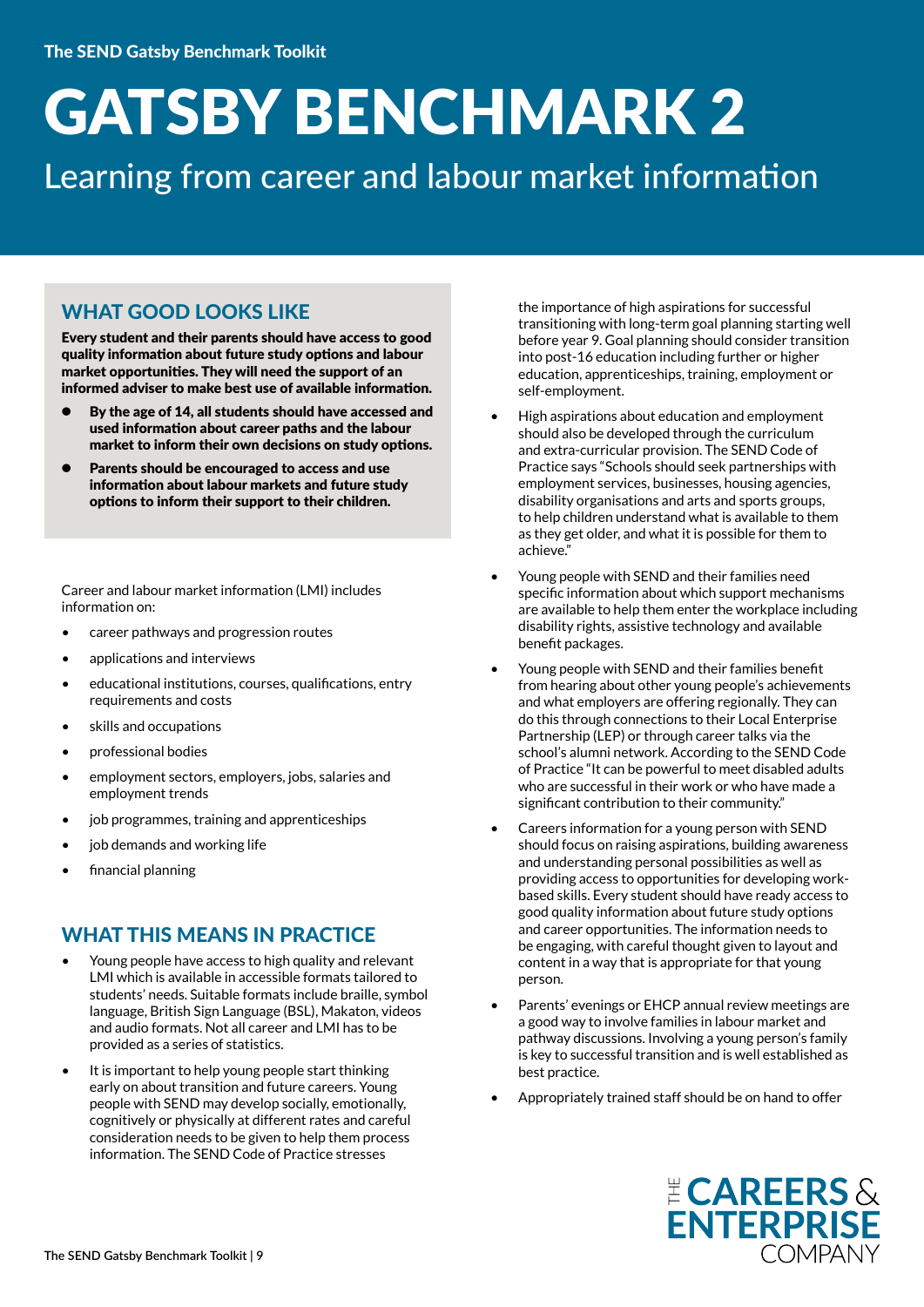Learning from career and labour market information

#### WHY THIS MATTERS

- Young people with SEND face unique challenges as they progress from school to further learning and the workplace. They are less likely to achieve, both in terms of their attainment and progression and more likely to be NEET (not in education, employment or training) than their peers.
- Being able to understand career pathways and future possibilities is vital for students with SEND. Providing access to relevant careers information can help students determine their work preferences and skills, build a culture of high expectation and connect them to a different future. Students, parents and teachers need to be up to speed on new and developing pathways including the growth of supported internships.
- Families need to understand the potential financial impact of each career pathway, course or qualification. A survey by Social Finance revealed that 37% of families with disabled children in the UK had no adult in full-time employment, compared to the national average of 17%. It is important to ensure families have information about the financial aspects of their child's career aspirations and understand how benefits may be affected.
- The SEND Code of Practice 2015 asserts that providing a young person with relevant life and employability skills to enable them to live semiindependently could reduce lifetime support costs to the public purse by

#### EXAMPLES OF GOOD LEARNING FROM CAREERS AND LABOUR MARKET INORMATION

#### CASE STUDY: EMPLOYMENT IS EVERYONE'S **BUSINESS**

Employment is Everyone's Business is a project delivered by the National Development Team for Inclusion (NDTi) with the British Association of Supported Employment (BASE), funded by the Department for Education (DfE) with 4 local partner sites: Berkshire, Bath and North-East Somerset, Wolverhampton and Kirklees. All are committed to improving employment outcomes for young people with SEND.

The project is designed to demonstrate best practice and illustrate how:

- vocational profiling can be embedded in the curriculum, education, careers advice and health, care plans and reviews
- post-16 providers like further education colleges can create appropriate study programmes and work effectively with employers to support young people moving into employment
- local authorities can ensure young people with SEND or at risk of becoming NEET are at the heart of their employment, economic, housing, personal budget and commissioning strategies

Work in each site is locally driven and designed in partnership with young people, their families, education and social care practitioners, employment agencies and employers.

#### CASE STUDY: GLEBE SCHOOL

The Glebe School in Bromley is committed to using a range of different ways to ensure students have access to information about careers and LMI. Wall displays show students from the school visiting or taking part in work experience in a range of different employment sectors. Students and parents are encouraged and supported to use the National Careers Service job profiles. Groups of students visit local employers such as Waitrose and Lidl to explore job opportunities and there are also visits to skills fairs.

The scheme of work for PSHCE and careers includes lessons on challenging stereotypes to encourage students to look widely at opportunities. The school uses symbols to help communication with students facing language difficulties. Students have the opportunity to visit the post-16 conference at Bromley College and take part in Impact Factor days which include presentations by local employers including the local firefighting team.

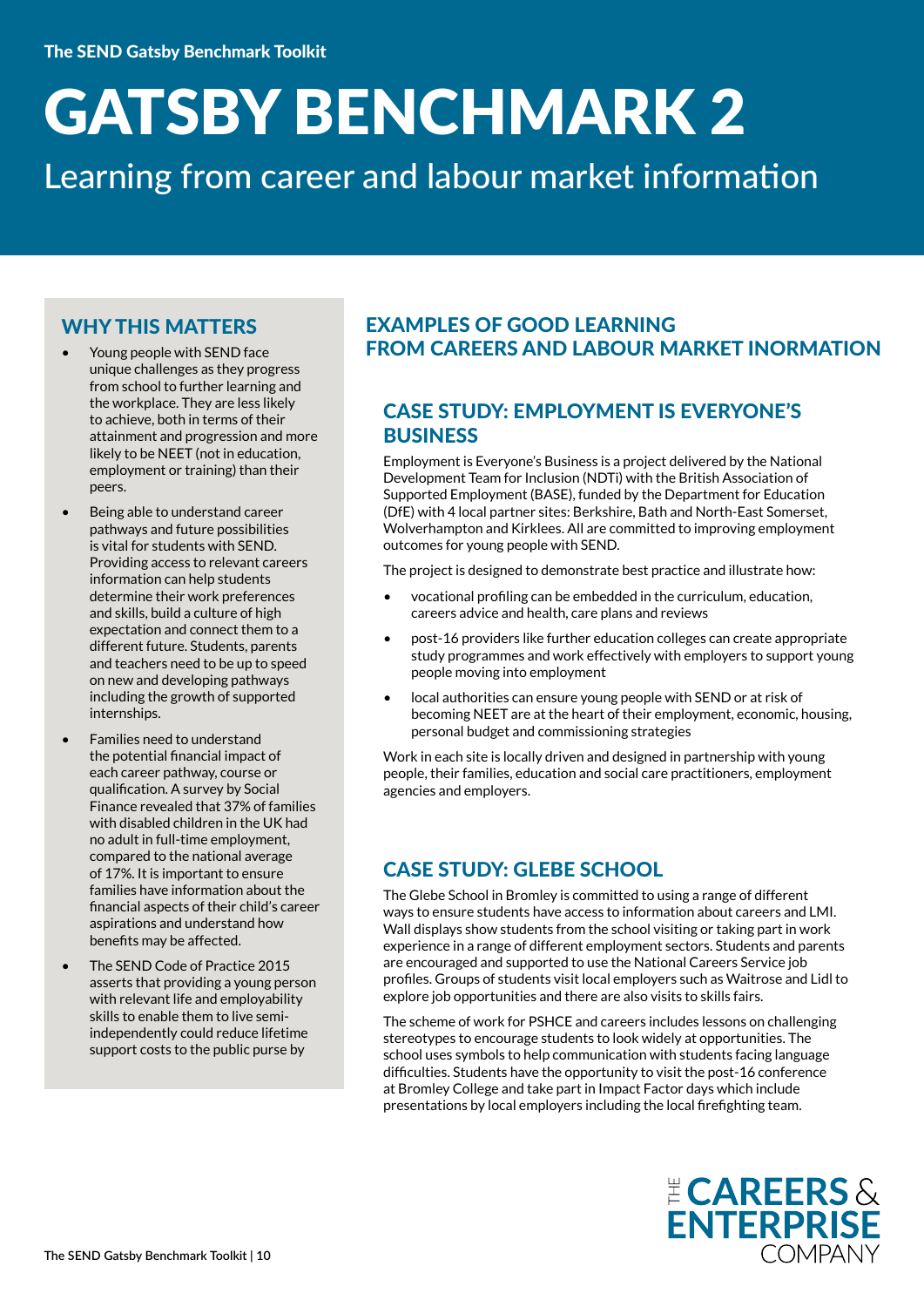### Learning from career and labour market information

#### **RESOURCES**

- Connect with your Enterprise Coordinator to access local information.
- The [National Careers Service w](http://nationalcareersservice.gov.uk )ebsite offers careers advice and lists over 800 job profiles.
- [iCould.com](http://iCould.com) provides over 1,000 personal career story videos, including young people with SEND.
- [Get in Go Far](http://www.getingofar.gov.uk) is the government portal for information about apprenticeships with a linked website to find live apprenticeship vacancies.
- [United Response](http://www.unitedresponse.org.uk) is a national charity set up to provide person-centred support to people with SEND. They have provided a 3-part blog on the [RBS National](http://nationalcareersweek.com/careersblog/)  [Careers Week p](http://nationalcareersweek.com/careersblog/)latform.
- There are a number of job sites that advertise roles with disability confident employers:

[Prospects](https://www.prospects.ac.uk/) focuses on graduate jobs

#### **[Glassdoor](https://www.glassdoor.co.uk/index.htm)**

[TheJobCrowd](http://www.thejobcrowd.com) focuses on graduate jobs

[Milkround](http://www.milkround.com) focuses on graduate jobs

- [Twinkl Educational Publishing](https://www.twinkl.co.uk/) offers free resources for special schools.
- **[BASE](http://www.base-uk.org)** promotes Disability Confident scheme employers, including apprenticeship opportunities.
- UCAS provides helpful information on supported [internship pathways.](https://www.ucas.com/ucas/16-18-choices/help-and-support/where-get-help/supported-internships)
- The Edge Foundation runs [Career Footsteps](http://www.edge.co.uk/CareerFootsteps) in partnership with Inspiring the Future to help understanding and communicating vocational career routes. Schools can sign up for support with events.
- **[Prospects Education Resources](http://www.prospectseducationresources.co.uk/products/9786000024208.html) produce a catalogue** of commercial careers resources tailored for SEND including software, booklets and prompt cards.
- **[Barclays LifeSkills](https://www.barclayslifeskills.com/) are working with Talentino to ensure** their employability resources and materials can provide better access for special schools.
- [The Council for Disabled Children](https://councilfordisabledchildren.org.uk/transition-information-network) offers news, resources and events for disabled young people, families and professionals.

#### Interagency programme

[Employment is Everyone's Business](https://www.ndti.org.uk/our-work/our-projects/employment1/employment-is-everyones-business1)

#### Funding support

- The Department for Work & Pensions provides an [Access to Work](https://www.gov.uk/government/publications/access-to-work-factsheet/access-to-work-factsheet-for-customers) factsheet for disabled people which includes information on funding.
- **[Disability Rights UK](https://www.disabilityrightsuk.org/) produces the Disability Rights** [Handbook](https://www.disabilityrightsuk.org/shop/disability-rights-handbook-2017-2018), an annual guide to welfare benefits and services and [Taking Charge,](https://www.disabilityrightsuk.org/news/2016/november/taking-charge-practical-help-disability-all-one-book) a practical guide to living with a health condition or disability. They also produce a range of other guides and factsheets including Into [Apprenticeships](https://www.disabilityrightsuk.org/intoapprenticeships)[, Into Further Education, Into Higher](https://www.disabilityrightsuk.org/sites/default/files/pdf/IntoFE2017.pdf)  [Education,](https://www.disabilityrightsuk.org/sites/default/files/pdf/IntoFE2017.pdf) [Get back to where we do belong](https://www.disabilityrightsuk.org/sites/default/files/pdf/GetBack30November.pdf) and [Doing](https://www.disabilityrightsuk.org/how-we-can-help/publications/doing-life-differently-series/doing-careers-differently)  [Careers Differently](https://www.disabilityrightsuk.org/how-we-can-help/publications/doing-life-differently-series/doing-careers-differently).

#### Advice and support for employers

- Mencap offers [resources and factsheets](https://www.mencap.org.uk/learning-disability-explained/resources-employers) for employers.
- The NDT iprovides a guide on [engaging with employers.](https://www.ndti.org.uk/uploads/files/Engaging_with_Employers_Guide_FINAL.pdf)
- **[Engaging with Employers](https://www.ndti.org.uk/uploads/files/Engaging_with_Employers_Guide_FINAL.pdf) from The Department for** Education provides guidance on criteria for people with learning difficulties and apprenticeships.
- The Learning and Work Institute provide the **Employer** [Toolkit](http://www.employer-toolkit.org.uk/), a guide to creating more inclusive and accessible apprenticeships.

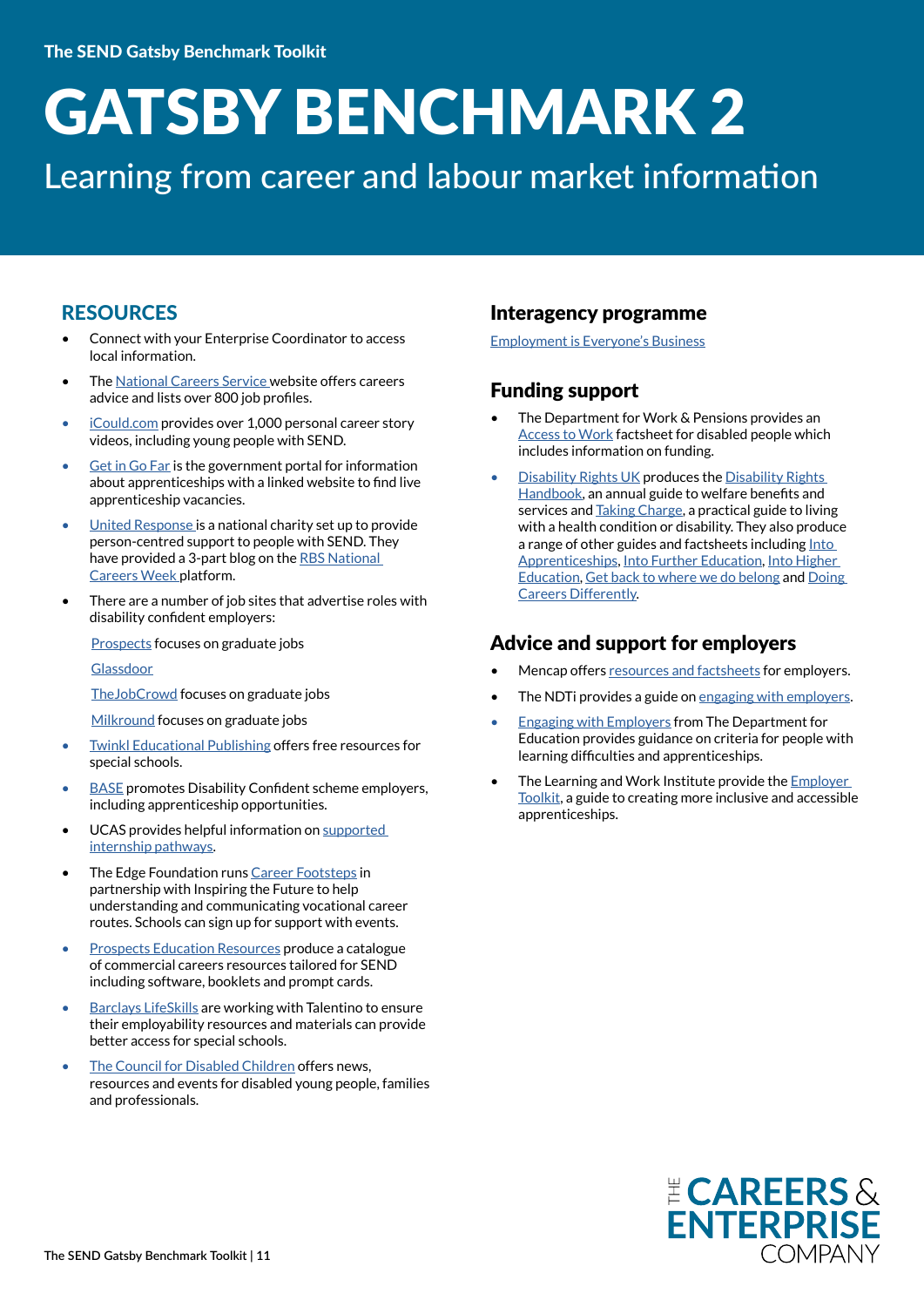Learning from career and labour market information

#### TOP TIPS FOR EMPLOYERS

- 1. Offer activities that can boost belief that paid work is a real possibility.
- 2. Think about the way your career information is presented and which formats would work best for young people with SEND — consider symbol, language, talks, written content or information for parents.
- 3. Make sure you publicise the opportunities you have, such as supported internships, to local and special schools.
- 4. Consider becoming a disability confident employer and enrich your workforce with untapped skills.
- 5. Advertise that you are proud to work with young people with SEND and are committed to developing a diverse workforce. Raise awareness in your communications and marketing materials.
- 6. Encourage your staff to volunteer to support young peopl in school with SEND. [Volunteering Matters](https://volunteeringmatters.org.uk/) runs an employee volunteering in schools programme.



#### TOP TIPS FOR SCHOOLS AND **COLLEGES**

- 1. Bring back alumni who are in employment or training, or offer other work-related opportunities to inspire students of their future potential. This is an effective way of sharing information about potential opportunities.
- 2. Work with SEND charities, foundations or organisations with a deep knowledge of the career landscape and who actively use LMI to successfully find workplaces, experience and internships for students with SEND, such as BASE.
- 3. Develop role-play activities relating to different work settings and organise visits or guided tours of workplaces.
- 4. Draw on Jobcentre Plus school advisers to come in to talk to students, families and staff about local opportunities. The Enterprise Adviser Network can facilitate an introduction.
- 5. Train older students to support younger students to make use of career resources and build communication skills.
- 6. Use your skills and professional knowledge base to provide opportunities for a local business to learn more about disability and diversity. Ask them to give talks to your students about the work they do.
- 7. Use the connections available through your staff. Leveraging friends and family networks can be a soft landing to engage with employers who can help raise aspirations and provide insight into the labour market and opportunities available.

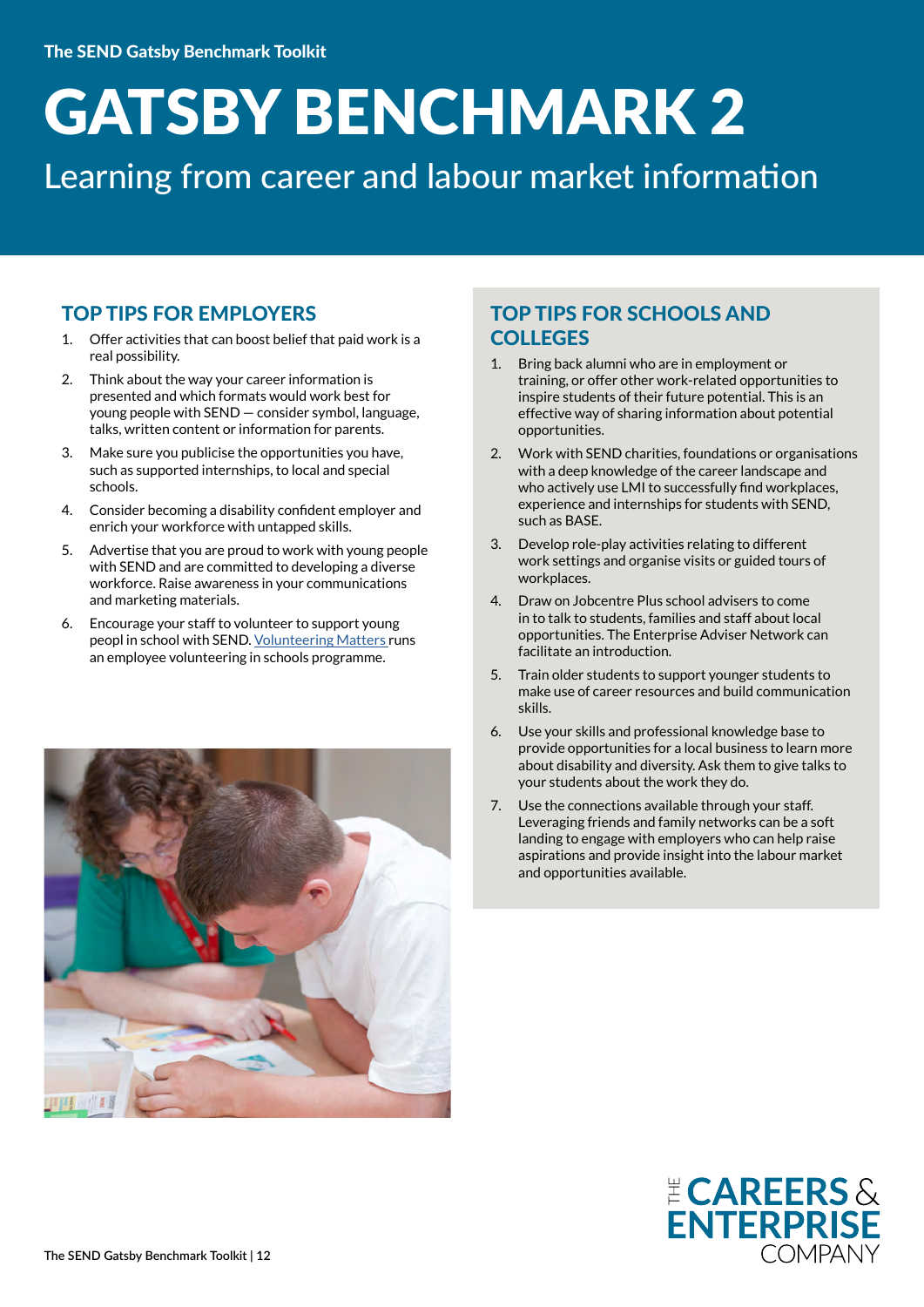### GATSBY BENCHMARK 3 Addressing the needs of each pupil

#### WHAT GOOD LOOKS LIKE

Students have different career guidance needs at different stages. Opportunities for advice and support need to be tailored to the needs of each student. A school's careers programme should embed equality and diversity considerations throughout.

- A school's careers programme should actively seek to challenge stereotypical thinking and raise aspirations.
- Schools should keep systematic records of the individual advice given to each student and subsequent agreed decisions.
- All students should have access to these records to support their career development.
- Schools should collect and maintain accurate data for each student on their education, training or employment destinations for at least 3 years after they leave school.

#### WHAT THIS MEANS IN PRACTICE

- A student's individual needs are addressed and extra support is provided at the right time to raise aspirations. Outstanding provision in SEND settings offers a personcentred approach and students with complex needs will have an education, health and care plan (EHCP) that takes into account all aspects of their lives.
- Transition support is tailored to what the student wants to achieve and what practical help is needed to do this.
- Parents and carers are fully involved in the transition planning process.
- Schools develop use of vocational profiles. The National Development Team for Inclusion (NDTi) and the British Association of Supported Employment (BASE) define a vocational profile as a "a form of assessment to understand an individual's experience, skills, abilities, interests, aspirations and needs in relation to employment. The aim is to understand the person in-depth and to allow for the best possible job match or work experience placement. It provides a picture of the ideal conditions needed in a workplace for the student to be successful."
- There are many potential career pathways and options for a young person with SEND. These opportunities are identified by addressing the individual needs of the student, for example, by looking at their healthcare needs, cognitive ability, capacity to regulate emotions or social awareness.



- A creative approach is taken to the career outcome continuum: at one end, someone can travel independently to a paid job and at the other end, may need 24/7 care and support. Career outcomes along the continuum include part-time or full-time paid work, volunteering, internships, apprenticeships, employer training schemes, enterprise, supported self-employment, charity work, further education and employability or life skills courses. Start with the assumption of paid employment and look for opportunities to shape and carve work so that students can succeed.
- The school collects and maintains accurate data for each student around their education, training and employment destinations for at least 3 years after they leave. Schools ensure that students can access simple documentation such as a career journal or learning record to help them record their skills and experiences, building a compelling story for job applications and interviews.
- Good use is made of a range of organisations so that there is a multi-agency approach to job exploration and transition support.
- Schools and colleges maintain contact with past students to create an opportunity for an alumni network and inspiring role models for current students.

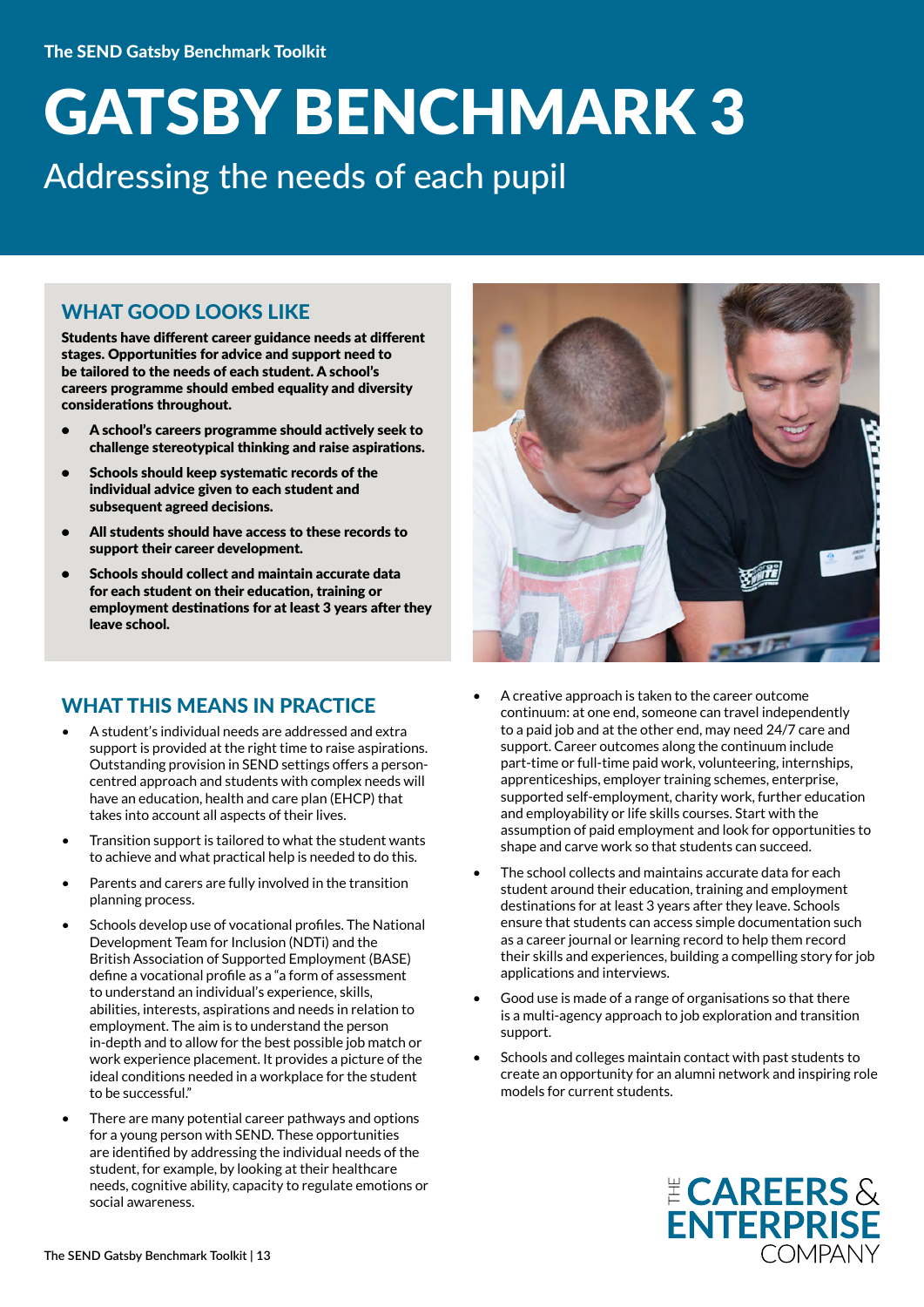### GATSBY BENCHMARK 3 Addressing the needs of each pupil

#### WHY THIS MATTERS

- The government's Improving Lives green paper recognises that there is a long way to go to ensure that disabled people and those with long-term health conditions have equal access to labour market opportunities and are given the support they need to prevent them from falling out of work. This costs individuals and wider society.
- With the right level of support a much higher proportion of young people with SEND will be able to contribute to the workplace, benefitting employers, themselves and wider society.
- Mencap cites that almost a third of young people with learning difficulties spend less than an hour a day outside their homes. A personalised approach is critical, supported by a culture of high expectations supported by EHCPs and vocational profiles.
- Students with SEND are the most likely group to be absent or excluded from school according to recent Ofsted findings. They are also less likely to achieve in terms of their attainment and progression and most likely to be NEET.

#### EXAMPLES OF SCHOOLS ADDRESSING THE NEEDS OF EACH STUDENT

#### CASE STUDY: RAVENSCLIFFE HIGH SCHOOL AND SPORTS COLLEGE

Ravenscliffe High School and Sports College in Calderdale provides education for students aged 11-19 with special educational needs ranging from moderate to more complex needs. The leadership team is passionate about personalising provision and meeting individual needs. Every opportunity is taken to raise aspirations and support individual students to meet their full potential.

Ravenscliffe provides a Step Up to Springboard programme at key stage 4 and a Springboard programme in the sixth form. This includes the provision of personalised work-based learning and work experience. Students have structured opportunities within the school including helping in the school kitchen, helping the caretaker, recycling, horticulture in the school garden and making food for staff and visitors. These opportunities are tailored to students' interests and vocational goals. More than 50 students access a work placement on a weekly basis with tailored levels of staff support to develop independence in areas including travel. The school also offers personalised sensory boxes with tactile items relating to specific jobs to encourage exploration of work.

#### CASE STUDY: CASTLE SCHOOL

At [Castle School](http://www.thecastleschoolnewbury.org.uk/) in Berkshire, students begin their vocational profiles in years 8 and 9. This working document evolves with the young person to capture all information about their aspirations, skills, interests and ability to work. This ensures they are supported on their journey towards employment. A person-centred approach has been adopted to build relationships with employers that provide meaningful work placement opportunities for the students which are based on their individual skills and abilities. It has also resulted in a number of students gaining employment straight from school.

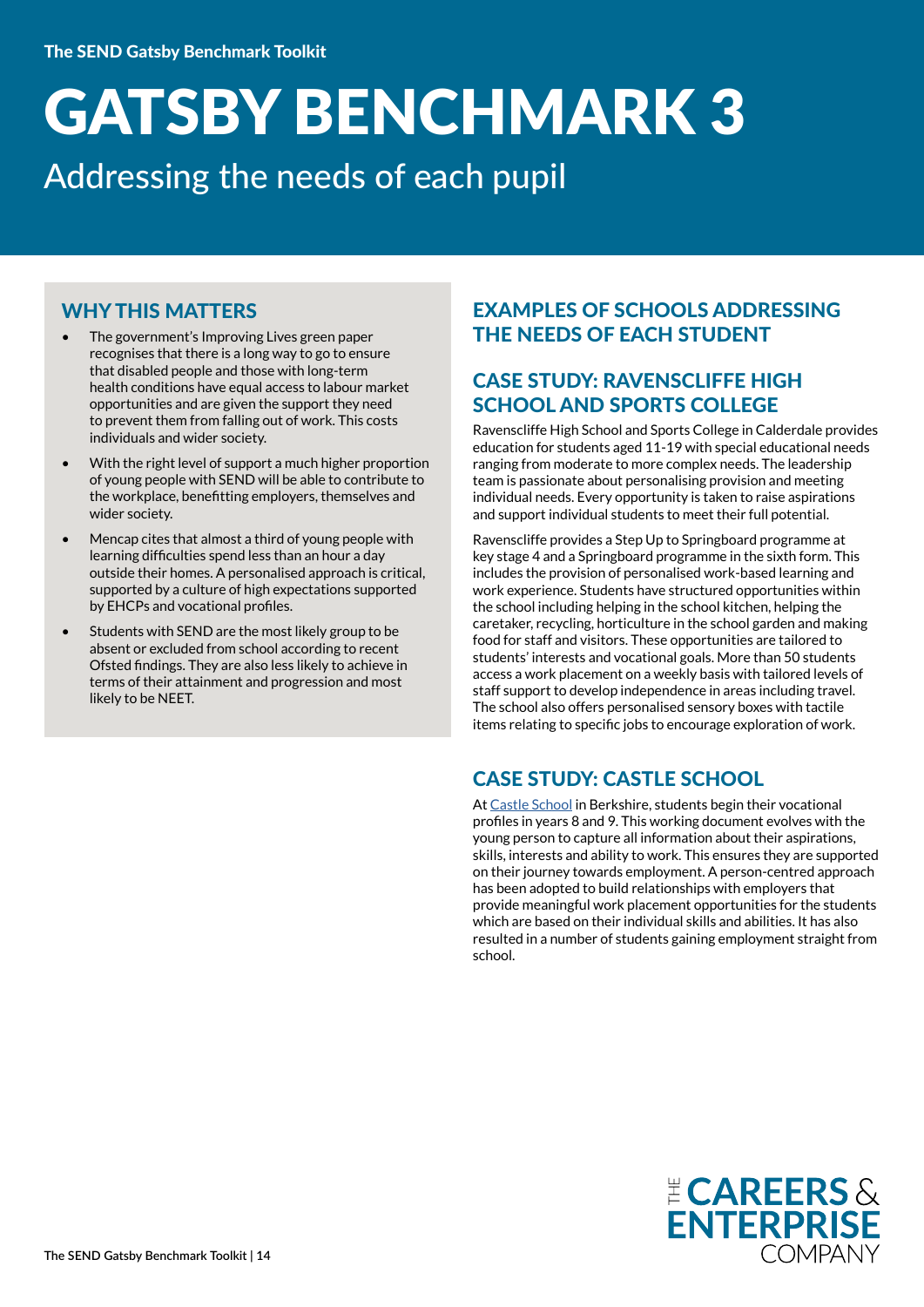Addressing the needs of each pupil

#### RESOURCES

#### Planning

- Education, health and care plans [\(EHCP\).](https://skybadger.co.uk/2017/01/04/what-is-an-education-health-care-plan-ehcp/)
- The European Union of Supported Employment provides the [How to](http://www.euse.org/content/how-to-guides/VocationalProfiling-18Aug.pdf)  [Guide: Vocational Profiling](http://www.euse.org/content/how-to-guides/VocationalProfiling-18Aug.pdf).
- BASE provides useful information on [vocational profiling](https://www.base-uk.org/sites/default/files/document-archive/10407WorkshopProgramme/b3_-_vocational_profiling_compatibility_mode.pdf).

#### General resources:

- Ambitious about Autism offers [guidance on EHCPs](https://www.ambitiousaboutautism.org.uk/understanding-autism/education/statements-and-education-health-and-care-plans).
- The [RNIB](http://www.rnib.org.uk/young-people-starting-work/finding-careers-adviser) supports young people with sight loss and offers information on finding a careers adviser, career planning, UCAS, preparing for employment and starting work.
- Brookfields School has shared a short [video](https://vimeo.com/175372604) on their careers week for young people with learning difficulties.
- The National Deaf Society supports young people with a hearing impairment and offer a range of useful [resources.](http://www.ndcs.org.uk/professional_support/our_resources/)
- Learning Disability Work Week.

#### TOP TIPS FOR EMPLOYERS

- 1. Consider how you can support students through mentoring with providers such as Talentino, Young Enterprise or Youth at Risk.
- 2. Draw advice from specialist agencies and teachers to ensure your careers support for the school meets the needs of students.
- 3. Review how your support is reaching all students within the school.
- 4. Help the school to engage with parents and carers, to help support career pathway discussions.
- 5. Share personal stories of overcoming barriers and accessing support.
- 6. Support schools and colleges to record careers activities through systematic evaluation.

#### TOP TIPS FOR SCHOOLS AND COLLEGES

You will already have processes and teaching practices in place that reflects a person-centred approach. Adding an early career development plan to the EHCP can be helpful. You could:

- 1. Use the [Compass evaluation tool](https://www.careersandenterprise.co.uk/schools-colleges/about-compass) to assess how well existing provision meets the needs of all students.
- 2. Work with employers to develop the learning goals and skills needed in the workplace.
- 3. Introduce employers informally as early as possible, such as organising employer talks.
- 4. Highlight individual student's career goals and create opportunities to engage with relevant employers.
- 5. Consult with your students about what they see as the most important barriers and opportunities in making good post-school progression.
- 6. Create a careers week to explore a variety of jobs and opportunities, for example, get involved in National Careers Week or National Apprenticeship Week.
- 7. Think about how careers guidance and support can be shared between school staff, dedicated careers teachers, careers advisers, employers, job coaches and other agencies. This should be part of an ongoing conversation with proposed outcomes identified in each student's EHCP.
- 8. Create a balance between generic employability skills and developmental and individual needs, such as travel, training and social skills development.
- 9. Help students to become independent careers managers by maintaining their own records of career development.
- 10. Use information on student destinations to draw together a list of alumni

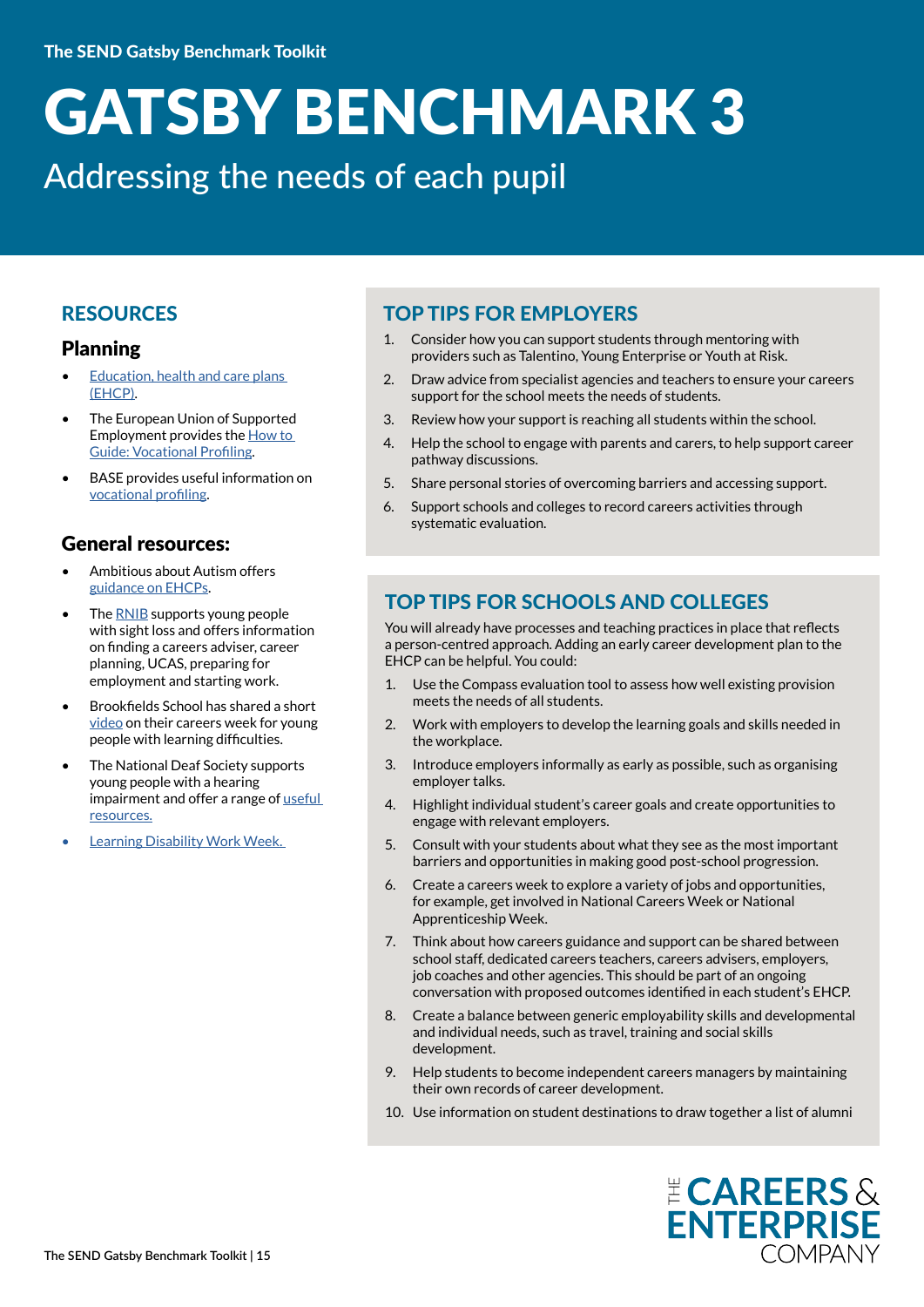### Linking curriculum learning to careers

#### WHAT GOOD LOOKS LIKE

All teachers link curriculum learning with careers.

- Science, technology, engineering and mathematics (STEM) subject teachers highlight the relevance of STEM subjects for a wide range of future career paths.
- By the age of 14, every pupil has had the opportunity to learn how the different STEM subjects help people to gain entry to a wide range of careers.
- All subject teachers emphasise the importance of succeeding in English and maths.

#### WHAT THIS MEANS IN PRACTICE

- Linking curriculum learning with careers refers to careers education as a discrete learning activity, careers embedded in subject and topic learning, and co-curricular provision such as clubs, celebration events and productions.
- Whole-school teaching and learning focuses on the relevance of subjects to everyday independent living, future learning and leisure, livelihood planning and employability skills. Careers provision is integral to the whole curriculum and not relegated to the margins.
- One size does not fit all. Young people with SEND need a personalised careers curriculum.
- Schools can benefit by using up-to-date, research-based evidence of what works in SEND teaching and learning such as the ASK Research and Coventry University [DfE-funded resource](http://www.sendgateway.org.uk/resources.sen-support-research-evidence-on-effective-approaches-and-examples-of-current-practice-in-good-and-outstanding-schools-and-colleges.html) when designing careers-related curriculum interventions.
- The medium is the message. Linking curriculum learning to careers is also about using teaching approaches that develop transferable career skills. This includes working as autonomously as possible, organising thinking, meeting deadlines, persisting and being reliable.
- Linking curriculum learning to careers involves harnessing the concepts, methods, perspectives and forms of explanation of the subjects taught in the school, for example:
	- maths for numeracy, time management and finance
	- science and technology for investigation, prediction and exploring the wide range of jobs in STEM from CSI to the space industry
- English for self-presentation, telling your own story and writing occupational information
- PSHCE for self-care, building safe relationships, assertiveness, negotiation, managing stress and emotional intelligence
- geography for independent travel, growth sectors of the economy, green living and working
- history for how work has changed and the future of work
- art for the design of work clothes, what to wear and the design of the work environment
- music for influencing the mood of consumers, work songs and planning a performance
- computing and digital technology for freeing students from the barriers of production such as handwriting difficulties or physically carrying books so that they can function at higher levels
- catering for producing food at home or in a catering environment
- modern languages for leisure learning and social confidence
- The school or college recognises that the reach of subject teaching is far greater than what can be achieved through a few careers education sessions. Having careers as a cross-curricular subject in the school curriculum can give young people access to both work-related experiences and explicit skills, alongside ensuring the subject curriculum relates to the workplace.
- For students with learning difficulties, the careers programme may also incorporate a broader curriculum of independent living skills, social skills and travel training delivered by regular staff at school or by employer volunteers or mentors.
- Students with SEND need to have a tailored approach that takes into account their own pace of learning and unique abilities. This will involve providing a balance between different elements of their learning, such as class-based, work experience or enterprise activities.

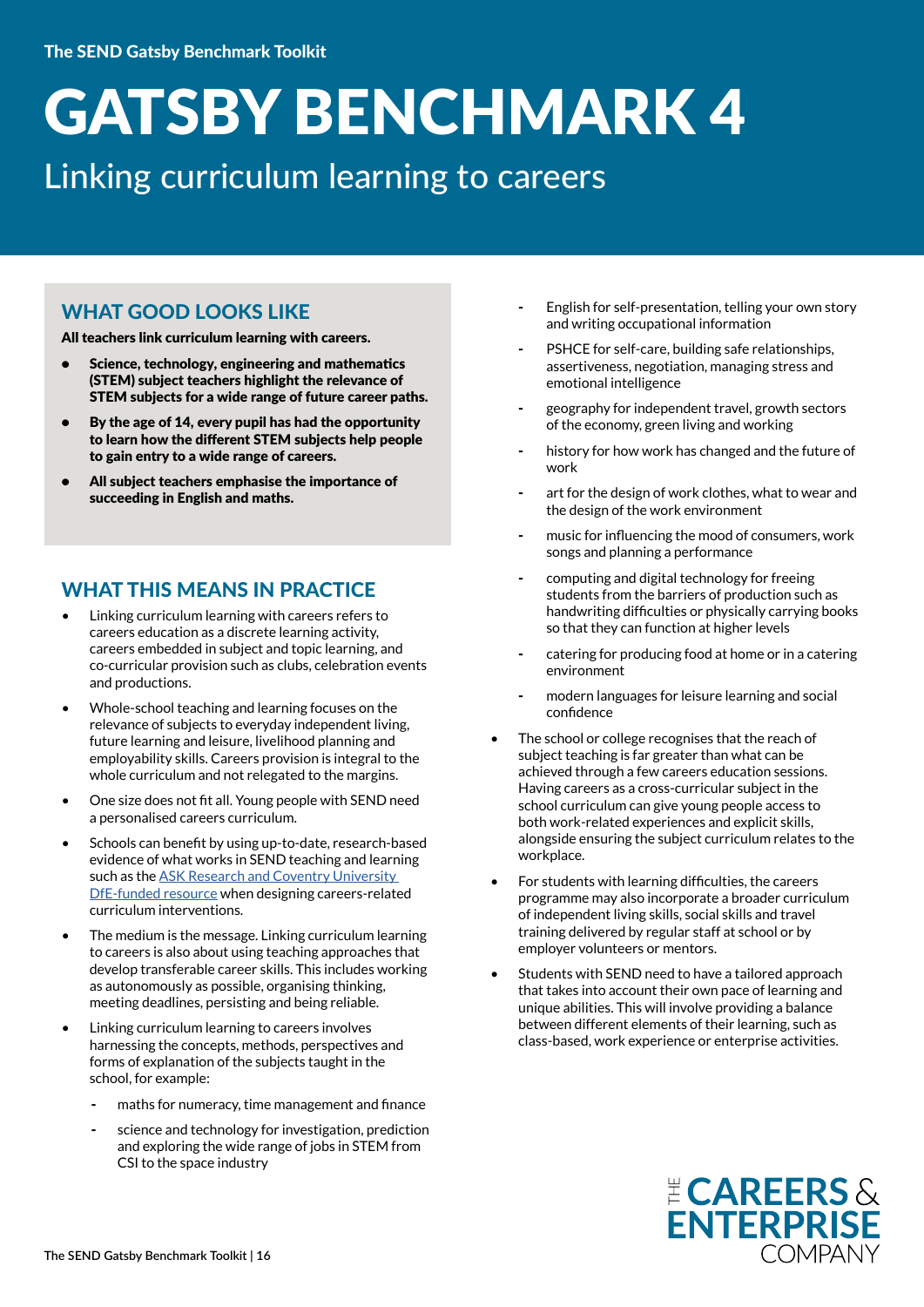### Linking curriculum learning to careers

#### WHY THIS MATTERS

- Enabling young people with SEND to develop their career thinking whilst they are at school is often the best preparation for their future lives and employment. Teachers are highly influential and students are 18 times more likely to be motivated to learn if their teacher knows their hopes and dreams.
- Career-relevant learning improves young people's motivation and engagement in learning.

#### EXAMPLES OF LINKING CURRICULUM LEARNING TO CAREERS

#### CASE STUDY: WOODLANE HIGH SCHOOL

Woodlane High School is a purpose-built community special school for pupils aged 11-16 years with a range of barriers to learning including speech, language and communication difficulties, autistic spectrum disorders (ASD), dyslexia or dyspraxia, or vulnerable pupils who have failed to thrive in a mainstream setting.

Personal, social, citizenship, health and economic education (PSCHE) is taught directly to years 7-10, and on a cross-curricular basis to year 11. The overall aim of PSCHE is to prepare students for future life. It is a developmental programme through which pupils acquire the knowledge, understanding and skills that they need to manage their lives now and in the future. PSCHE offers a skills-based approach to learning which endeavours to use a range of visual, auditory and kinaesthetic learning activities.

At key stage 4, pupils also learn about the world of work and prepare for a work experience placement at the beginning of year 11. The careers adviser runs part of [The Real Game](http://www.realgame.co.uk/) to help students become more aware of the local labour market and groups of students visit [Kidzania](https://kidzania.co.uk/) in London to explore different work roles.

The school presents careers entitlement using student-friendly language in student planners. Subject teachers explain and link the entitlement to their subjects. The strong focus on developing outstanding teaching is achieved through drawing on real-world contexts to boost confidence and understanding. Within maths, teachers build pupils' confidence in their own ability and develop mathematical skills through showing them the usefulness and applicability of what they are learning. Examples include visits to

local shops to measure up for fencing and carpets, visits to theme parks to study entry costs, and analysing footballers' salaries. This helps draw on students' interests and popular current events to stimulate learning. Key stage 3 pupils have an additional numeracy lesson every week which is based on developing their problemsolving skills. Year 10 pupils act as mentors during these lessons. Within textiles, teachers show students how stereotypes have been challenged through an innovative card game and demonstrate the wide range of careers within the textile industry.

Students take part in various enterprise activities and run a café and grow produce in the school garden. Students have an opportunity to undertake relevant level 1 vocational qualifications in horticulture. Teachers work with students to develop and value key skills such as communication, money handling and teamwork through these activities. Students have made and sold Christmas cards and then had their work exhibited at the Apothecary Gallery, an arts project space in Hammersmith.

Alumni return to the school and students have appreciated talking with these former students about their individual transitions and progress, including to university.

There is more information on the [PSHCE](http://www.woodlane.lbhf.sch.uk/page/?title=PSCHE&pid=126) page of the school's website.

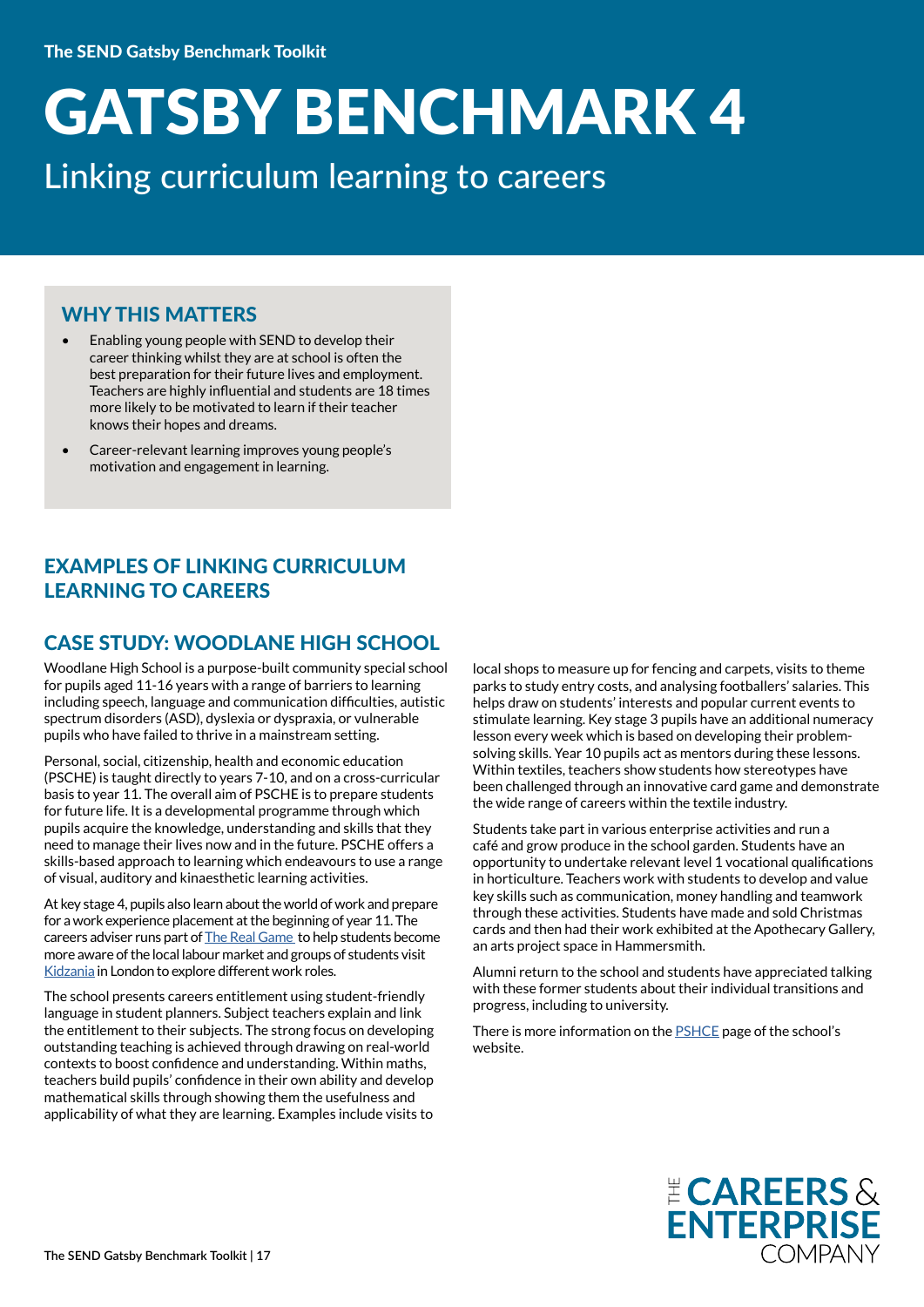### GATSBY BENCHMARK 4 Linking curriculum learning to careers

#### CASE STUDY: GLEBE SCHOOL

The developing careers provision at the Glebe School in Bromley, a school for students with complex needs including autistic spectrum disorders, visual impairment, speech and language difficulties and physical difficulties, involves increased collaboration between the head of PSHCE and transition coordinator and other subject teachers. The geography department uses themes from the geography curriculum including rivers and sustainability to link with the working world.

There are strong links with land-based colleges including Hadlow College and Capel Manor College, and students explore apprenticeships and job roles in related fields. Year 8 students take part in a farmers' market in Bromley and grow produce in the school's market garden to sell. The roles they undertake from growing, to setting up the stall, selling the produce and handling the cash to help them develop key employability skills including numeracy, communication,

#### **RESOURCES**

#### Careers publishers and distributors

• [Prospects Education Resources](http://www.prospectseducationresources.co.uk/) provides a range of publications including a SEND catalogue.

#### Curriculum resources

- [Barclays LifeSkills](https://www.barclayslifeskills.com/).
- iCould provides [career videos](https://icould.com/watch-career-videos/) and [resources](https://icould.com/resources/) to complement the curriculum.

#### School videos

- Brookfields School: [Pathway to employment.](http://brookfieldsschool.org/curriculum/what-we-teach/pathway-to-)
- Charlton Park Academy: [Careers programme for](https://www.youtube.com/watch?v=uCyM0IFnTEM)  [students with special needs.](https://www.youtube.com/watch?v=uCyM0IFnTEM)



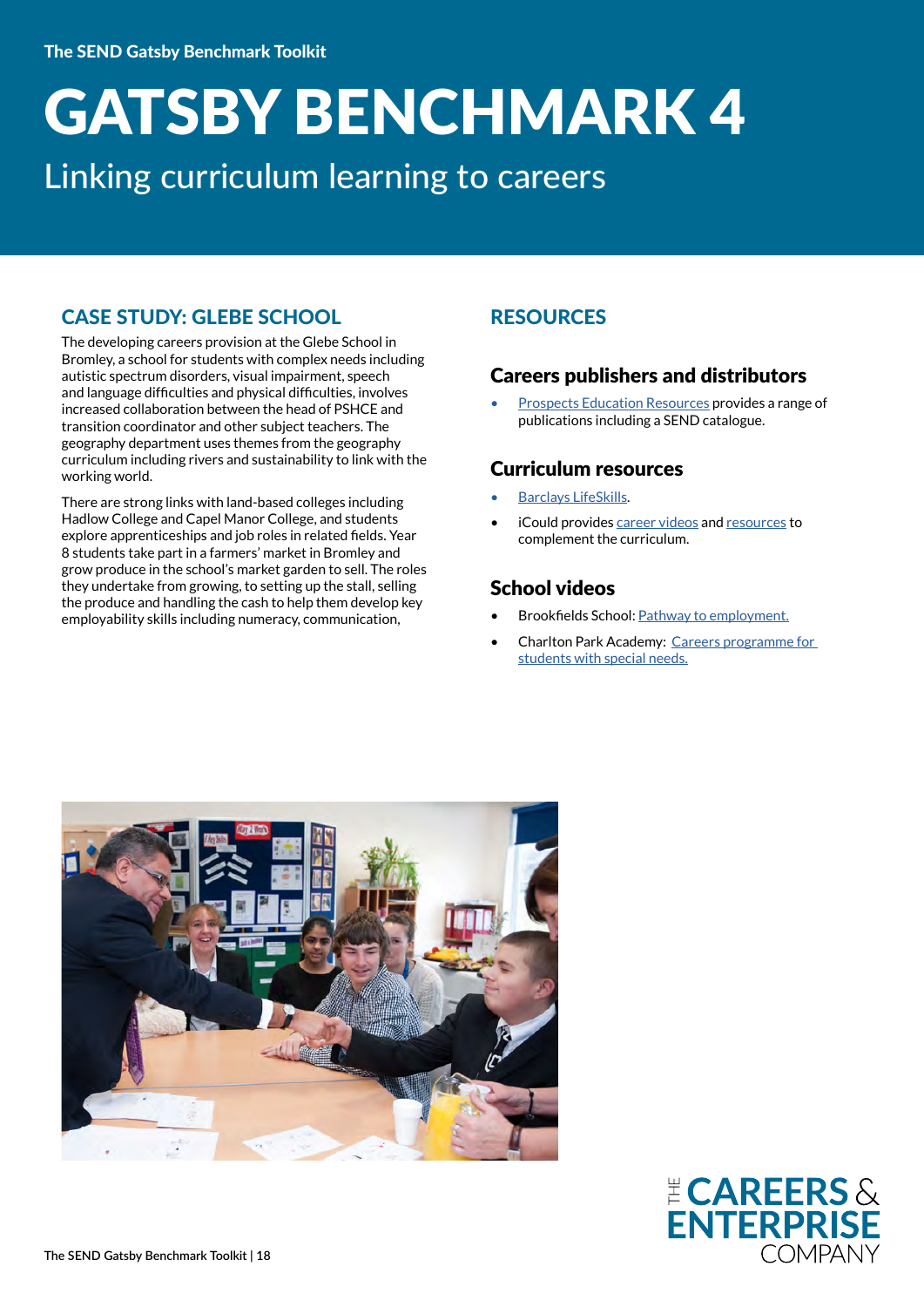### Linking curriculum learning to careers

#### TOP TIPS FOR EMPLOYERS

- 1. Accept invitations from schools to participate in activities and events at options time. Students and their parents are particularly receptive to messages about careers around this time.
- 2. Work with subject teachers to develop problem-based challenges. These will show how the perspectives, methods and skills developed through subjects are used in working life to solve real problems.
- 3. Volunteer as a presenter, adviser or judge to help the school or college run curriculum enrichment and enterprise activities such as Dragons' Den type activities.
- 4. Bring examples of the equipment you use and the products you make to illustrate your presentations and give opportunities for hands-on and multi-sensory experiences.
- 5. Support the initiatives the school is taking to help students recognise and counter stereotypical thinking about careers and the abilities of students with SEND. This can include highlighting what your own organisation is doing to promote equal opportunities and diversity.
- 6. Take advice from the school or college on how to pitch your presentation to students at the right level to maintain their interest and enable learning.
- 7. Follow this checklist for employers to plan and deliver activities in the curriculum:
	- make sure you know your session well and have rehearsed it
	- visit the school before your session, if possible, to check that the activities you have planned are pitched at an appropriate level
	- arrive early and leave time to sign in understand that when the bell goes you need to have everything ready
	- double-check the room is set up properly and you have all of your materials to hand
	- structure your activity with an introduction, a middle and a conclusion
	- ask the students to introduce themselves if they want to
	- give students time to do what you have asked, clarify what comes next and take your lead from the teaching staff who will be in the room with you at all times

#### TOP TIPS FOR SCHOOLS AND **COLLEGES**

- 1. Young people with SEND have individual challenges. Finding solutions is an exercise in problem solving: what does the young person need to learn next about careers? What are their individual barriers and how can they be overcome?
- 2. The Gatsby report acknowledges that this benchmark is aspirational. Identify the subjects that are hot spots for embedding career learning such as English and maths. Start with these and then build on their success to bring other subjects on board.
- 3. Schools often report initial inertia from teachers in linking curriculum learning to careers because of their existing priorities and workloads. However, once they get going, they quickly become creative, resourceful and energetic.
- 4. Take up the offer of Enterprise Advisers and Enterprise Coordinators who will be keen to work with you in linking curriculum learning to careers.
- 5. Encourage teachers who have moved into teaching from other jobs to make their previous experience and expertise available to students. Try to build a positive culture of applied learning.
- 6. Avoid overloading careers-based lessons for students with SEND with too many learning objectives and be aware of the danger of choosing contexts that overcomplicate subject learning.
- 7. Evaluate primary careers education resources carefully before using them with older students with learning difficulties as visual images and learning objectives may no longer be appropriate. Be prepared to adapt resources.

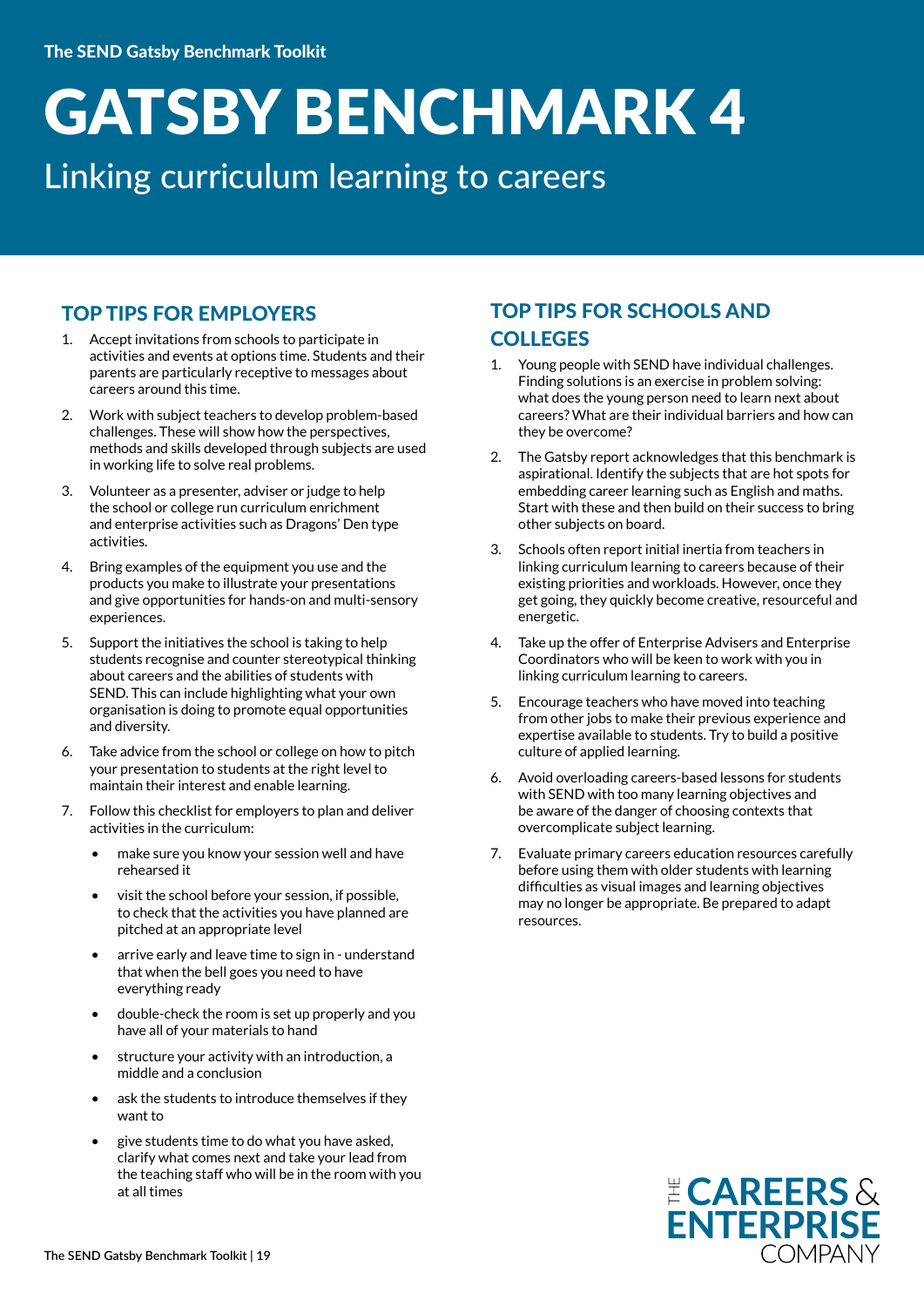Encounters with employers and employees

#### WHAT GOOD LOOKS LIKE

Every student should have multiple opportunities to learn from employers about work, employment and the skills that are valued in the workplace. This can be through a range of enrichment activities, including visiting speakers, mentoring and enterprise schemes.

- All young people in years 7-13 should have at least one encounter a year by 2020, in line with the Gatsby benchmarks.
- Meaningful encounters cover a range of activities with employers, both in and outside the school, but does not include off-site experiences of workplaces.

#### WHY THIS MATTERS

- Research by the Education and Employers Taskforce suggests that young people need at least 4 or more encounters with employers for the impact to be effective. Those who experience 4 or more employer encounters are 5 times less likely to fall out of education and work and can earn 18% more during their careers. It is important that young people with SEND have access to these advantages as part of the overall commitment to building high expectations.
- The CBI/Pearson Education's Education and Skills Survey 2016 reported "a gap between education and the preparation people need for their future, as well as the gap between the skills needed and those people have." Employer encounters help address the skills and knowledge gap.
- Expanding employer encounters broadens young people's horizons for action, builds independence and fosters community cohesion. The government's Improving Lives green paper on disability employment recognises the scale of the challenge in closing the employment gaps between disabled and non-disabled people. In 2015 the rates stood at 46.7% compared with 80.3% for non-disabled people. To halve this gap would require bringing an extra 1.2 million disabled people into work.
- Structuring employer encounters within the school curriculum strengthens aspirations and attainment and provides support as students take action to achieve their full potential. It is fully in tune with the culture of high expectations and person-centred approach set out in the SEND Code of Practice.

#### WHAT THIS MEANS IN PRACTICE

- Employers and schools work together in creative ways to ensure young people build a rich picture of the world of work and are well prepared to take up workplace opportunities. Schools provide first-hand encounters with employers as part of careers and enterprise programmes for years 7-13 and celebrate these links in their prospectuses and websites. They build sustainable relationships with local employers and plan mentoring, careers talks, mock interviews, enterprise competitions and workplace visits in partnerships. The encounters are well planned and help to increase students' enthusiasm and confidence. Employers are fully briefed to understand the particular needs of the students and there is strong partnership working.
- In the best examples, schools offer a progressive range of encounters taking into account the development needs of individual students.
- Where schools meet benchmark 5 well, there are strong and lasting links with local employers, supported by an Enterprise Adviser who understands the needs and circumstances of the learners and builds the commitment and involvement of businesses. There is good alignment between the skills and capacities of the students and the strategic economic needs of the region.
- In the best examples, schools and employers draw on evidence of what works including The Careers & Enterprise Company's ongoing study of the evidence base. They take particular account of:
	- the different effects for different kinds of activities
	- the sequencing of these activities to ensure they are age appropriate and progressive
	- the importance of effective implementation including proper briefing and debriefing
- They also ensure that there is a strategic and structured approach to the learning and a shared sense of purpose with key partners including families, employers, teachers and other agencies. It is particularly important in SEND schools to work closely with parents and carers.
- Care is taken to ensure that students with social, emotional or behavioural needs benefit from a longer introduction and preparation for employer engagement activities.

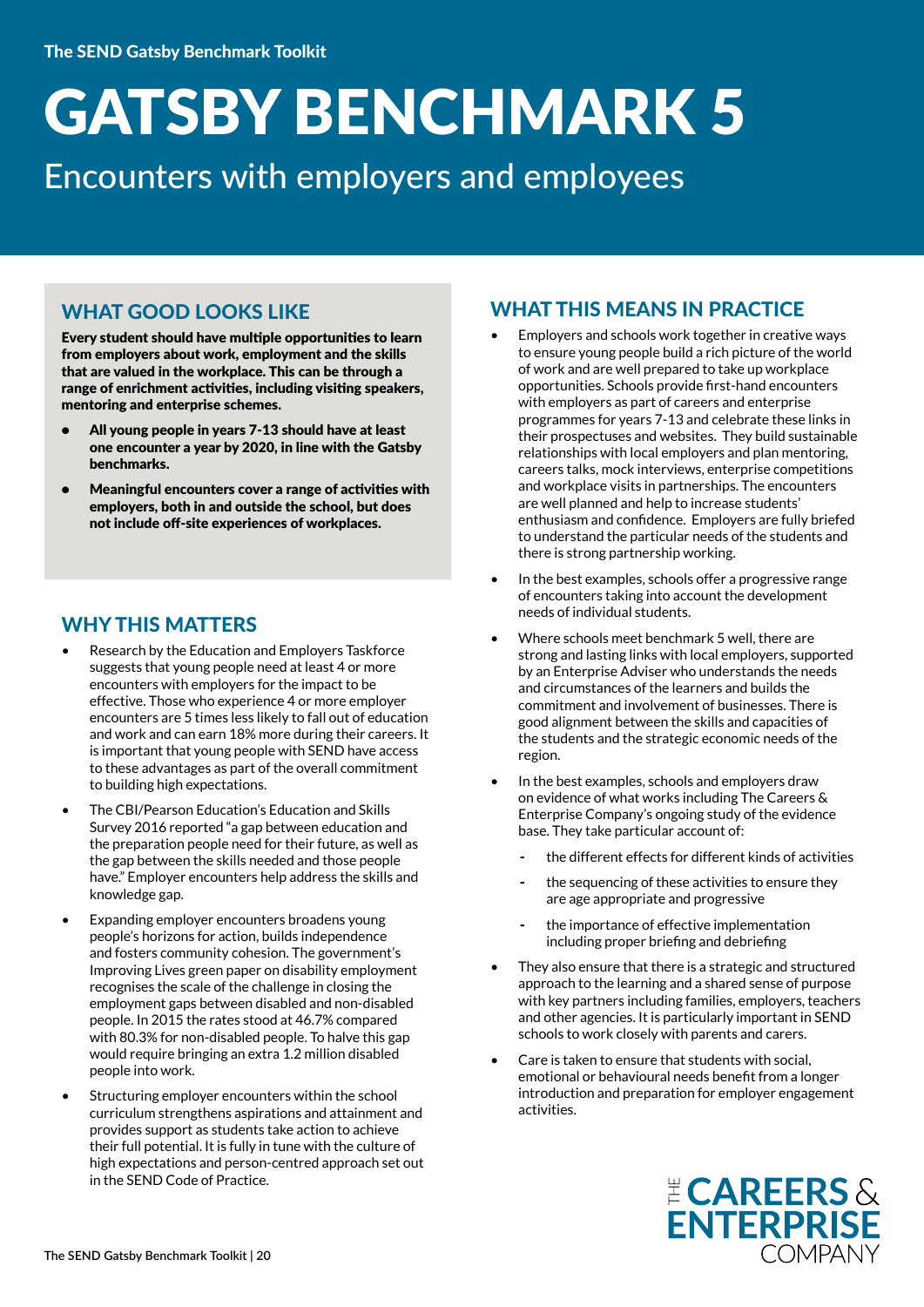Encounters with employers and employees

#### EXAMPLES OF ENCOUNTERS WITH EMPLOYERS AND EMPLOYEES

#### WESTMINSTER SCHOOL

In 2016/17 the Westminster School in the West Midlands began working with Interserve and Sandwell Leisure Trust to provide real-world work experience and skills to students. Learners spend 3 days a week at their internship placement provider for between 6 - 12 months. The young person also studies qualifications to support their employment after the internship to enable them to gain successful employment or further work-related traineeships at the end of the academic year.

The school provides one or more dedicated job coaches, paid for by the school, to support the student throughout their placement. There has been a significant increase in student confidence and independence in the workplace as a result of the programme. Two pupils were able to take on roles in facilities services in education and are undertaking supported apprenticeships with Interserve as part of a national DfE Pacesetter pilot scheme. Scott, one of apprentice students with Interserve said "In year 7 I never thought anything like this would happen to me. I look forward to learning new skills and working with others. I am proud of what I have achieved. I would like to thank the school and Interserve for all their help."

Recent changes to the English and maths criteria for young people with SEND have made it possible for applicants like Scott to be accepted onto apprenticeships. Patricia Murphy, Apprenticeship Manager for Interserve, said "The new changes will allow these young people the opportunity to develop key employment skills and experience and provide them with a solid foundation to start working life."

Oliver Flowers, Deputy Headteacher said "It is fabulous news with regards to the adjustment of the English and maths entry requirements for apprenticeships. This will inevitably open many more doors for young people with a learning disability who are able to complement the world of work. The school has a proven supported internship model where our young people have been able to demonstrate their keen ability to be successful in the world of work. In the past, the barriers associated with the English and maths entry requirements would have meant this wasn't an option for them. Now many more young talented individuals will have a chance to better themselves through the world of work on an apprenticeship with private sector organisations such as Interserve. This will change many lives and provide rich opportunities for people with a learning disability."

The school hopes to build on this pilot and provide more opportunities for young people with learning disabilities.

#### ABBOT'S LEA SCHOOL

Abbot's Lea is a SEND school specialising in austism spectrum disorder (ASD). Enterprise Adviser Amanda Follit, Head of Digital Operations at Amaze, and the Enterprise Coordinator, Kath Wyke, have been working on an enterprise and employability strategy with the senior leadership team and governors at Abbot's Lea School in Liverpool. Together they have identified individual students with creative imaginations and artistic flair pointing them to opportunities in the digital and creative sector in Liverpool. Many of the students at Abbot's Lea have great attention to detail; this fits really well with the skills gap identified in the digital and creative industries.

Amanda also attends employment days and has facilitated the national British Interactive Media Association's Digital Day at Abbot's Lea raising awareness of digital opportunities and matching a creative and digital industry company lead to the school to support them in the development of their digital ideas. Amanda has also spoken to parents to demystify the industry, raise awareness of the opportunities available including digital apprenticeships relevant to them.

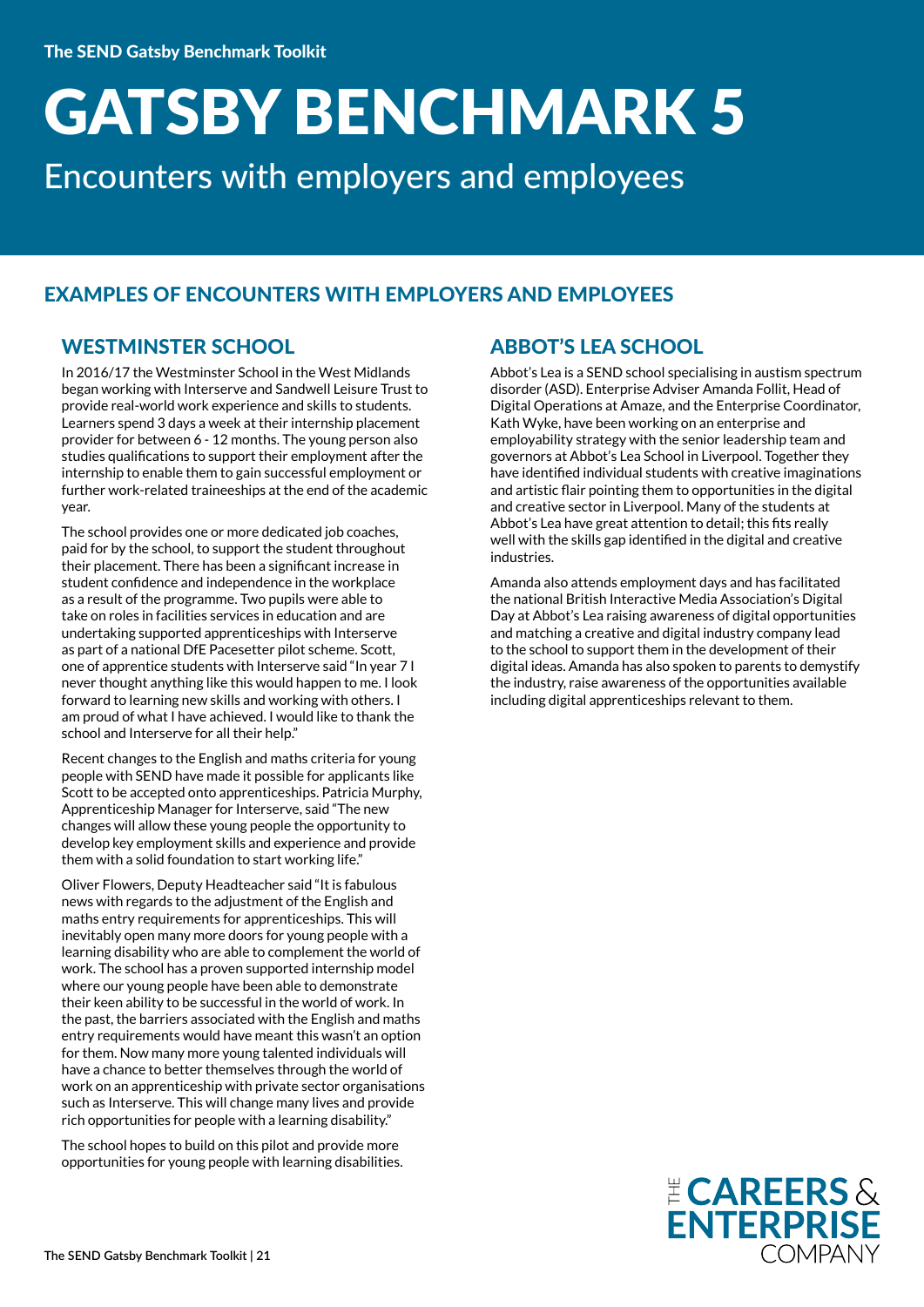Encounters with employers and employees

#### OTHER EXAMPLES OF ENCOUNTERS WITH EMPLOYERS AND EMPLOYEES

#### SAMUEL RHODES SCHOOL

Samuel Rhodes School in Islington works hard on enterprise and employability outcomes for all of the school's students. The [ASDAN](https://www.asdan.org.uk/) and Workskills units are used to provide a curriculum framework and the basis for accreditation. Students also participate in a personal presentation day. The students find it difficult to ask questions of the employers but enjoy the experience and develop confidence. Samuel Rhodes has set up a tuck shop which is run by year 12-14 students. They have produced a video to demonstrate the work and skills covered. The school has also set up a mentoring programme with Euromonitor which runs for 10 weeks for years 12-14.

#### MICHAEL TIPPETT COLLEGE

The college is following the British Association for Supported Employment's (BASE) national standards and the DfE's Preparing for Adulthood curriculum. Three lead staff are undertaking the BASE Certificate for Supported Employment Practitioners. Students have first-hand experience of different work settings and throughout the college there are pictures of students doing different jobs. This helps students reflect on their experience and helps other students identify potential work activities. It also helps ensure staff are clearer about the preparation and support needed. The college works with Jobcentre Plus to help students and parents explore options in the labour market. Local businesses and other external partners are involved in mentoring and support as well as providing work-related activities.

#### KENNEL LANE SCHOOL

Kennel Lane School, a special school in Bracknell, held an employer event to talk about their new career development programme and find opportunities for local businesses to get involved with the school's careers provision. The event also provided an opportunity for the students preparing and serving lunch, to network and develop their hospitality skills. Students also hosted exhibition stands to showcase realworld projects to employers. As a result of the initiative, Dell introduced a personalised work experience programme to students.

#### CATCOTE ACADEMY

Catcote Academy in Hartlepool approached their local Howdens Joinery branch. The company now provides sponsorship on a national level, and is currently helping to fund a new training facility for students to develop real job skills.

#### ROSEHILL SCHOOL

Rosehill School, a special school in Nottingham, changed their curriculum for post-16 students and have focused on employability and career development. They have also employed 2 students with autism in their finance office.

#### YOUNG ENTERPRISE

Young Enterprise's Team programme inspires students with special educational and support needs to work together as they set up and run their own company, guided every step of the way by a Young Enterprise business adviser.

#### PEBBLE BROOK SCHOOL

Pebble Brook School, a co-educational special school in Aylesbury, has approached local employers and encouraged them to offer supported internships. Six internships started in September 2017.

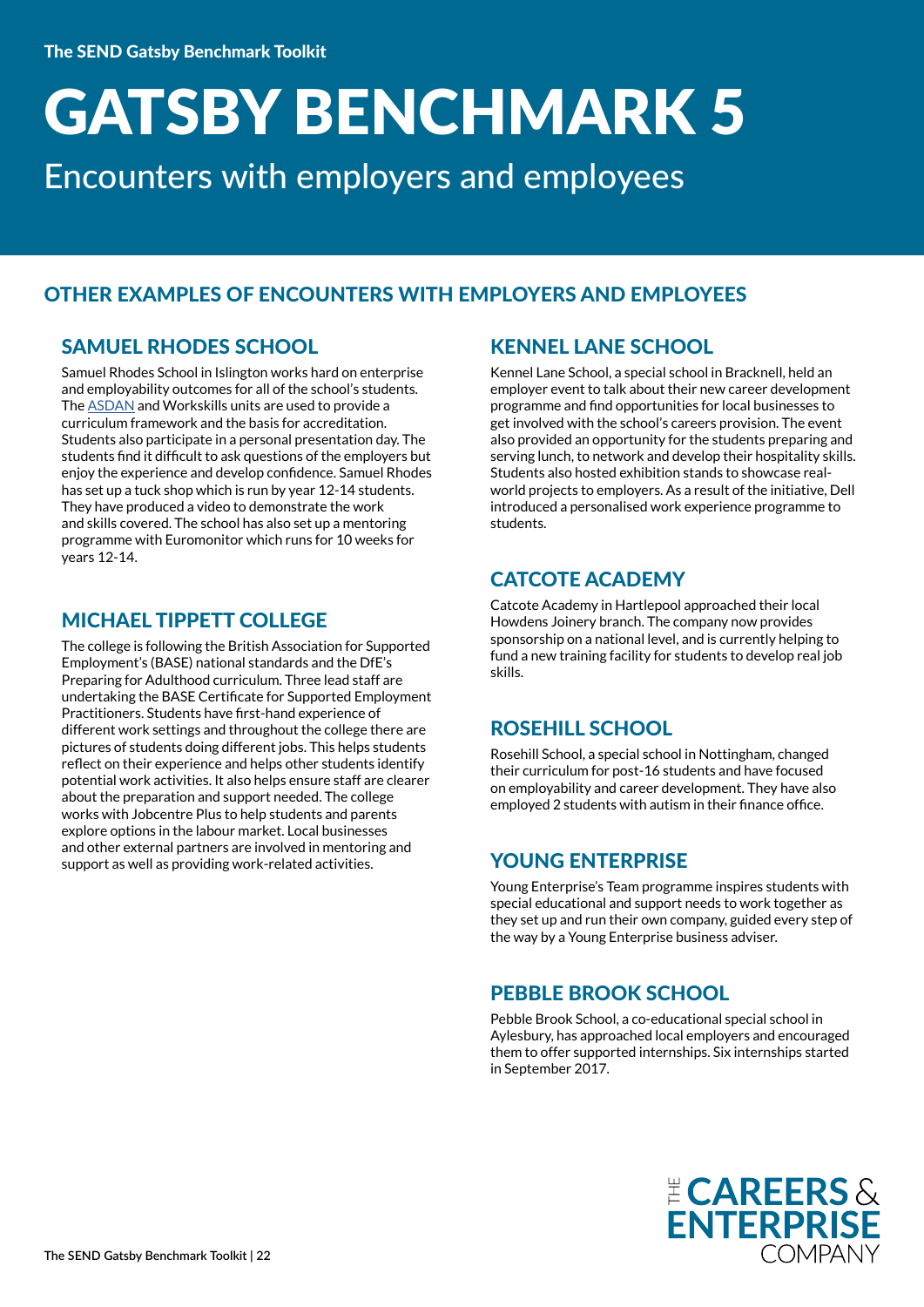### Encounters with employers and employees

#### **RESOURCES**

- [The Voice of Learning Disability](https://www.mencap.org.uk/sites/default/files/2017-06/2017.061%20Benefits%20of%20employing%20PWLD%255b1%255d%20%281%29.pdf) from Mencap is a handbook designed to help teachers raise the aspirations and employment prospects of young people with learning disabilities.
- [SEND in England: January 2017 f](https://www.gov.uk/government/uploads/system/uploads/attachment_data/file/633031/SFR37_2017_Main_Text.pdf)rom the Department for Education explains SEND statistics.
- Mencap provide **best practice guides** on employing people with a learning disability.
- [Inspiring the Future h](https://www.inspiringthefuture.org/)ave nearly 40,000 business volunteers ready to go into schools to offer careers talks or be part of events. To try to ensure that the service is inclusive and develop more relatable role models, they are asking their volunteers with disabilities to consider talking about how they work with their disabilities.
- [Supported Internships](https://www.gov.uk/government/uploads/system/uploads/attachment_data/file/620920/Supported_Internship_Guidance_updated_with_EFA_funding_advice_May_2017_2.pdf) from the DfE offers practical guidance and advice on supported internships.
- National Grid's approach to [supported internships](http://nationalgridconnecting.com/hidden-talent/) for other employers.
- BASE offer guidance on involving employers in [supported employment](https://www.base-uk.org/employer-engagement-0).
- **BASE** provide guidance on supported employment provision and job coaching.
- Brookfields School's [Pathway to Employment](http://brookfieldsschool.org/curriculum/what-we-teach/pathway-to-employment/) whole career programme and film on employers.
- Leonard Cheshire Disability charity and Howdens Joinery have partnered to create [volunteering](https://www.leonardcheshire.org/support-and-information/life-and-work-skills-development/can-do)  [opportunities](https://www.leonardcheshire.org/support-and-information/life-and-work-skills-development/can-do) for young people with disabilities.
- **[Disability Confident](https://www.gov.uk/government/collections/disability-confident-campaign) employer scheme and guidance** from the Department of Work & Pensions.
- Young Enterprise's [Team](https://www.young-enterprise.org.uk/what-we-do/secondary-programmes/team-programme/) programme is aimed at young people with SEND aged 15-19. Participants are offered a structured enterprise learning opportunity and run their own business and are mentored by a local business professional.
- **[Good for Business](https://www.base-uk.org/sites/default/files/knowledgebase/Business%20case%20for%20employing%20people%20with%20a%20learning%20disability.pdf) from Mencap explains why** businesses should employ people with learning difficulties.
- [Guide to employer engagement](https://www.ndti.org.uk/uploads/files/Employer_Engagement_and_the_SEND_Reforms_FINAL.pdf) to support the SEND reforms.
- [Remploy](http://www.remploy.co.uk/info/20013/support_my_employees) provides resources to help staff and organisations.



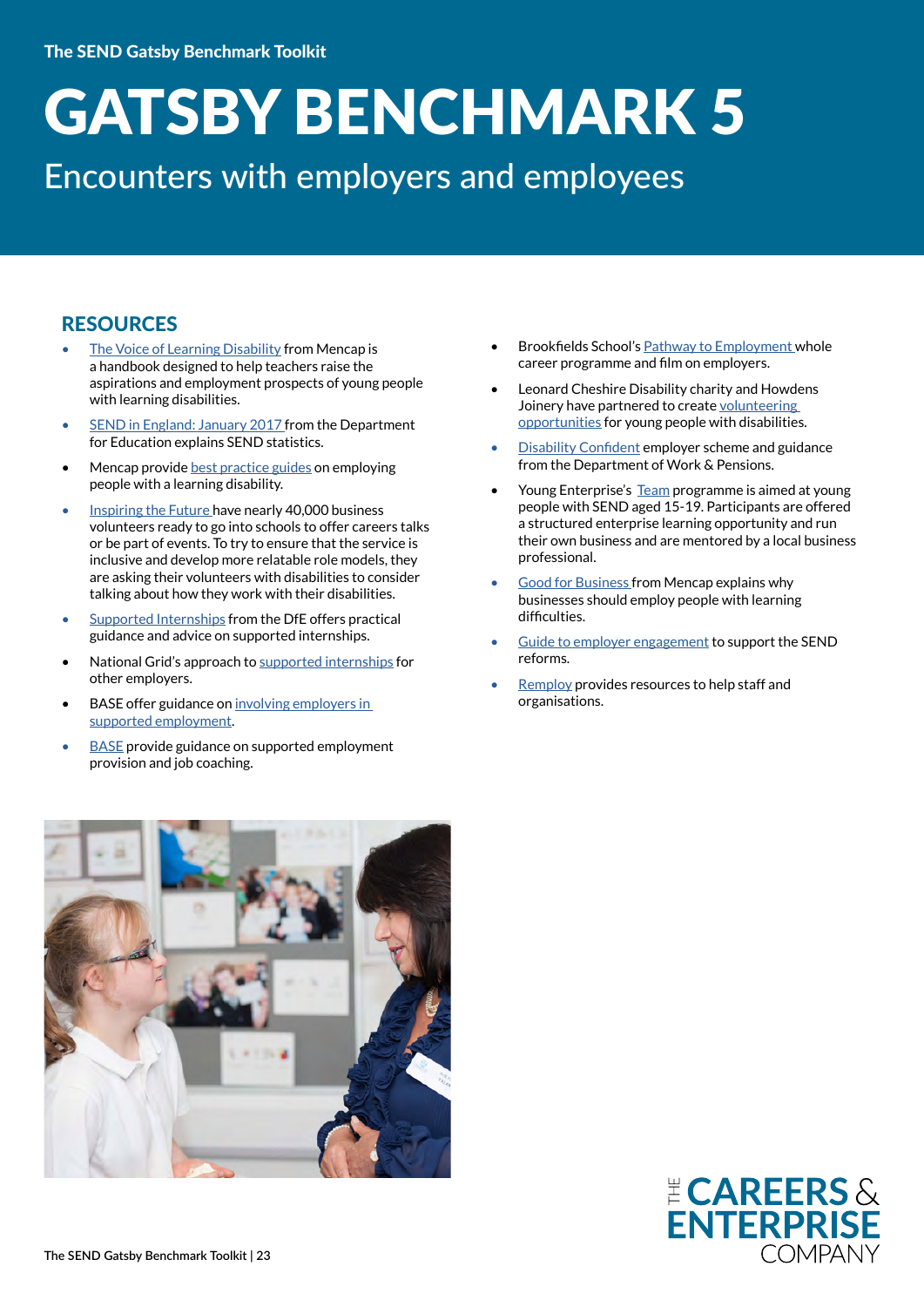### Encounters with employers and employees

#### TOP TIPS FOR EMPLOYERS

- 1. Promote encounters as an exciting new staff development opportunity and a way of aiding retention, increasing motivation and attracting new recruits.
- 2. Build links with local schools and colleges and be prepared to reach out to both special and mainstream schools. Being rooted in local communities helps enhance your business reputation and diversifies your talent pool.
- 3. Ensure the role models and staff you deploy are well briefed and encourage interest and achievement from the broadest range of students.
- 4. Develop a shared approach with the school to plan and judge the general effectiveness of the encounters.
- 5. Explore ways in which both teachers and students can benefit from encounters.
- 6. Share approaches and celebrate success within your sector and business networks.

#### TOP TIPS FOR SCHOOLS AND **COLLEGES**

- Employers may have anxieties about working with young people with SEND. Offer training and support and help them understand more about your students through community activities.
- 2. Connect to the Enterprise Adviser Network to see what additional support is available.
- 3. Use your network of staff, friends and family who are connected with the school to find employers who are positive about supporting employer engagement activities.
- 4. Make sure you are clear about what you want from employers. Ensure you have thought about the documentation and risk assessment process if you want to organise work experience.
- 5. Agree with the employer well in advance of what the activity is, where it will take place, what your expectations are, what their expectations are and any additional support required. Prepare the students well in advance and organise pre-visits to meet staff if possible.

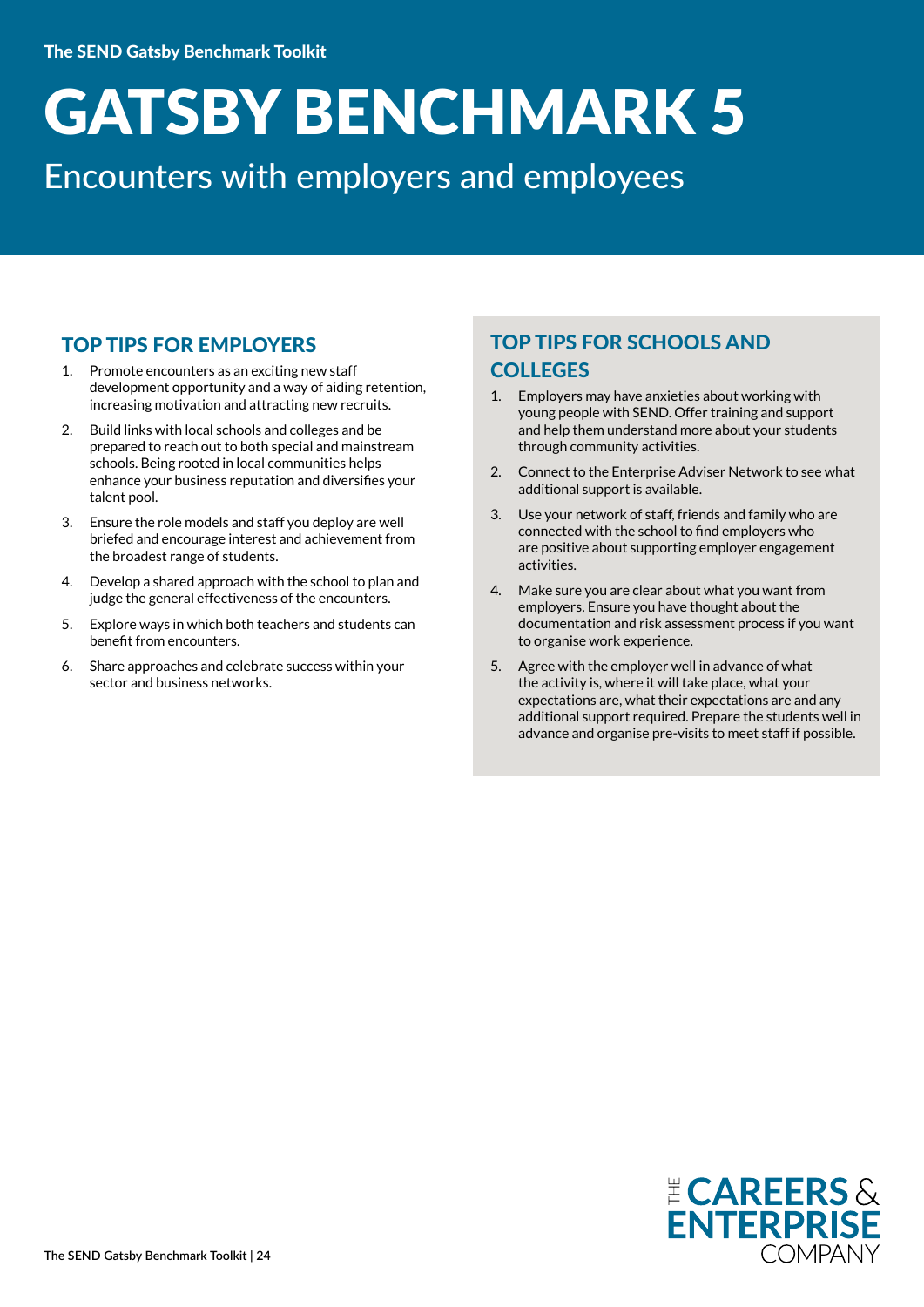### Experiences of workplaces

#### WHAT GOOD LOOKS LIKE

Every student should have first-hand experiences of the workplace through work visits, work shadowing and/ or work experience so they can explore their career opportunities and expand their networks.

- By the age of 16, every student should have had at least one experience of a workplace, additional to any part-time jobs they may have.
- By the age of 18, every student should have had one further such experience, additional to any part-time jobs they may have.

#### WHAT THIS MEANS IN PRACTICE

- Meaningful experiences of workplaces are interactions with the world of work in a real work location. Schools are real workplaces too, and can offer an appropriate balance of challenge and support for carefully identified students such as sheltered work experience placements.
- It is important to create a range of possible workplace experiences such as visits, work shadowing, work experience and career-related volunteering and citizenship.
- Effective workplace experiences can be incredibly rewarding for everyone involved. For young people with SEND, there may be a need to spend more time on planning and communication and agreeing expectations on both sides.
- The school will hold pre-work sessions with the employer before the student arrives. The school and employer will agree the level of support necessary for the student and employer. If necessary, schools can often provide training for the employer.
- After the encounter, there should be a full debriefing for the employer, school and student to help improve on future workplace experiences.
- For students with the most severe learning difficulties, internal work experience can provide similar effects to external experiences and help them develop workrelated skills, confidence and self-esteem.
- Students with social, emotional, mental health (SEMH) or behavioural problems may benefit from employer engagement activities organised for them on an individual basis. These should be provided with as much pre-work and support during the activity as possible.
- For students with moderate learning difficulties, a planned programme of graduated employer engagement from key stage 4 can build confidence and employability skills. As students develop more of a sense of the job fields they are interested in, job coaches can be integrated into the programme to help them build job specific skills. Supported employment providers who have great employer connections can start to bring value to the individual student and can result in bringing the young person closer to employment.



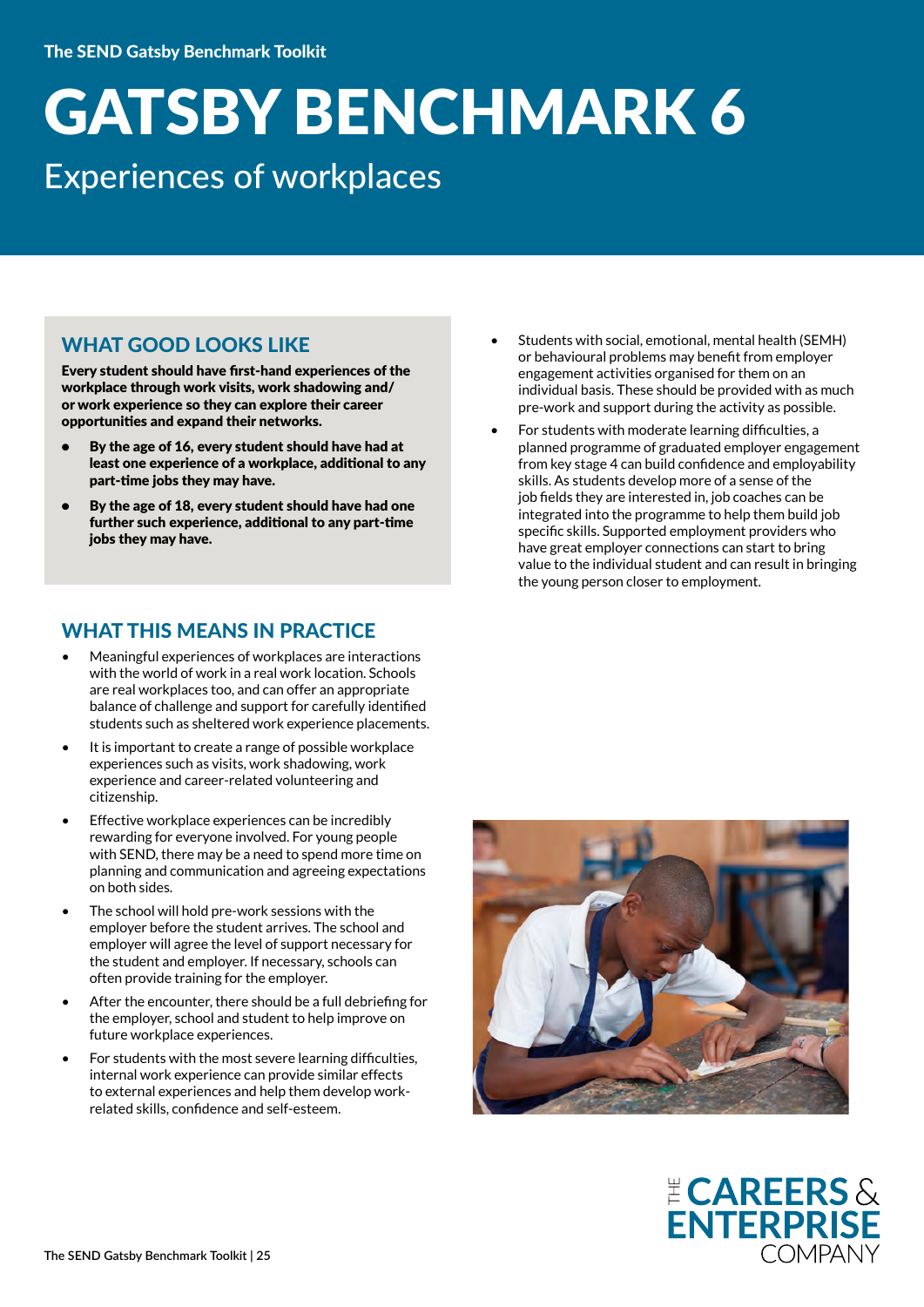### GATSBY BENCHMARK 6 Experiences of workplaces

#### WHY THIS MATTERS

- People with negative attitudes to SEND fail to appreciate that young people are differently abled and can be accommodated with sometimes quite simple changes to learning, work processes and environments.
- Transition confidence and preparation is a key benefit of young people's participation in this type of activity. Coping with transitions can be a particular challenge for young people with specific learning difficulties such as dyslexia or dyspraxia, attention deficit hyperactivity disorder (ADHD), speech and language difficulties and ASD. With proper support young people can develop transition capability.
- [Research evidence](https://www.careersandenterprise.co.uk/research/transition-programmes-young-adults-send-what-works) analysed for The Careers & Enterprise Company suggests that work experience, supported internships or employment, employee preparation programmes, self-determination training and family involvement are effective in enabling young people and young adults with SEND to make a successful move from school to further or higher education, training, employment or self-employment.
- Work experience can demonstrate the capabilities of young people while providing them with first-hand knowledge of the working environment.
- Employer surveys constantly show that businesses are looking for more than just qualifications.
- Employers value a positive working attitude, an understanding of a business and its customers and real work experience. All of this can be developed whilst still at school – whether or not a young person has SEND.
- Work experience placements can lead to full-time job offers.

#### CASE STUDY: SUFFOLK COUNTY **COUNCIL**

SENDsational Opportunities is a campaign by Suffolk County Council to attract local employers to offer placements for work experience, traineeships and supported internships to young people with SEND. The council believes that all young people can develop work-related skills and experience, and achieve the qualifications they need to succeed in their careers. The council believes the overwhelming majority of young people with SEND are capable of sustainable paid employment with the right preparation and support. It is engaging direct with employers and encouraging them to offer their support.

The council provides [useful factsheets](https://www.suffolk.gov.uk/business-jobs-and-careers/sendsational-opportunities) about the programme to guide employers on work experience, traineeships and supported internships.

The website also promotes the programme's rewards and benefits to employers:

- loyalty and commitment SEND employees tend to be very loyal and committed to the business, less turnover of staff and savings on recruitment costs
- absence rates are often lower
- reputation many customers have a better perception of organisations who employ SEND people in visible job roles. A study by the Center for Social Development and Education at the University for Massachusetts in 2006 found 87% of consumers preferred to use companies that hired people with disabilities
- diversity a wide pool of labour that reflects local communities, enables the business to have a greater understanding of needs of client groups that need extra support including disabled people, parents with buggies and older customers. Attracts the £212bn purple pound (spending power of disabled people and their families)
- consistency of work many SEND people are happy to carry out tasks that are repetitive or require a standardised approach
- corporate social responsibility contributes to CSR responsibilities and targets.

The SENDsational project is linked to Youth Pledge. If an employer offers either a supported internship or work experience the business can apply for the New Anglia Youth Pledge Marque which is awarded to businesses who demonstrate a commitment to supporting young people in Suffolk and Norfolk.

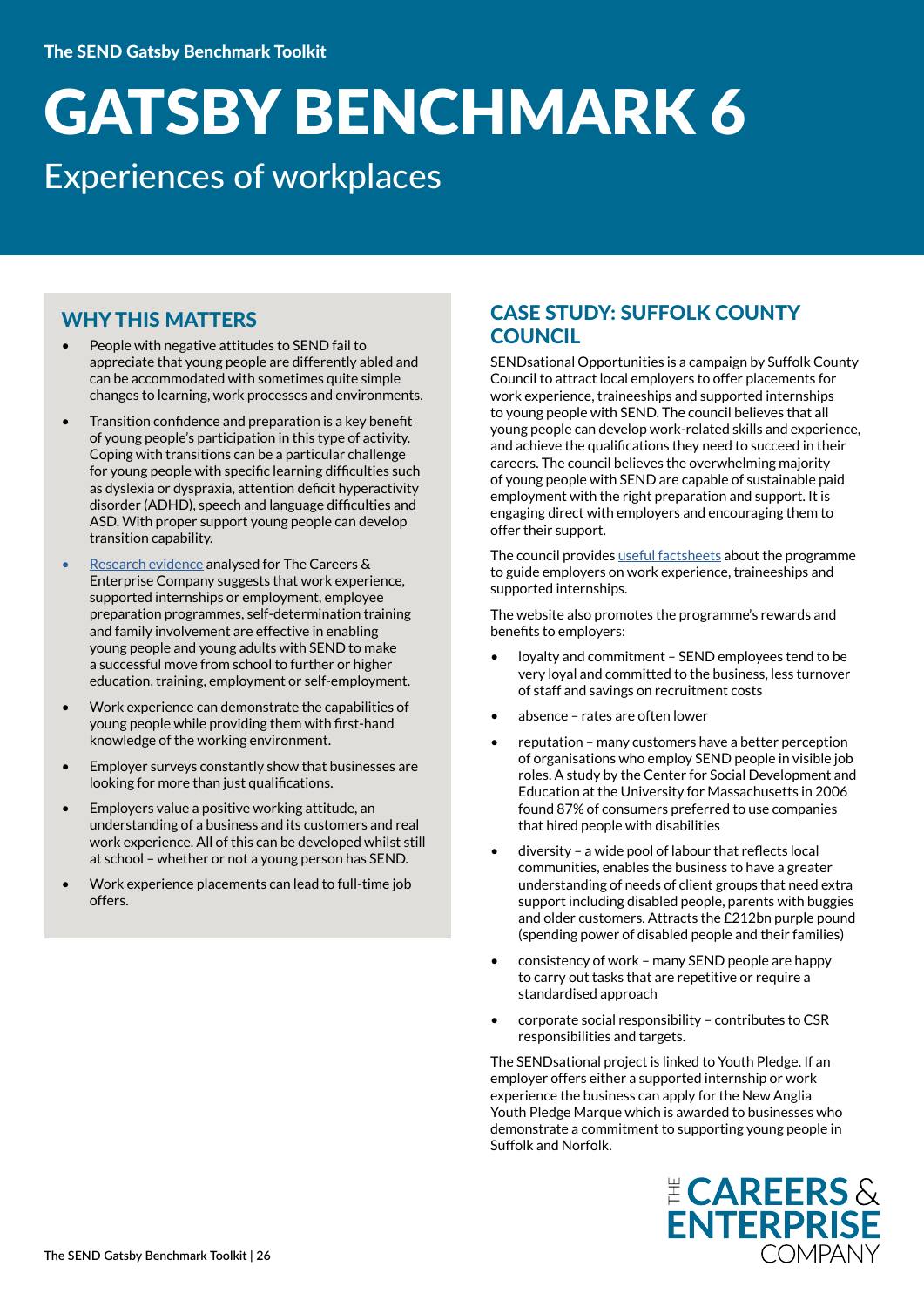### Experiences of workplaces

#### OTHER EXAMPLES OF FACILITATING EXPERIENCES OF WORKPLACES

#### GLEBE SCHOOL

Glebe School in Bromley is a school for students with complex needs including autistic spectrum disorders, visual impairment, speech and language difficulties and physical difficulties which offers two-week work experience placements to students in year 11 and 12.

[Placements](http://www.glebe.bromley.sch.uk/news/detail/work-experience-2017/) have included offices, supermarkets, farms and other organisations and businesses. The school works hard to maintain good links with the employer community and is grateful for their support in the students' preparation for life outside school. The school is also very proud of the great success that students have made of this opportunity and includes a wide range of photos on the website of students in different work experience settings.

#### MEADOW HIGH SCHOOL

For older students with learning difficulties, extended work experience and placements can be valuable. For example, Meadow High School organised work placements for year 14 students in the 6 months leading up to their school leaving date. The experiences were part of their transition activities and included making connections with local hotel and horticulture businesses.

#### AVENUE SCHOOL

The Avenue School set up an internal enterprise work experience programme for young people with severe learning difficulties. From the first day, they showed more confidence and a real pride in their work. They also created a fully inclusive team to make and sell products at their first Christmas market for parents and made £1,200 profit.

#### **NEXT**

The retailer Next has started to provide work experience for local students with SEND at one of its distribution centres. Staff felt they had "become better people" having worked with the young people with SEND.

#### RESOURCES

#### Schools working with employers

- Brookfields School's [Pathway to Employment](http://brookfieldsschool.org/curriculum/what-we-teach/pathway-to-employment/) whole career programme and film on employers.
- [Change 100,](https://www.leonardcheshire.org/support-and-information/life-and-work-skills-development/employment-programmes/change100/students) from Leonard Cheshire, brings together employers, disabled students and graduates to offer work experience.
- [ChangeNow,](https://www.leonardcheshire.org/support-and-information/life-and-work-skills-development/employment-programmes/changenow) from Leonard Cheshire, supports young people with SEND into work placements.
- [ChangeLondon](https://www.leonardcheshire.org/support-and-information/life-and-work-skills-development/employment-programmes/changelondon) is a bursary fund from Leonard Cheshire to support London based SMEs to recruit and retain disabled people.

#### Tools for employers to use prior to working with students with SEND

- Preparing for Adulthood offer supported employment [providers self-evaluation g](https://www.preparingforadulthood.org.uk/downloads/pfa-self-evaluation-tool/supported-employment-providers.htm)uidance and tool.
- [Supported employment providers](https://www.base-uk.org/publisher/supported-employment-associations) list from BASE.
- Mencap offer guidance on [work experience placements.](https://www.mencap.org.uk/work-experience-placements-information-employers)

#### Structured learning and working training schemes

- Government information on [supported internships](https://www.gov.uk/government/publications/supported-internships-for-young-people-with-learning-difficulties).
- EmployAbility [Let's Work Together](https://www.bitc.org.uk/our-resources/case-studies/national-grid-employability-let%E2%80%99s-work-together) supported internship programme from National Grid.
- [Into Apprenticeships](https://www.disabilityrightsuk.org/intoapprenticeships) from Disability Rights UK is a guide to applying for apprenticeships in the UK.
- **[Disability Equality Training](https://www.leonardcheshire.org/support-and-information/for-businesses/disability-equality-training ) from Leonard Cheshire** Disability, is a one-day workshop to support employers to become more inclusive of disabled staff and customers.

#### Skills days

• [Whizz-Kidz](http://www.whizz-kidz.org.uk/get-our-help/young-people/work-placements) is a charity which organises work placement and work skills days for disabled young people between 14-25 years old.

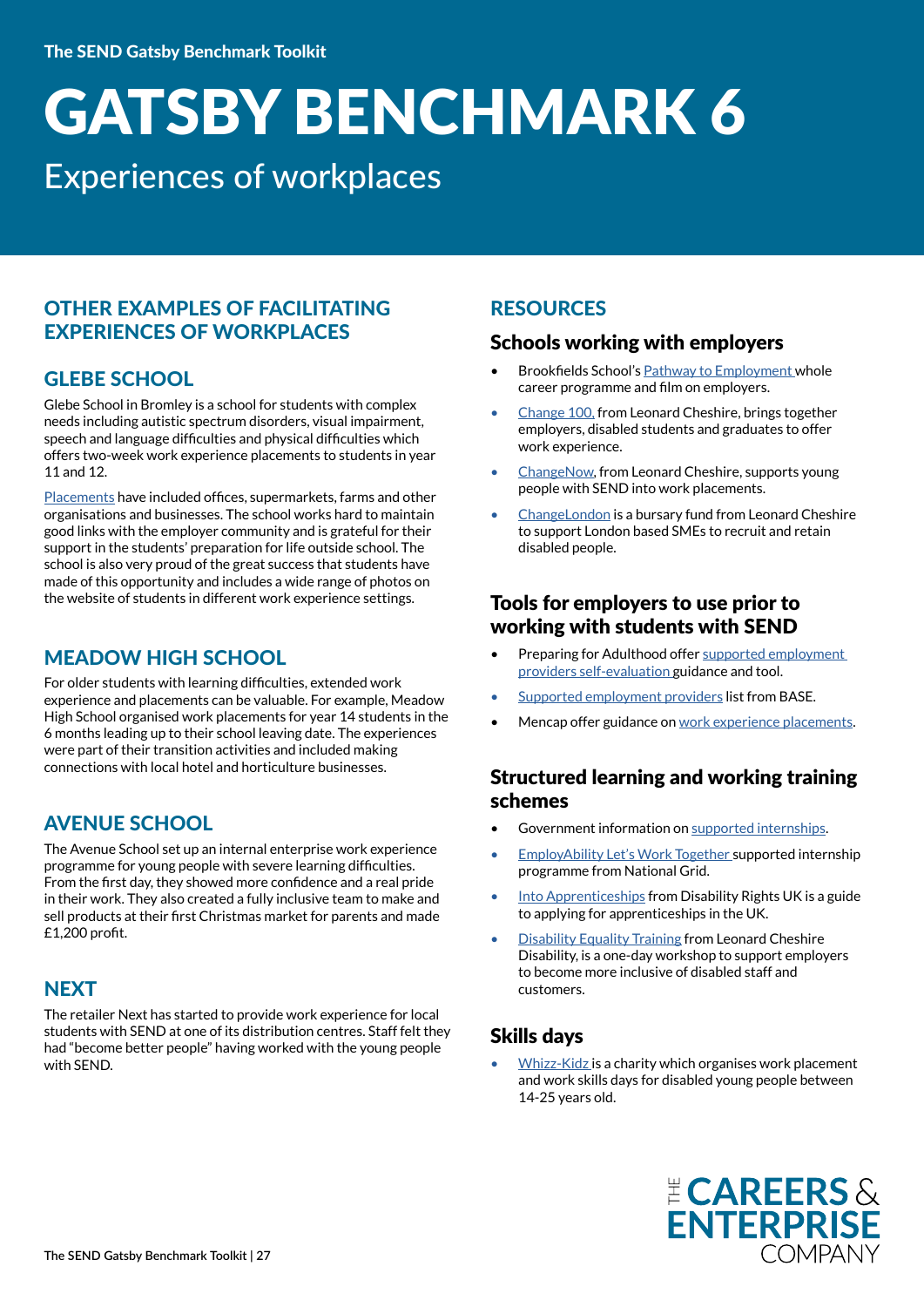### Experiences of workplaces

#### TOP TIPS FOR EMPLOYERS

- 1. Get to know some of schools' acronyms such as SENCO (special educational needs coordinator), TA (teaching assistant), EHCP (education, health and care plan), SEAL (social and emotional aspects of learning), SLT (senior leadership team), SEMH (Social Emotional and Mental Health) and LDD (learning difficulties and disabilities).
- 2. If you are hesitant about whether you or your business could offer work experience to a young person with SEND, watch the testimonials of companies that support students from Catcote Academy in Hartlepool on their [Facebook](https://www.facebook.com/CatcoteAcademy/videos/1783025801713079/) page.
- 3. Working with young people can be incredibly rewarding for your employees who supervise and support them. It impacts positively on employee development, job satisfaction and work culture.
- 4. Formulate a policy for your organisation around the links you want to have with schools and colleges. It should explain the business and philanthropic case for having links, such as social responsibility or encouraging the next generation, and enable you to prioritise how you use your resources.
- 5. Participate in local collaborative networks such as the local enterprise partnership, local chamber of commerce, rotary club or similar group to coordinate and plan links with special schools, schools and colleges.
- 6. Find out what your insurance limitations are, particularly for work shadowing, workplace visits and engaging in the classroom.
- 7. If you are a small business, consider joining up with another small business to offer joint work placement opportunities.
- 8. Schools must decide whether adults working with pre-16 work experience students need to be vetted by the Disclosure and Barring Service.
- 9. Set open-ended and real-life projects to inspire students and develop their enterprise and problem-solving capabilities.
- 10. Explore different work experience models and get accredited with the **Fair Train** work experience quality standard for employers.

#### TOP TIPS FOR SCHOOLS AND **COLLEGES**

- Find out what the benefits to employers are and pitch your case to the employer in a business-like way. Be clear about what you are asking of them, such as work experience.
- Young job seekers with conditions such as Asperger's Syndrome often have difficulty in communicating their value to employers. Prepare them, by getting them to apply for their work experience placements with a CV and go for an interview.
- Fully brief employers about a student's learning difficulties or conditions such as obsessive compulsive disorder (OCD) and behaviour management issues – employers need to know for health and safety reasons, but they also like the challenge of succeeding with a student.
- Support employers by providing training and maintain close links with them during placements.
- Recognise the contribution of employers in simple ways such as presenting certificates at prize days, carrying news stories on the school's website and Facebook page.
- Provide word mats and picture cards with vocabulary specific to experiences of work.
- Take photographs of students taking part in activities to support debrief and reflection.
- Use passports with pages for recording experiences and achievements to strengthen students' reflection, self-

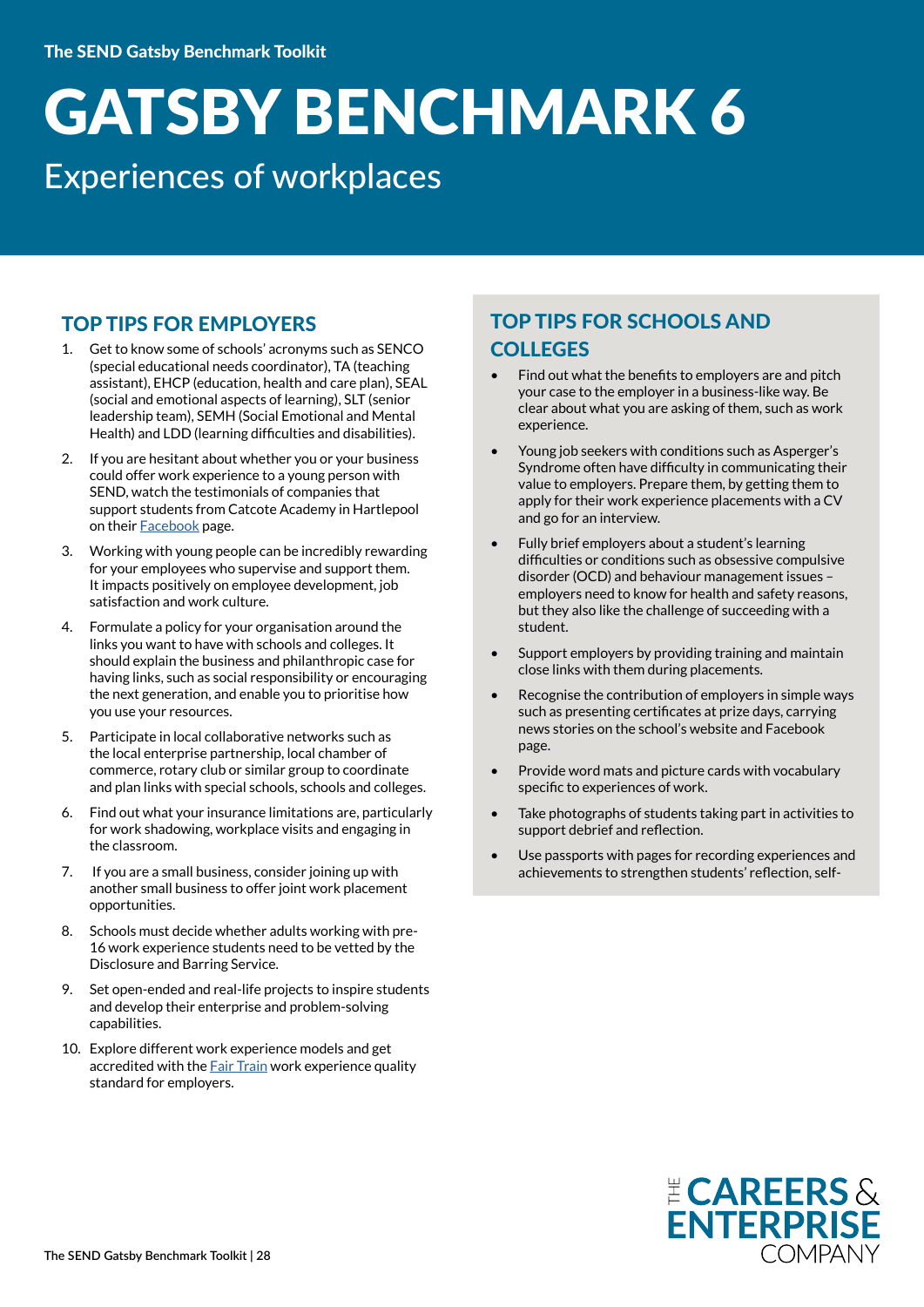### Encounters with further and higher education

#### WHAT GOOD LOOKS LIKE

All students should understand the full range of learning opportunities that are available to them. This includes academic and vocational routes and learning in schools, colleges, universities and the workplace.

- By the age of 16, every pupil should have had a meaningful encounter with a provider of the full range of learning opportunities.
- By the age of 18, all students who are considering applying for university should have had at least 2 visits to universities to meet staff and students.

#### WHAT THIS MEANS IN PRACTICE

- Meaningful encounters can be with providers of apprenticeships, work-based training and further and higher education, facilitated both in school and through off-site visits. Young people can learn about post-compulsory schooling options in a range of ways including through direct interactions with lecturers, current students or apprentices and alumni.
- Careful early planning is essential to avoid young people dropping out or losing confidence
- Young people with social, emotional or mental health (SEMH) or behavioural difficulties in special schools can find it helpful to be introduced early to the range of options they have after completing school. For example, moving on and transition fairs will invite all local colleges to allow students to find out about courses. Students should be encouraged to explore the full range of routes available including their local college, apprenticeships, traineeships, vocational opportunities or higher education.
- Schools should understand that some students will continue to need transport to college. Families may prefer their child goes to college from school.
- For young people with physical disabilities and other disadvantages but who do not have learning difficulties, the Sutton Trust organises dedicated summer schools at 12 major universities across the country.

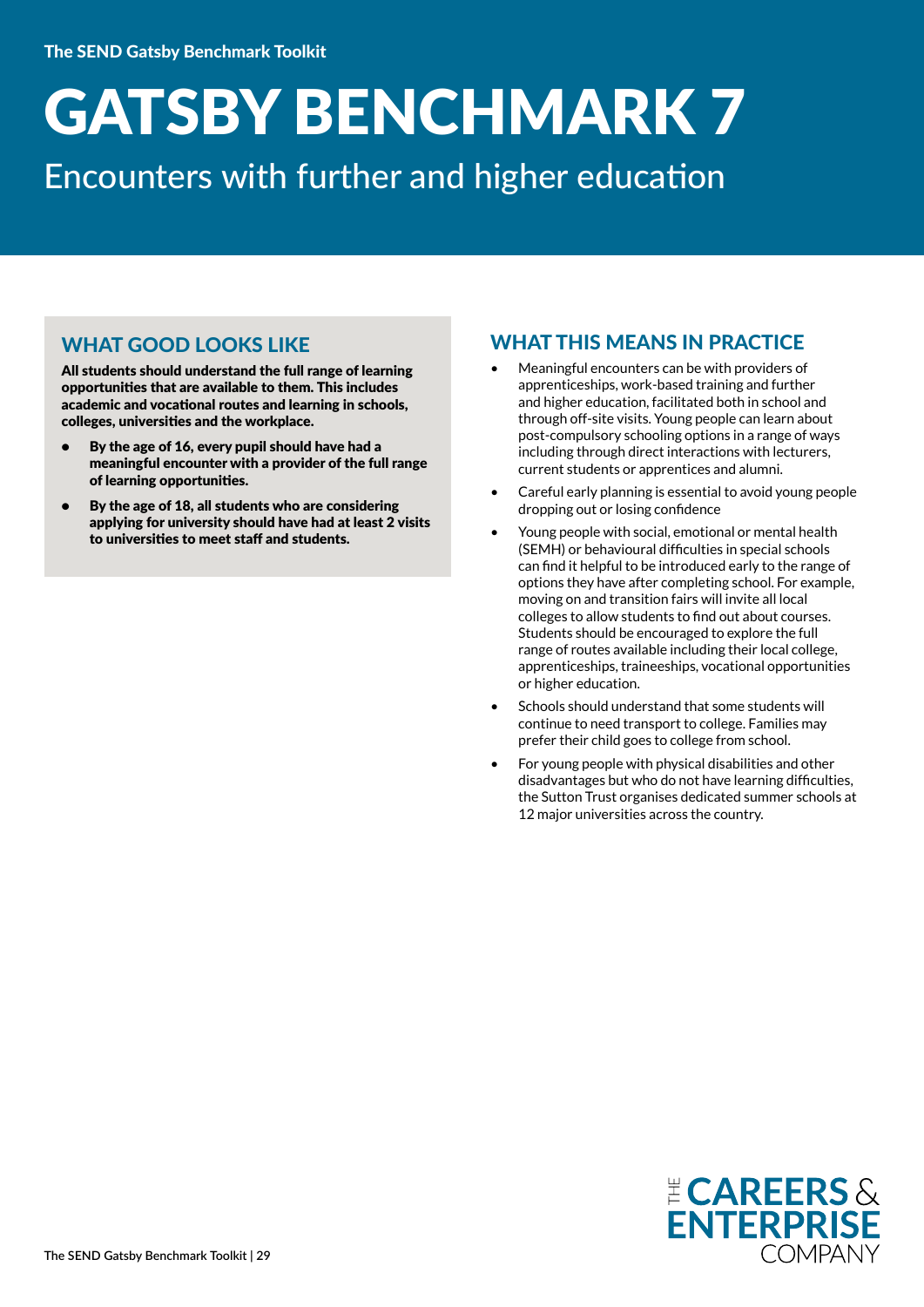Encounters with further and higher education

#### WHY THIS MATTERS

- Parents, carers and families are hugely influential in determining the transition path for young people with SEND but will need support to understand what is possible.
- In 2016 just 44% of deaf young people achieved 2 A levels or equivalent qualifications by the age of 19 compared with 65% of those with no identified special educational need.
- For looked-after children, some of whom have SEND, this transition can be really challenging. Only 6% go to university, compared to 40% of their peers. Schools should look at providing additional support, particularly if they are moving out of care as they move to higher and further education.

#### EXAMPLES OF FACILITATING ENCOUNTERS WITH FURTHER AND HIGHER EDUCATION

#### CASE STUDY: GLOUCESTERSHIRE **COLLEGE**

Gloucestershire College helps reduce students' and parents' anxiety around transition by putting support in place before they arrive and ensuring students are warmly welcomed. Students are:

- sent pictures of their tutors and staff well in advance of their start
- provided with their timetables so they can start to plan their time and routine
- invited to open days and taster events where they can meet staff and look around the college

The transition team has produced a [virtual tour of the college,](http://www.gloscol.ac.uk/student-and-parent-guide/learning-support-and-accessibility/) with a special focus on the areas of the college that students will need to become familiar with such as their curriculum areas, the learning support centre and communal spaces.

The college has made this video into a [virtual reality tour w](http://www.gloscol.ac.uk/about-us-and-jobs-at-gc/campuses-and-contacts/virtual-tours/)hich students experience through a headset (as if the student is really walking around the college).

The college has also produced videos of current students with [SEND](https://vimeo.com/183004359) talking about how they get on at college and the support they receive.

These innovative tools are particularly useful for students with anxiety who may not want to visit or attend college in person, and for school refusers.

This case study was adapted from [SEN support: research evidence](http://www.sendgateway.org.uk/resources.sen-support-research-evidence-on-effective-approaches-and-examples-of-current-practice-in-good-and-outstanding-schools-and-colleges.html)  [on effective approaches and examples of current practice in good](http://www.sendgateway.org.uk/resources.sen-support-research-evidence-on-effective-approaches-and-examples-of-current-practice-in-good-and-outstanding-schools-and-colleges.html)  [and outstanding schools and colleges.](http://www.sendgateway.org.uk/resources.sen-support-research-evidence-on-effective-approaches-and-examples-of-current-practice-in-good-and-outstanding-schools-and-colleges.html)

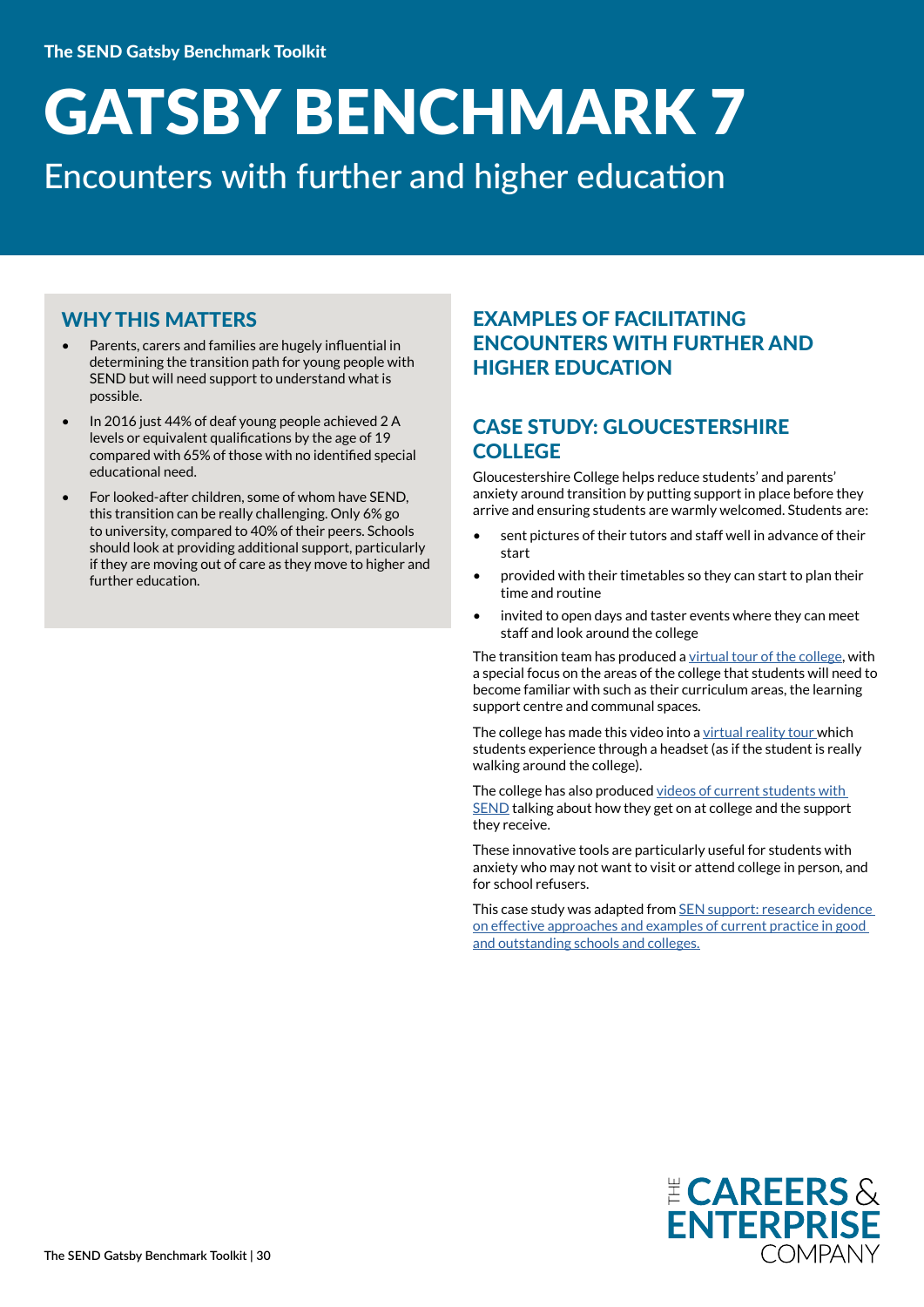### Encounters with further and higher education

#### CASE STUDY: BROOKFIELDS SCHOOL

Brookfields School is a specialist SEN school in Reading. As part of their further and higher education programme, most students in years 11, 12, 13 and 14 spend half a day each week at local colleges. The school has links with Reading College, Berkshire College of Agriculture and Newbury College. Students have the chance to participate in life at college, take courses and be part of these larger educational establishments. Courses include IT, cookery, metalwork, motor vehicles, horticulture, drama and photography.

The school's employer engagement manager and work experience coordinator have built a network of over 60 local businesses who support the school's Pathway to Employment programme and provide work experience for students. The programme, developed with the support of the Talentino, a careers provider, consists of 5 interrelated strands:

- Way2Work careers at every level education lesson
- work-related learning
- business enterprise programmes
- work-based experience
- supported internships

As well as running a careers week with personalised programmes for students to follow, the school presents gold, silver or bronze awards to the companies that support their Pathways to Employment programme.

Brookfield's [Pathways to Employment](http://brookfieldsschool.org/curriculum/what-we-teach/pathway-to-employment/) film (2016) is available on the school website.



#### RESOURCES

- Mencap [guide to further education](https://www.mencap.org.uk/advice-and-support/children-and-young-people/education-support/further-education).
- [Looked-after Children and Care Leavers](https://www.ucas.com/file/4996/download?token=Yl9B1Wwh) guide from UCAS.
- Buttle UK provide information about the Quality Mark [for care leavers](http://www.buttleuk.org/areas-of-focus/quality-mark-for-care-leavers).
- Leonard Cheshire Disability charity's [Change 100](https://www.leonardcheshire.org/support-and-information/life-and-work-skills-development/employment-programmes/change100/students) programme.
- UCAS provide [guidance for disabled students.](https://www.ucas.com/ucas/undergraduate/getting-started/individual-needs/disabled-students)
- [Sutton Trust summer schools](https://summerschools.suttontrust.com/) for disadvantaged and disabled young people.
- Guidance on [Disabled Students' Allowances f](https://www.gov.uk/disabled-students-allowances-dsas)or students with a learning difficulty, health problem or disability.
- [Independent Parental Special Education Advice](https://www.ipsea.org.uk/) (IPSEA).
- The National Deaf Children's Society publishes a range of [supporting achievement](http://www.ndcs.org.uk/professional_support/our_resources/supporting.html#contentblock9) resources to ensure effective inclusion including supporting deaf young people in further education, apprenticeships and higher education.
- National Autistic Society provides advice on [supporting](http://www.autism.org.uk/professionals/teachers/fe-he.aspx)  [autistic students in college or university.](http://www.autism.org.uk/professionals/teachers/fe-he.aspx)

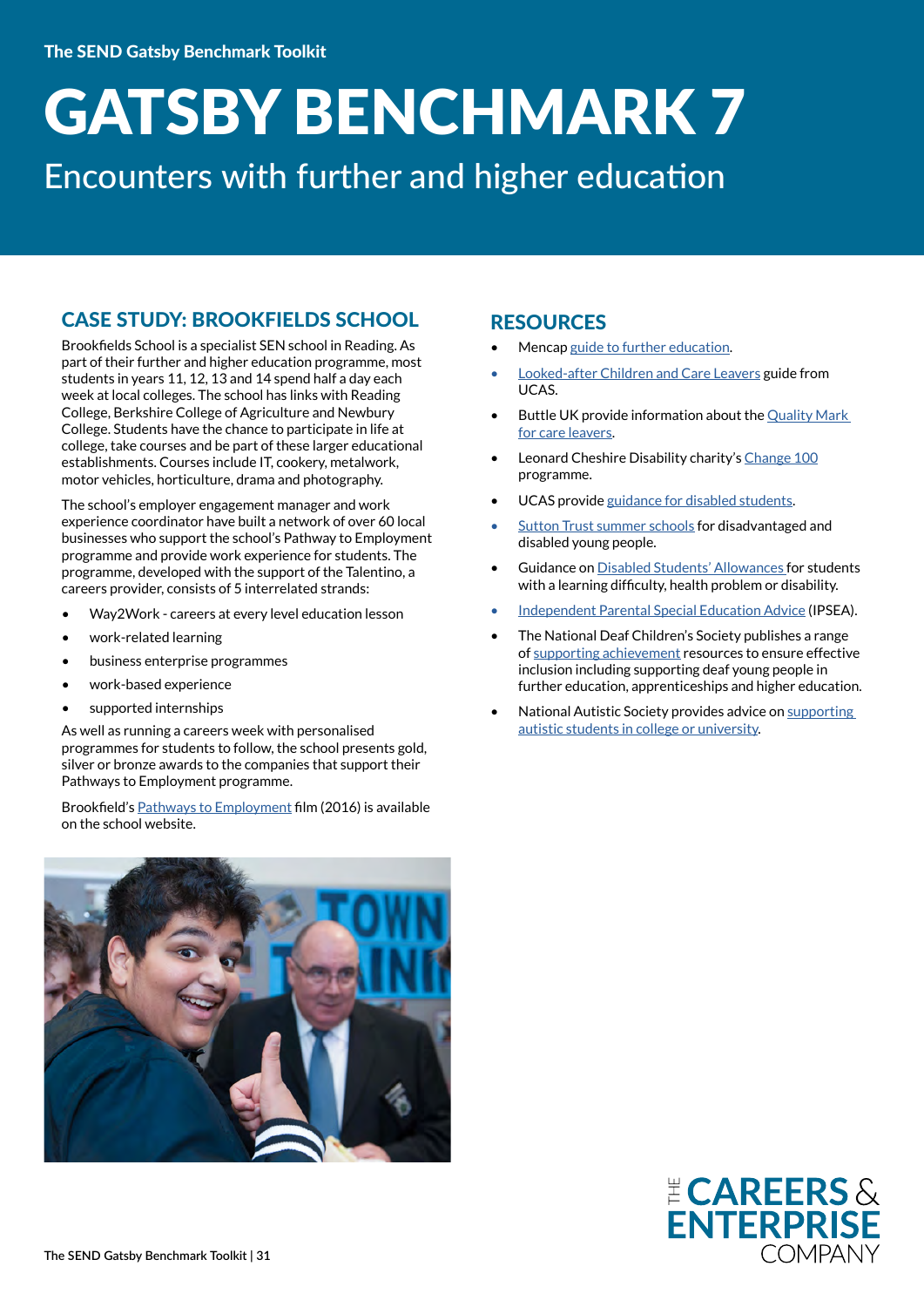### Encounters with further and higher education

#### TOP TIPS FOR EMPLOYERS

- 1. Employers who are engaging with supported internships or apprenticeships can work with colleges to offer relevant and challenging courses fit for their businesses.
- 2. Offer to be a part of annual events at colleges, such as open days. Show young people and their families what you have to offer.
- 3. Offer a fully-accessible careers event for all students, including accessible content for students with SEND.
- 4. Support alumni programmes, such as Future First, to return to your school and discuss your college or university experiences.
- 5. As part of any event, create a space for parents, families and carers to share their questions and concerns, so you can get their buy-in and understand more about their challenges.

#### TOP TIPS FOR SCHOOLS AND **COLLEGES**

- 1. Support students to prepare questions for open days in advance and debrief properly afterwards.
- 2. Before any event, address any questions or concerns from parents and families.
- 3. It can be a challenge for some parents and families to get to the school. Schedule information and open evenings alongside other events to reduce travel obligations.
- 4. Working out the support that one of your students may need can be better done while they are still at school. Anticipate the additional challenges that some of your students may face going to further or higher education such as understanding different expectations, managing money, accessibility issues, needing an advocate or becoming a self-advocate, communicating with a wider range of peers and adults, becoming more familiar with a new setting and, perhaps, relying less on family. Partner with local providers to arrange bespoke visits and taster courses, but also encourage early applications for advertised open days, summer schools and other offers.
- 5. Colleges and universities are at different stages in developing their SEND inclusion provision and will welcome advice from you about what more they could do. Find out the level of provision that the learning provider has in place to support your students such as help with study skills, access to counselling, careers and employment service, buddy and peer mentoring and provision of specialist accommodation.
- 6. Partner with your local university and encourage placement students to provide talks to students as they consider their future options.

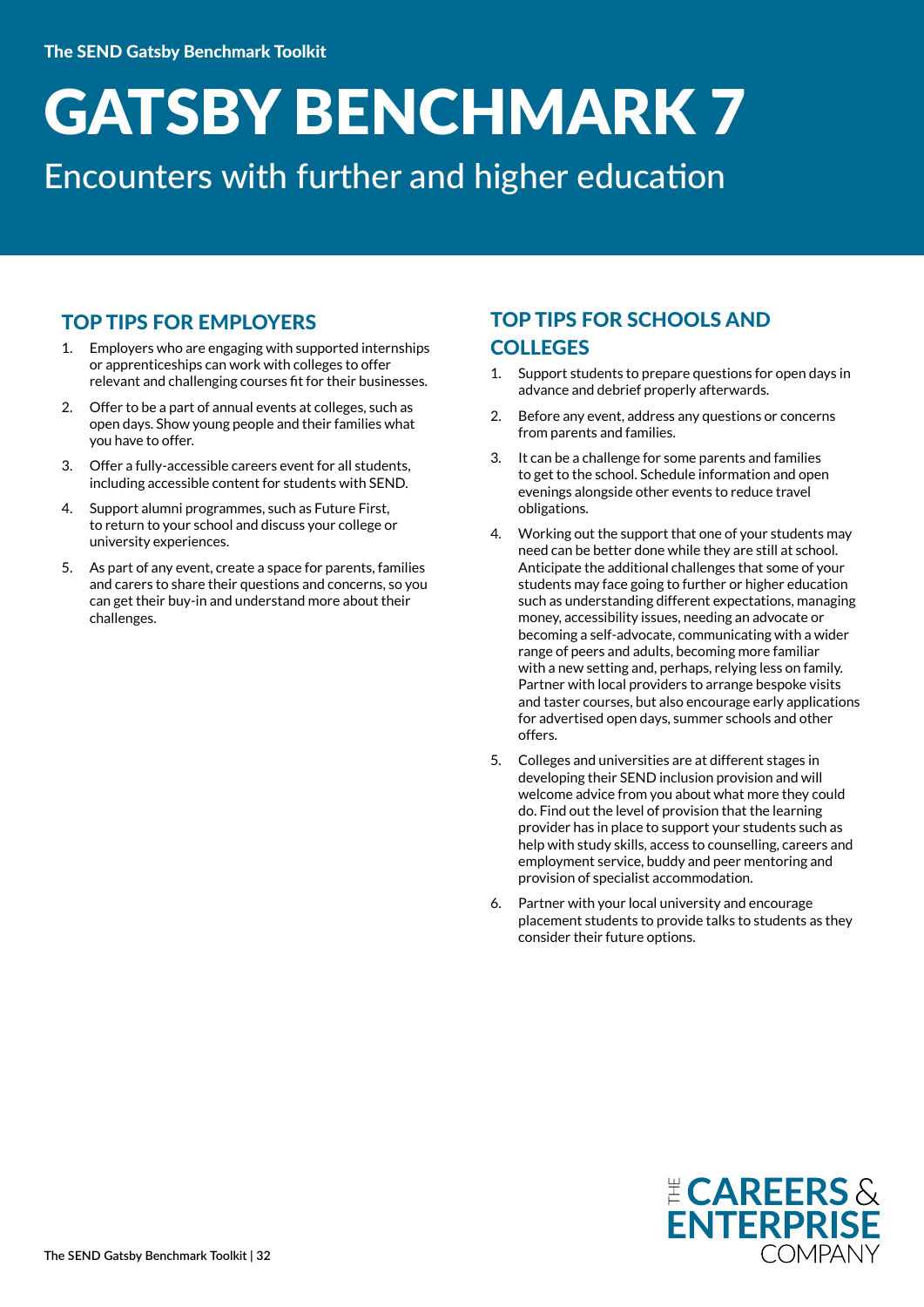### GATSBY BENCHMARK 8 Personal guidance

#### WHAT GOOD LOOKS LIKE

Every student should have opportunities for guidance interviews with a career adviser, who could be internal (a member of school staff) or external, provided they are trained to an appropriate level.\*

These should be available whenever significant study or career choices are being made. They should be expected for all students but should be timed to meet their individual needs.

• Every student should have at least one such interview by the age of 16, and the opportunity for a further interview by the age of 18.

Career guidance activities include:

- listening to students' initial ideas, qualifications, skills, experiences, circumstances and life aims
- helping students to identify and explore suitable options and to consider the career implications of subject and course choice that are in their best interests not those of any particular provider
- challenging pre-existing assumptions of students and parents or carers about what they are capable of
- demystifying learning and labour market systems and helping students and parents to understand progression pathways
- developing practical strategies on how to achieve their goals including pointing students to information sources of most use to them
- building students' persistence, motivation and confidence and helping them to see how they could overcome any barriers that prevent them from moving forwards
- referring students to other agencies that can support them and providing advocacy support.

#### WHAT THIS MEANS IN PRACTICE

- Students with SEND have access to continued guidance and support to help them explore opportunities and develop skills to make effective transitions.
- The personal guidance on offer fosters improved selfdetermination through developing self-awareness, practising decision-making skills and setting goals. Access to career development opportunities start early as possible and involve parents and families. There is consistent, ongoing support for the transition to adult life.
- The development of individualised and comprehensive plans which include student self-determination, advocacy and input in transition planning, and family or parent involvement.
- Interagency collaboration and interdisciplinary collaboration.
- Schools use the Career Development Institute's [Framework for SEND](http://www.thecdi.net/write/Documents/CDI_Career_framework_-_SEND-PRU.pdf) and pupil referral unit settings to review the whole school plan for employability, careers and enterprise support.
- In special schools, young people with SEND and those with EHCPs have annual transition reviews from year 9. This is an opportunity to discuss their futures and put a system of support in place. This draws on support from a range of agencies.
- The EHCP will aim support students achieving goals in relation to learning and future employment, home and independence, friends, relationships and community and health and wellbeing.
- Young People with SEND come under the local authority's statutory responsibility for careers advice and guidance for vulnerable young people in its area. Staff who work with students in schools and colleges are ideally placed to provide careers guidance. Vocational profiles are a useful tool used as part of the provision of information, advice and guidance services.
- The Careers & Enterprise Company's research findings suggest that career education and personal guidance have been most effective for young people with SEND when they receive face-to-face careers guidance and ongoing assistance into employment.
- Family involvement will also ensure the best outcome. When parents are involved in the transition planning process, young people with moderate to severe SEND are more likely to earn higher wages, work more hours, remain in employment for longer, have better community



<sup>\*</sup> The Career Development Institute defines 'trained to an appropriate level' as holding a career guidance qualification at level 6 (degree level) or higher. Careers advisers are usually graduates guidance qualification at to complete position, although it is also possible to attain a qualification with a recognised postgraduate qualification, although it is also possible to attain a qualification equivalent to graduate level through work-based training. They are qualified in careers guidance practice and theory.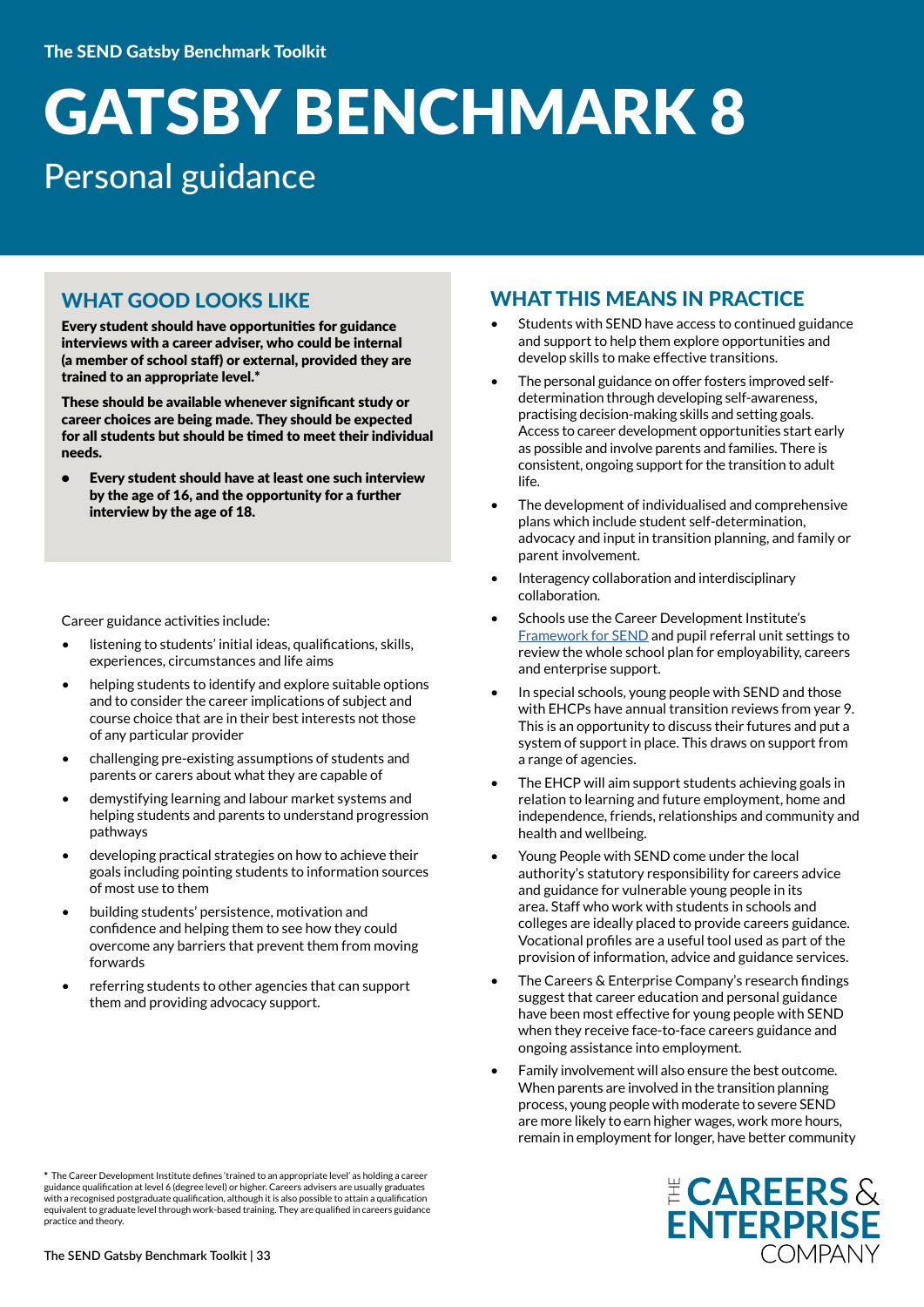### GATSBY BENCHMARK 8 Personal guidance

#### WHY THIS MATTERS

- This group is frequently disadvantaged in society and is the most likely group of young people to be absent or excluded from school (Ofsted, 2010). Young people with SEND are less likely to achieve both in terms of their attainment and progression and more likely to be NEET (not in education, employment or training) than their peers.
- The SEND Code of Practice 2015 finds that providing a young person with the relevant life and employability skills so that they can live in semi-independence could reduce lifetime support costs to the public by approximately £1 million.
- Specific and individualised transition planning that includes identifying potential pathways is central to the SEND Code of Practice.
- Early and ongoing support from a trusted adult is critical to effective transition.

#### EXAMPLES OF PERSONAL GUIDANCE

#### CASE STUDY: BRAIDWOOD TRUST

Braidwood Trust is a school for the deaf in the Birmingham. They are committed to providing careers education, information, advice and guidance through the curriculum and organised activities as well as through a dedicated programme of independent careers advice.

They work with students to gain transferable lifelong skills in applied knowledge, critical thinking and communication, and students work towards an ASDAN Employability qualification. The school has excellent links with many local and national businesses providing outstanding learning opportunities as well as strong contacts with local colleges and training providers.

All students receive independent one-to-one careers interviews and follow-up meetings to advise and track progress. An independent careers adviser also works with the school to maintain careers information in the centre and on the school website. The careers adviser provides training and briefing sessions for staff on careers, education, information, advice and guidance (CEIAG). The school and the adviser work with students to maintain a CEIAG progress record, recording their self-development through careers and work-related education, how they find out about careers and the world of work, and their developing skills for career management and employability. Braidwood holds the Quality in Careers Standard.

#### CASE STUDY: WORCESTER SPECIAL **SCHOOLS**

Four special schools as part of a trust in Worcester benefit from 2 careers advisers. Both advisers cover a wide range of special needs, including:

- learning difficulties
- behavioural needs
- autism
- communication and interaction
- social, emotional and mental health

The schools come together with Talentino, an external careers provider, to form a career development strategy. Together, they deliver careers learning, employer engagement and enterprise activities. Students and their families all know their careers advisers and attend all review and transition meetings. The local Enterprise Adviser is working with them to create more employer engagement opportunities.

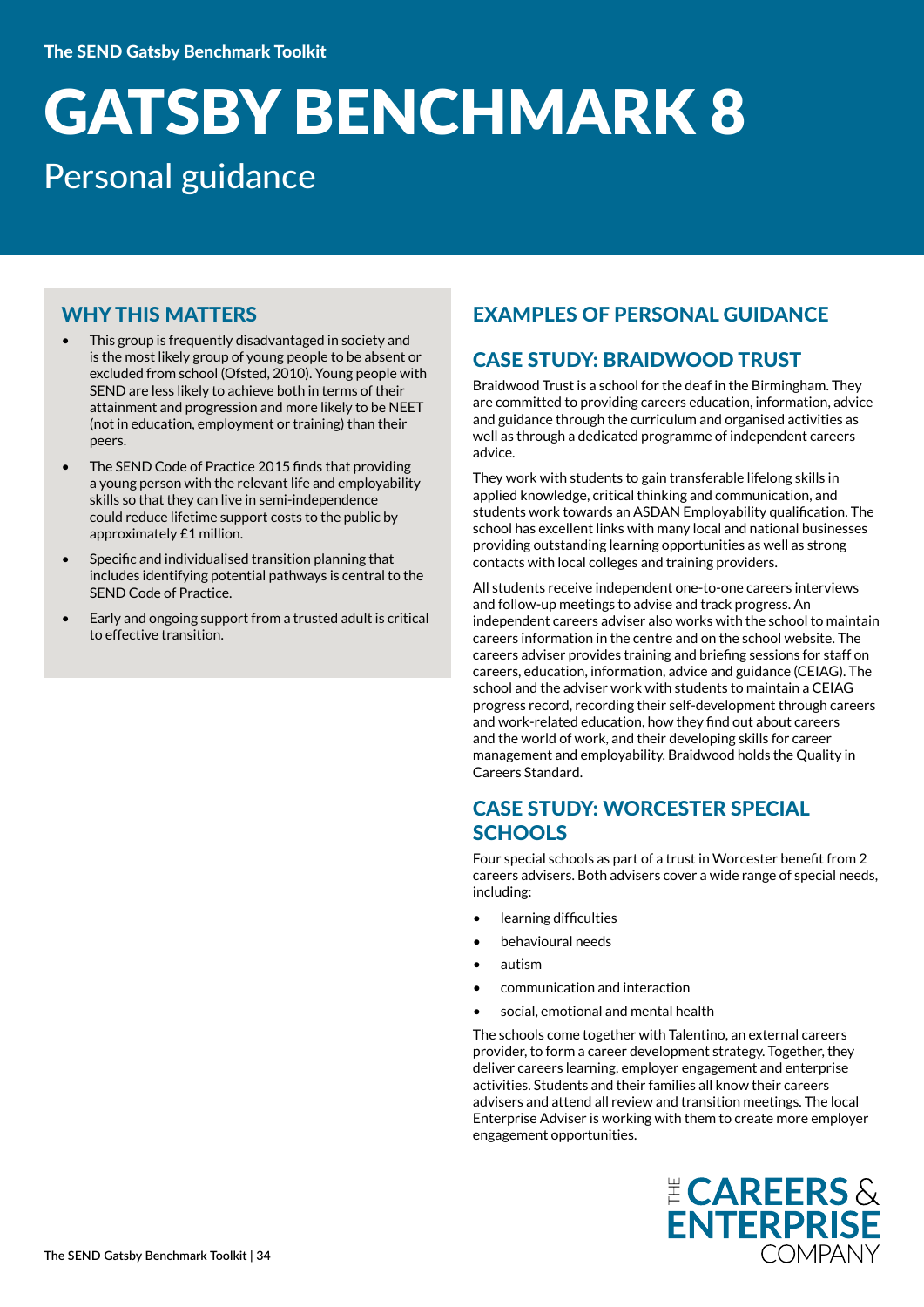### GATSBY BENCHMARK 8 Personal guidance

#### CASE STUDY: DALES SCHOOL

The Dales School is a co-educational special school for students aged 2-19 with severe and profound and multiple learning difficulties. The post-16 provision also caters for young people with moderate learning difficulties. The school has a contract with the local authority, North Yorkshire County Council, to provide access for all students to a specialist careers adviser who works with the school, students and their families. A multi-professional team contributes to supporting preparation for key aspects of

#### CASE STUDY: RAVENSCLIFFE HIGH SCHOOL AND SPORTS COLLEGE

Ravenscliffe High School in Halifax is a secondary special school for students with a wide range of special education needs from moderate to complex learning difficulties. Close attention is given to all aspects of transition and there is focused and individualised support given to students and their parents. The school has a contract with Calderdale Council to provide access for all students to a specialist careers adviser who works with the school, students and their families.

#### **RESOURCES**

- [How to support young people with SEND into work](https://www.ndti.org.uk/uploads/files/How_to_Support_Young_People_With_Special_Educational_Needs_into_Work_FINAL.pdf) from the Department for Education (DfE) is a guide for schools, college and careers advisers.
- [National Careers Service](https://nationalcareersservice.direct.gov.uk/) provide information, advice and guidance on learning, training and work.
- Explore how mentoring and other activities can provide the intensive, wrap-around support that some students need through [The Careers & Enterprise Company's grant](https://www.careersandenterprise.co.uk/mentoring-fund-grant-recipients)  [recipients](https://www.careersandenterprise.co.uk/mentoring-fund-grant-recipients).
- The TeachFirst [Access Toolkit](https://www.teachfirst.org.uk/sites/default/files/2017-09/TeachFirst-Access-Toolkit-2016-17.pdf) helps support teachers and tutors to provide first-line careers support.
- Find a qualified careers adviser on the [UK register of](http://www.thecdi.net/Professional-Register-)  [career development professionals.](http://www.thecdi.net/Professional-Register-)
- The Career Development Institute's Framework for [SEND and PRU](http://www.thecdi.net/write/Documents/CDI_Career_framework_-_SEND-PRU.pdf).
- [Careers Guidance in Schools and Colleges](http://www.thecdi.net/write/FINAL-Best_Practice_Guide-.pdf) guide from the Career Development Institute provides advice and good practice on commissioning careers guidance services.
- Review [careers advice for parents of SEND children.](https://www.careersadviceforparents.org/p/sen.html)
- Entitledto provides a guide to checking benefits [entitlement](https://www.entitledto.co.uk/).
- The government's [careers guidance](https://www.gov.uk/government/publications/careers-guidance-provision-for-young-people-in-schools) and access for education and training providers.

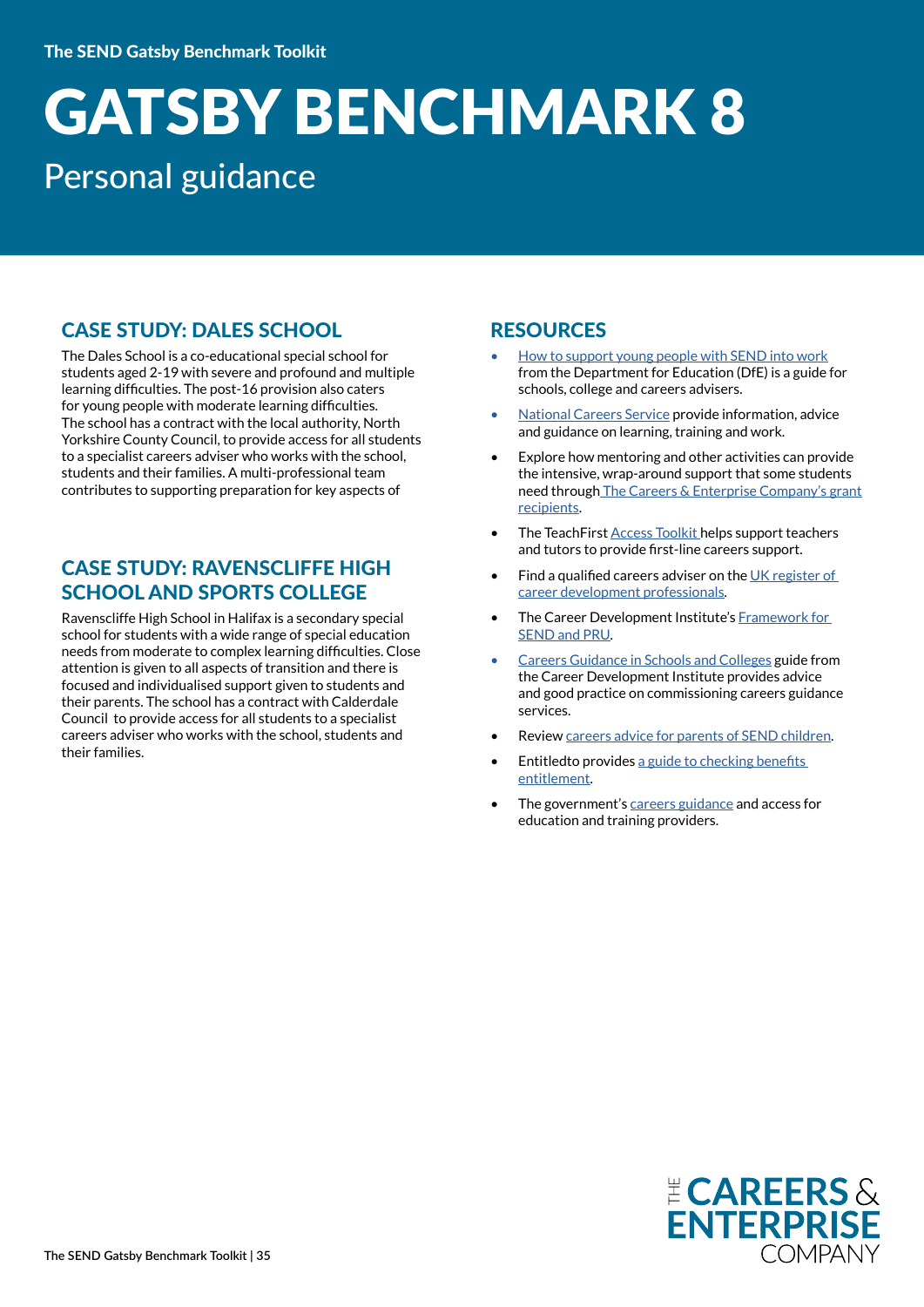### Personal guidance

#### TOP TIPS FOR EMPLOYERS

- 1. Make yourself known to the careers leader and the careers adviser and familiarise yourself with the school's transition process.
- 2. Make links with the careers adviser to help to get to grips with the complex education choices facing students and the existing pattern of destinations.
- 3. Offer interview practice for students. This exercise allows employers to learn about how they could adapt their processes to be more inclusive.
- 4. Think about how you could offer job coaching, extended work-based interviews or supported internships to help young people with SEND develop skills for the workplace.
- 5. Offer to host a transition fair for a school. This will bring together colleges, businesses and other providers in a place of business.
- 6. Offer to host part of a careers week at your business site or get involved with presentations about the jobs at your place of work.

#### TOP TIPS FOR SCHOOLS AND **COLLEGES**

- 1. Organise a transition fair and invite families, carers, students, local providers, colleges, careers advisers, supported internship providers and employers.
- 2. See if your external careers adviser will come into school before the transition review and get to know the young person before the review takes place.
- 3. Enable the young person to prepare for the review and talk about their aspirations beforehand.
- 4. As part of their career development programme, enable them to meet supported employment providers and job coaches



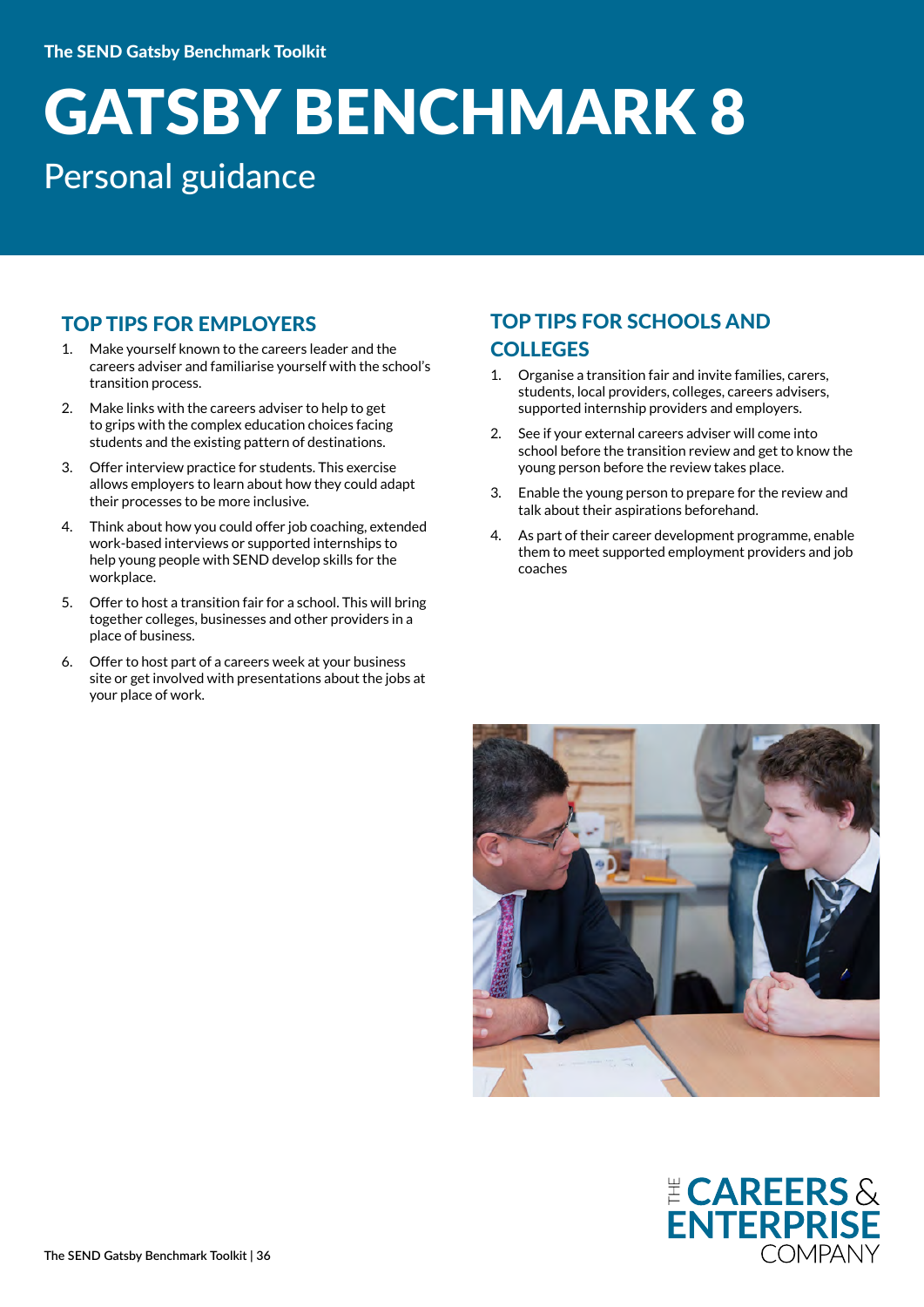## ACKNOWLEDGEMENTS

#### With thanks to the following organisations and individuals for case studies and support

- The Gatsby Foundation
- Jenny Connick, Talentino
- Anthony Barnes and Claire Nix, The Career Development Institute
- Sue Thacker and Michele Squire, Prospects
- The Quality in Careers Standard Consortium for sharing their [case studies](http://www.qualityincareers.org.uk/careers-guidance/case-studies/)
- Kathy Wyke, Career Connect
- Sue Overy, Education Development Trust with CSW Group
- National Development Team for inclusion (NDTi)
- British Association of Supported Employment (BASE)
- Young Enterprise
- Suffolk County Council
- Abbott's Lea School, Liverpool
- Avenue School, Reading
- Braidwood Trust School for the Deaf, Birmingham
- Brookfields School, Reading
- Castle School, Berkshire
- Catcote Academy, Hartlepool
- Dales School, North Yorkshire
- Glebe School, Bromley
- Gloucestershire College, Gloucester
- Kennel Lane School, Bracknell
- Meadow High School, Middlesex
- Michael Tippett College, Herne Hill
- Pebble Brook School, Aylesbury
- Ravenscliffe High School and Sports College, Calderdale
- Rosehill School, Nottingham
- Samuel Rhodes School, Islington
- Springhill School, Birmingham
- Westminster School, West Midlands
- Woodlane High School, Hammersmith
- Woolton High School, Liverpool
- Worchester Special Schools

The Careers & Enterprise Company, SEND working group:

- Greg Kirkman, Ensafe
- Ben Wilson, Growth Mesh
- Jacquie Gascoigne, Enterprise Coordinator, Hertfordshire
- Carol Homden, Coram
- Mark Pickles, National Grid
- Rabia Lemahieu, Disability Rights UK
- Phil Pyatt, Action for Stammering Children
- Jenny Connick, Talentino
- David McGachen, Head Teacher
- Helen Brooks, Department for Education
- Andrew Moffatt, Enterprise Coordinator, Team London
- James Lee, City of London
- David Arnold, iCould
- Martin McLean, National Deaf Children's Society
- Tony Adamson, Leonard Cheshire
- Linsay McCulloch, Mencap
- Nicci Smith, GSK
- Melvyn Ruff, New Anglia LEP

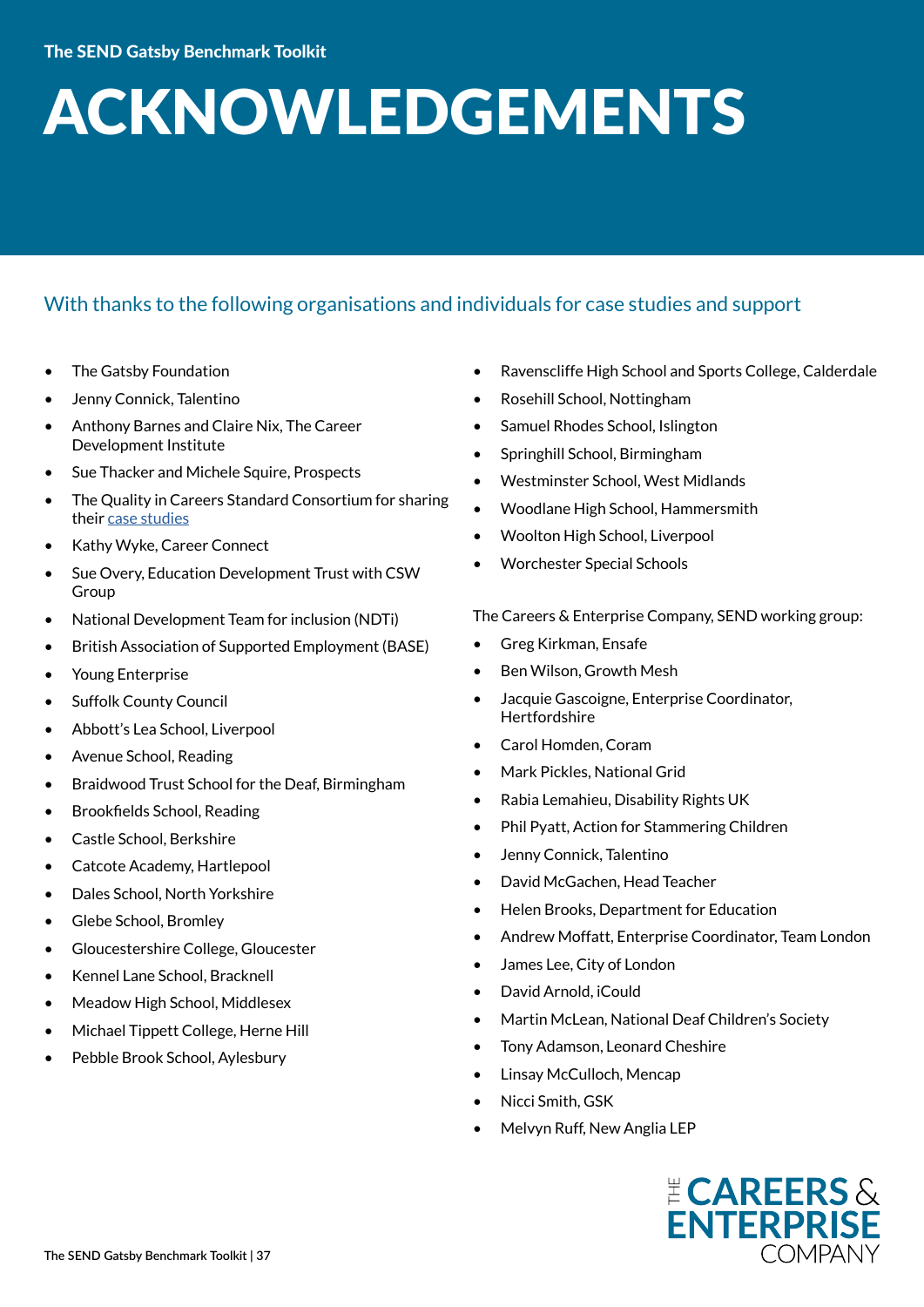### **GLOSSARY**

ADHD: Attention deficit and hyperactivity disorder ASD: Autism spectrum disorder BSL: British sign language CEIAG: Careers, education, information, advice and guidance EHCP: Educational health care plan HI: Hearing impairment LDD: Learning difficulties or disabilities LEP: Local enterprise network LMI: Labour market information NEET: Not in education, employment or training OCD: obsessive compulsive disorder PD: Physical disability PSHCE: Personal, social, health and citizenship education

**SEAL:** Social and emotional aspects of learning **SEMH:** Social, emotional and mental health **SEN:** Special educational needs SENCO: Special educational needs coordinator SEND: Special educational need and disabilities SLT: Senior leadership team SpLD: Specific learning difficulties **STEM:** Science, technology, engineering and mathematics TA: Teaching assistant VI: Visual impairment